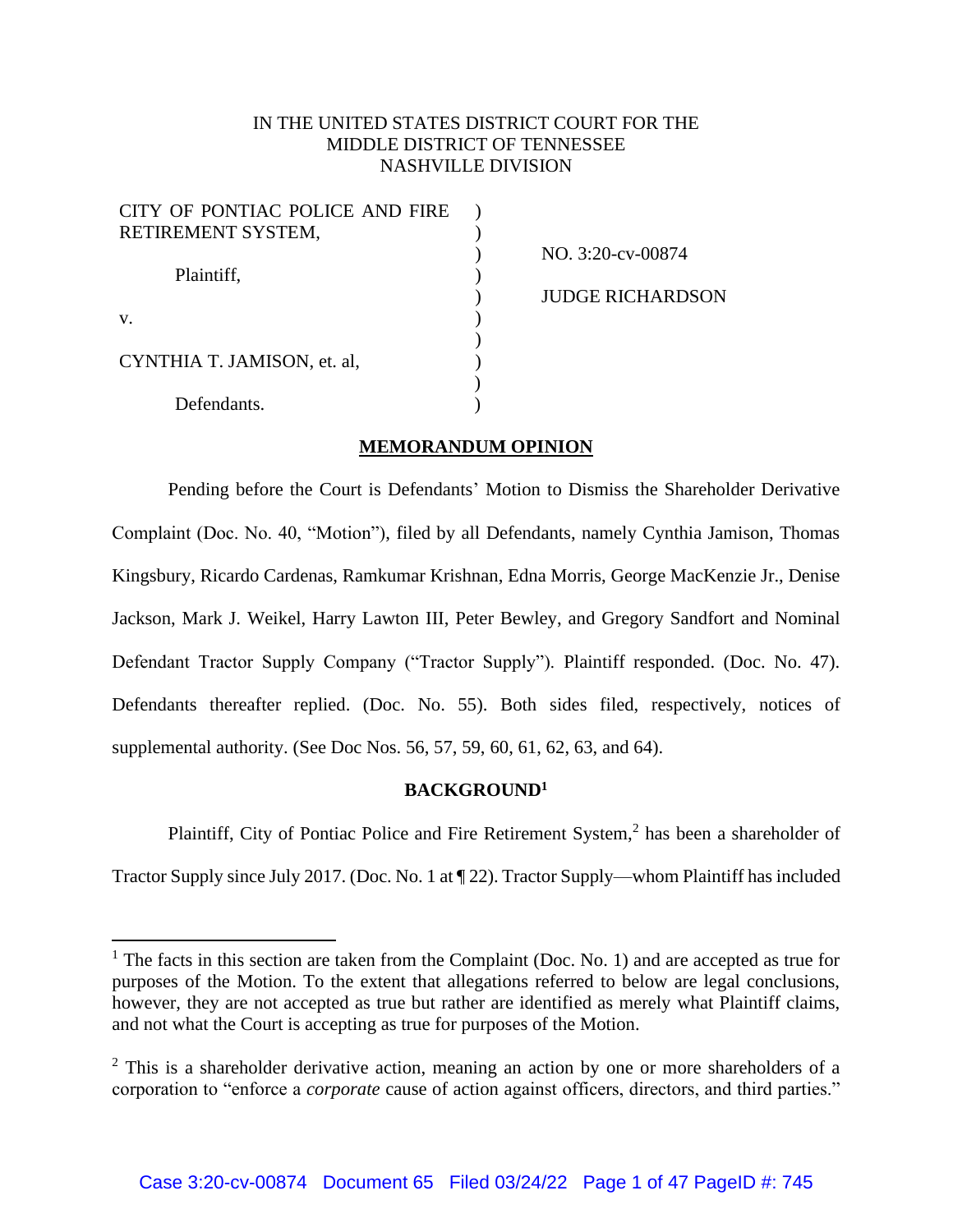in the lawsuit as a Nominal Defendant—is a Delaware corporation with its principal offices located in Brentwood, Tennessee. (*Id.* at ¶ 23). Defendants Cynthia Jamison, Thomas Kingsbury, Ricardo Cardenas, Ramkumar Krishnan, Edna Morris, George MacKenzie Jr., Denise Jackson, Mark J. Weikel, Harry Lawton III, Peter Bewley, and Gregory Sandfort are current<sup>3</sup> and former members of Tractor Supply's Board of Directors ("Board"). (*Id.* at ¶¶ 24-34). More specifically, Defendants Bewley and Sandfort each served on the Board for a number of years until 2019, (*id.* at ¶¶ 33-34), and each of the remaining Defendants currently serve on the Board, with the length of their service varying from Defendant to Defendant (*Id.* at ¶¶ 24-32). Jamison is the current Chairman of the Board. (*Id.* at ¶ 24).

Defendants have publicly and repeatedly represented Tractor Supply as a company that promotes diversity with respect to leadership roles, including seats on the Board. (*Id.* at ¶ 2). Specifically, Defendants have represented that "as board members," they are "champions for diversity and equality." (*Id.*). However, no African American individuals served on the Board in 2020 or for at least five years. (*Id.* at (3). At Tractor Supply, there are nine members on the Board,<sup>4</sup>

*Kamen v. Kemper Fin. Servs., Inc.*, 500 U.S. 90, 95 (1991) (quoting *Ross v. Bernhard*, 396 U.S. 531, 534 (1970)). Here, Plaintiff brings it on behalf of Tractor Supply to redress injuries allegedly suffered, and to be suffered, by Tractor Supply due to Defendants' alleged breaches of fiduciary duties and violations of law. Thus, Plaintiff—as a shareholder of Tractor Supply—is bringing these claims derivatively on behalf of Tractor Supply because the alleged injuries were suffered by the Tractor Supply corporation and not by Plaintiff in its individual capacity. (Doc. No. 1 at ¶ 75); *see Casden v. Burns*, 306 F. App'x 966, 968 (6th Cir. 2009) (involving a Plaintiff bringing derivative claims against Defendant on behalf of a corporation and its shareholders).

 $3$  In this context, "current" means current as of the time the Complaint was filed, October 9, 2020. Likewise, references to alleged circumstances phrased in the present tense (such as an allegation that no American Americans hold an executive management position at Tractor Supply) are references to circumstances as they existed, according to the Complaint, at the time of the filing of the Complaint.

<sup>&</sup>lt;sup>4</sup> Consistent with common parlance, the Court at times herein uses the term "director" to refer to a member of a board of directors (including the particular board of directors involved in this case,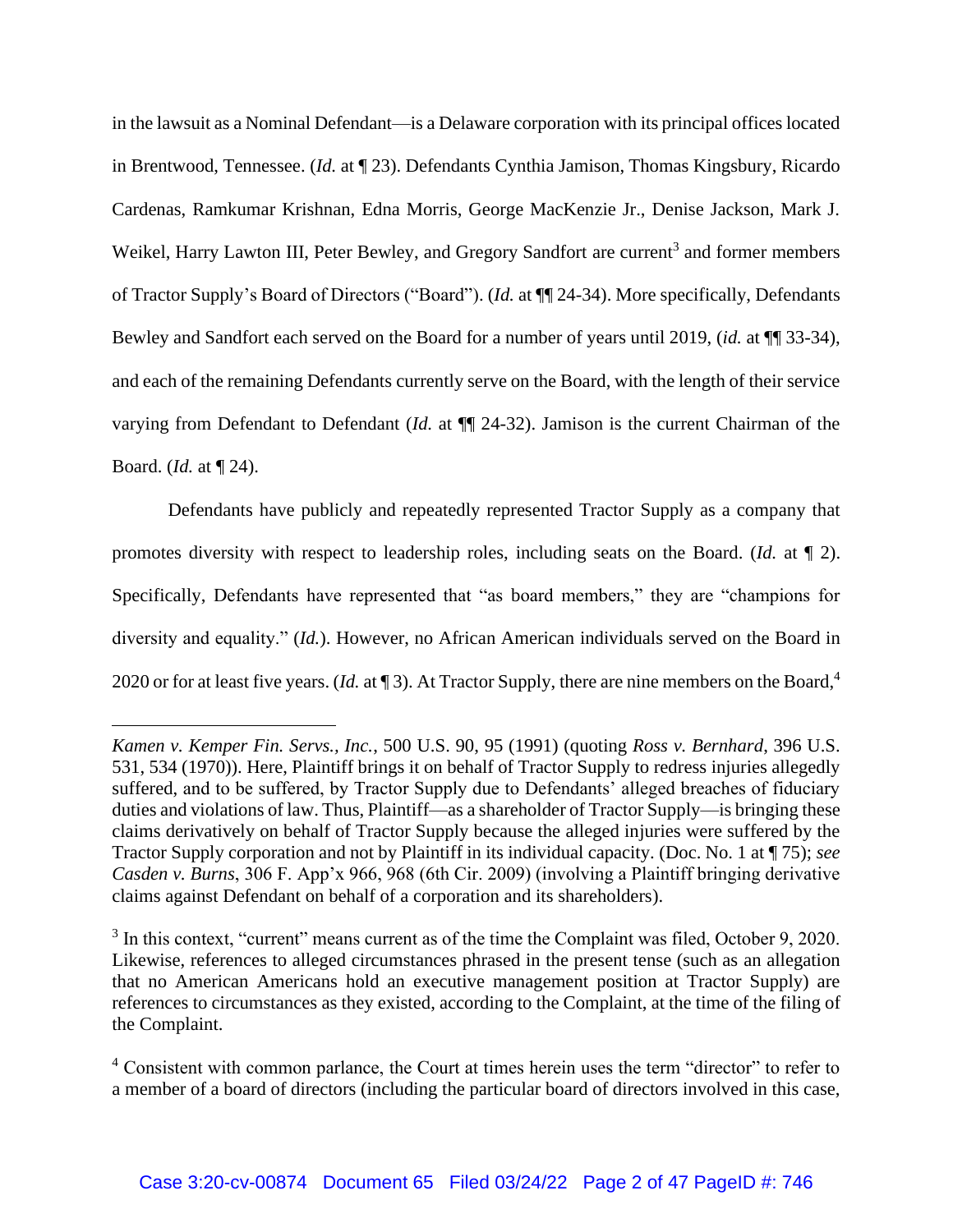and each serves for a period of one year at a time. (*Id.* at ¶¶ 76, 81). Thus, during the five-year period between 2015 and 2020, Defendants had up to 45 opportunities to nominate an African American candidate to the Board and yet never did so. (*Id.* at ¶ 81). Similarly, no African American currently holds a position on Tractor Supply's eleven-person executive management team. (*Id.* at ¶¶ 6, 81). Tractor Supply is one of the few remaining publicly traded companies without a single male or female African American director. (*Id.* at ¶ 5).

Plaintiff claims that these facts establish that Defendants are not committed to promoting, and have not promoted, racial diversity. (*Id.* at ¶ 8). Furthermore, Plaintiff asserts that instead of adding African American individuals to the Board, Defendants have opted to have the Company issue platitudes. (*Id.*). For example, "Defendants have publicly (and repeatedly) represented Tractor Supply as a company that effectively promotes diversity throughout its ranks, including in the boardroom." (*Id.* at ¶ 2). And "Defendants similarly have represented that, '[a]s board members,' they are 'champions for diversity and equality.'" (*Id.*) (some internal quotation marks omitted). Likewise, Defendants repeatedly have represented (including in at least its 2020 proxy statement) that "it is important that the Board members represent diverse viewpoints" and, therefore, "the Corporate Governance Committee is committed to actively seeking highly qualified women and individuals from minority groups to include in the pool from which Board nominees are selected"—all while being aware that there have been no African Americans on Tractor Supply's Board for at least five years and that no African American holds an executive management position at Tractor Supply. (*Id.* at ¶ 3).

*i.e.*, the Board), and "directors" to refer to multiple members of a board of directors. Likewise, the Court uses the capitalized term "Director" to refer to any individual Defendant who served on this particular Board.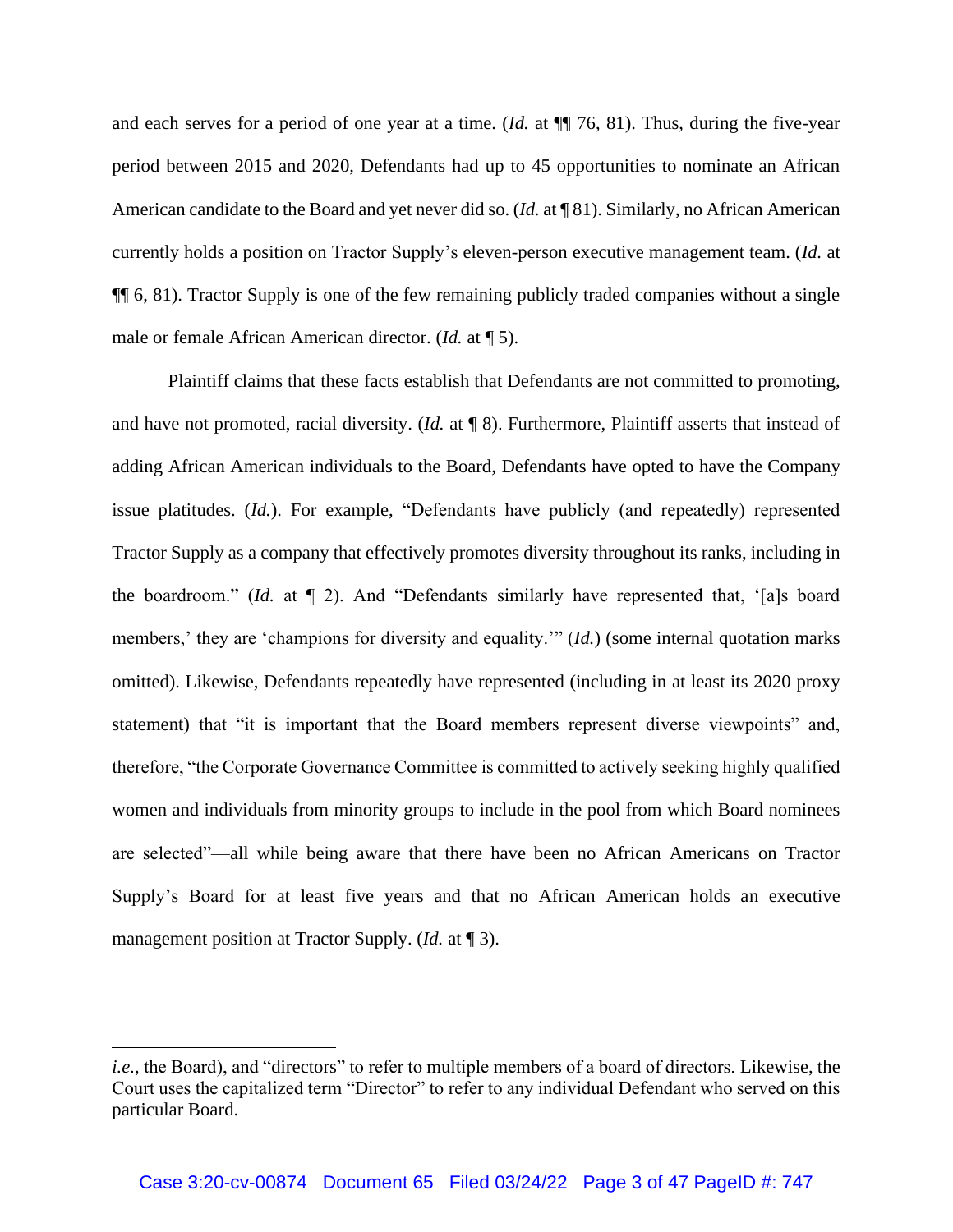Moreover, Defendants caused Tractor Supply to represent (falsely, according to Plaintiff)

in Tractor Supply's 2020 proxy statement that:

- "The Board of Directors of Tractor Supply Company is committed to the principles of diversity and inclusion. We have built a strong and diverse Board of Directors by purposefully seeking highly qualified diverse candidates with different backgrounds, perspectives, ideas and skill sets." (*Id.* at ¶ 4).
- "Diversity and inclusion are values ingrained in our culture and essential to our business. We believe that a board comprised of directors with diverse backgrounds, unique skill sets and experiences, and individual perspectives improves the discussions and decision-making process which contributes to overall Board effectiveness." (*Id.*).
- "We believe that a diverse and inclusive workplace will enhance our ability to attract and retain the best talent to better serve our customers." (*Id.*).

Likewise, Defendants caused Tractor Supply to represent (falsely, according to Plaintiff)

in Tractor Supply's *Diversity and Inclusion Statement* that:

- "We are committed to providing a diverse and inclusive culture where we foster different perspectives, ideas and innovative thinking. One of our values is respect –the starting point for our diversity and inclusion efforts." (*Id.*) (internal quotation marks omitted).
- "We are committed to providing a diverse and inclusive culture supported by our Mission & Values where we respectfully foster different perspectives, ideas and innovative thinking." (*Id.*).
- "Diversity and inclusion are the backbone of a vibrant workforce and essential to our success." (*Id.*).
- "Diversity and inclusion play a key role in moving our business forward" (*Id.*)

Plaintiff claims that these statements are no more than corporate platitudes and do not

satisfy Tractor Supply's public commitment to diversity.<sup>5</sup> (*Id.* at ¶ 5).

As a Tractor Supply shareholder, Plaintiff asserts that enhancing shareholder wealth is each

Director's fundamental duty and that diversity serves the best interests of shareholders because it

<sup>&</sup>lt;sup>5</sup> Some of the above quotations are repeated (at least in part) at least once later in the Complaint.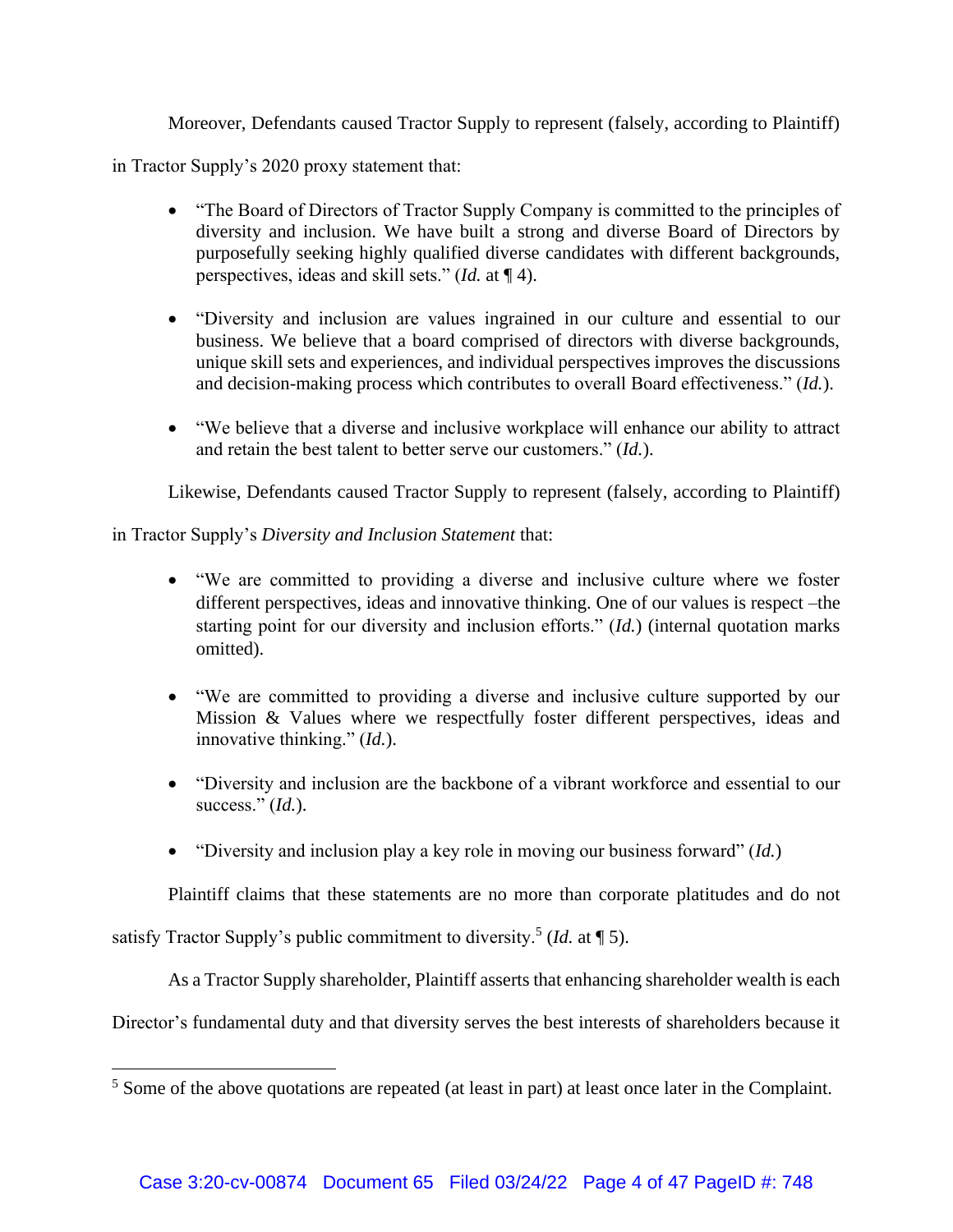maximizes shareholder wealth. (*Id.* at ¶¶ 38-47). Plaintiff claims that the lack of racial diversity on the Board and executive management team has contributed to economic disparities at Tractor Supply. (*Id.* at ¶ 63). For example, as recently as 2018 and 2019, the salary of Tractor Supply's CEO was more than 300 times higher than the median pay of all other employees, and Plaintiff alleges that the lack of diversity on the Board has contributed to these kinds of economic disparities.<sup>6</sup> (*Id.*). Additionally, Plaintiff asserts that instead of adding diversity to the Board (which Plaintiff claims would have resulted in substantial increases in shareholder value), Defendants have benefited financially by paying themselves millions of dollars in cash and stock awards each year. (*Id.* at ¶ 66).

Plaintiff claims that Defendants' actions constitute a violation of §14(a) of the Exchange Act and SEC Rule 14a-9 (Count I), which provide that no proxy statement shall contain "any statement which, at the time and in light of the circumstances under which it is made, is false or misleading with respect to any material fact, or which omits to state any material fact necessary in order to make the statements therein not false or misleading." (*Id.* at ¶ 93). Plaintiff brings additional claims against Defendants alleging that they each breached his or her fiduciary duty of loyalty, good faith, due care, oversight, and candor (Count II) and were unjustly enriched (Count III) by making these allegedly false representations about the level of diversity and equality at Tractor Supply. (*Id.* at ¶¶ 99-100, 104-05). Specifically, Plaintiff claims that Defendants caused Tractor Supply to make false or misleading statements about their effort to achieve a diverse Board,

<sup>&</sup>lt;sup>6</sup> The Court does not perceive a clear (alleged) explanation as to why a lack of board-level diversity contributes to economic disparities within Tractor Supply; that is, the Court does not see where Plaintiff's alleged facts suggesting the absence of African American directors is associated with, or has any bearing on the existence of, a large disproportionality between a CEO's pay and the median pay for a company employee. The Court could speculate as to what (purported) explanation Plaintiff might offer, but the Court (appropriately) declines to so speculate.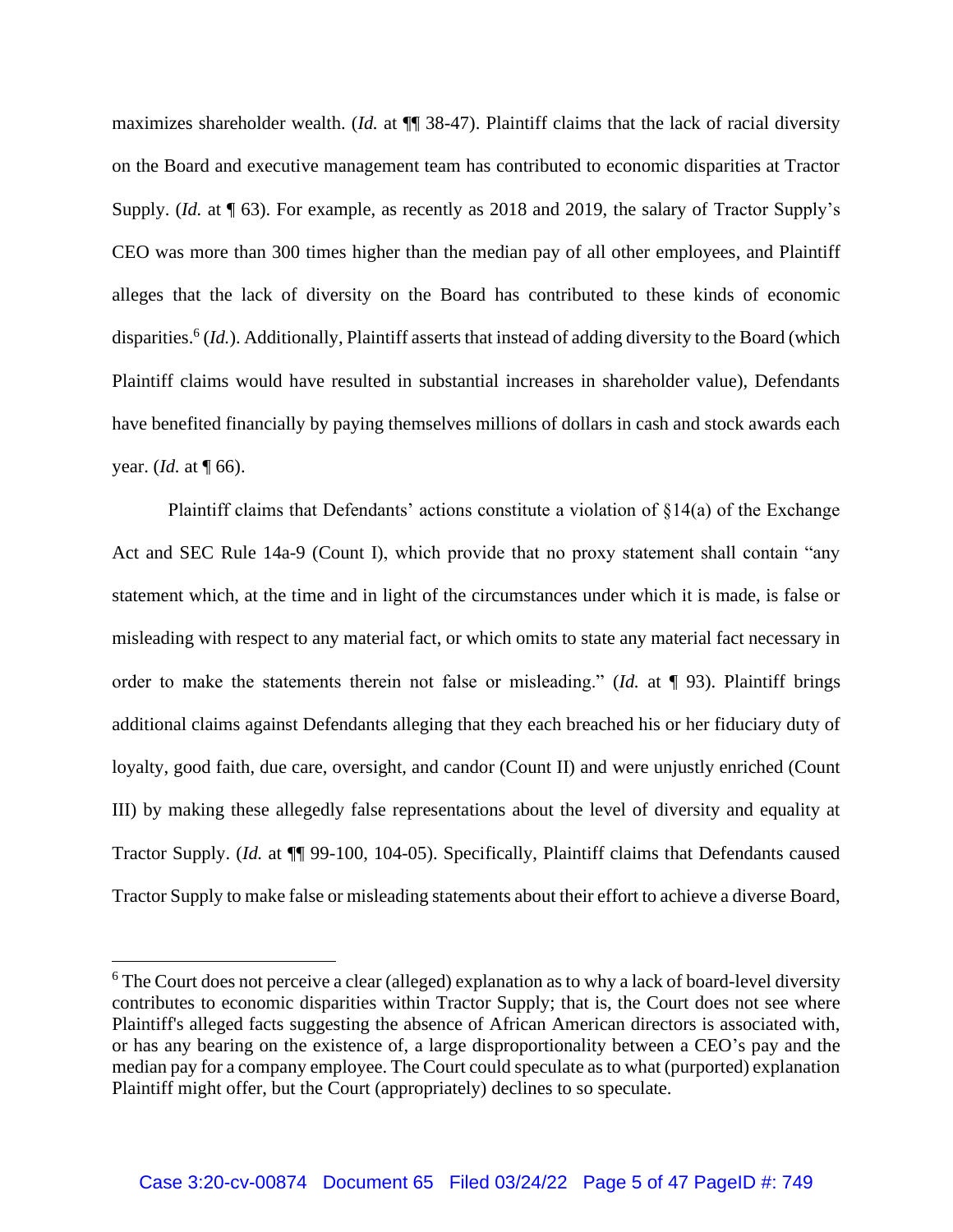and that this lack of candor is a breach of each Defendant's fiduciary duty as a director. (*Id.* at ¶ 18).

Based on these allegations, Plaintiff seeks monetary and punitive damages, costs and disbursements of this action, and other relief.<sup>7</sup>

In the Motion, Defendants and Nominal Defendant assert both that Plaintiff failed to adequately plead demand futility as required by Federal Rule of Civil Procedure 23.1 and that Plaintiff failed to state a claim upon which relief may be granted under Federal Rule of Civil Procedure 12(b)(6). (Doc. No. 40 at 1).<sup>8</sup> Plaintiff admits that it did not make a demand on the Board prior to this lawsuit (Doc. No. 1 at  $\P$  17–18), arguing instead that a pre-suit demand on Defendants is excused as futile because (1) acting on such a demand could have subjected Defendants to social stigma or "cancellation,"<sup>9</sup> and (2) Defendants face a risk of personal liability

 $<sup>7</sup>$  Along with monetary and punitive damages, Plaintiff asks the Court to direct Tractor Supply to</sup> "take all necessary actions to remove the institutional structures preventing the Company from achieving its stated diversity objectives, including, but not limited to, adopting, implementing and maintaining [a set of] initiatives, policies and procedures designed to promote greater racial diversity, equity and inclusion . . ." (Doc. No. 1 at 38).

 $8$  The Court notes that when citing to a page in a document filed by one of the parties, it endeavors to cite to the page number ("Page \_\_ of \_") added by the Clerk's Office as part of the pagination process associated with Electronic Case Filing if such page number differs from the page number originally provided by the author/filer of the document.

<sup>&</sup>lt;sup>9</sup> When Plaintiff asserts that Defendants (and thus, Tractor Supply) could have been "canceled," Plaintiff is referencing the recent "cancel culture" phenomenon. "Cancel culture" refers to the widespread practice of withdrawing support (or "canceling") public figures and companies after they have done or said something that is considered objectionable or offensive. In essence, being "canceled" destroys someone or something's force, effectiveness, or validity due to widespread public disapproval. "Cancel culture", Merriam-Webster, https://www.merriamwebster.com/dictionary/cancel%20culture; "Cancel culture", Dictionary.com, https://www.dictionary.com/e/pop-culture/cancel-culture/. The undersigned takes judicial notice of the content of these dictionary definitions to provide context for Plaintiff's argument, and not necessarily for any truth(s) that could be implied by their contents. *See United States v. Harris*, 331 F.2d 600, 601 (6th Cir. 1964) ("The Court may take judicial notice sua sponte."); *Energy Automation Sys., Inc. v. Saxton*, 618 F. Supp. 2d 807, 810 n.1 (M.D. Tenn. 2009) ("A court may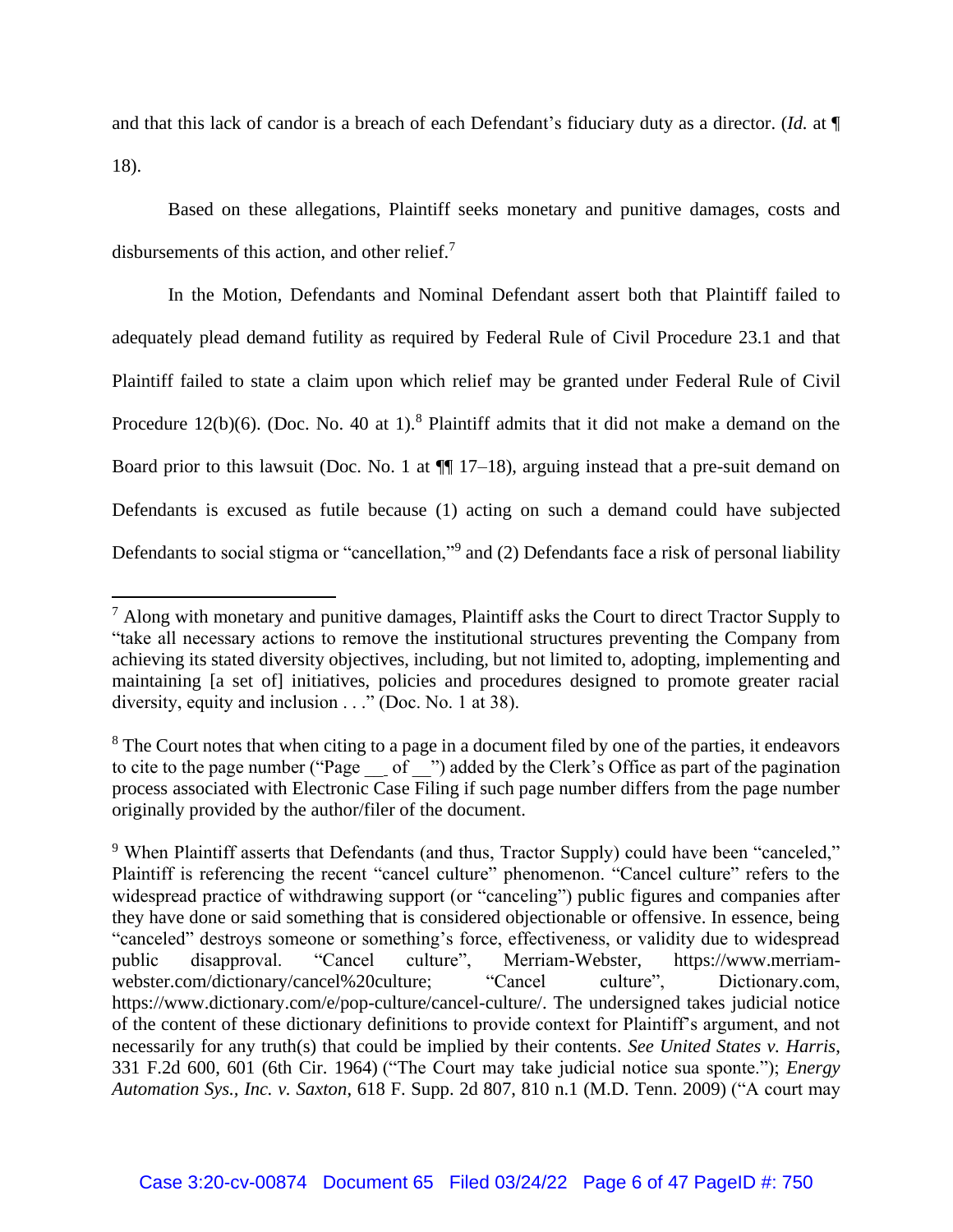on the alleged claims. (*Id.* at 13–18; Doc. No. 40 at 2). The Court will reach only the Rule 23.1 analysis because, as discussed below, Plaintiff has failed to adequately plead facts excusing Plaintiff from the demand requirement of Rule 23.1 and Delaware state law.

# **APPLICABLE LEGAL PRINCIPLES**

Fed. R. Civ. P. 23.1(b)

Federal Rule of Civil Procedure 23.1(b) provides that a shareholder derivative complaint

must, in addition to being verified, do the following:

(1) allege that the plaintiff was a shareholder or member at the time of the transaction complained of, or that the plaintiff's share or membership later devolved on it by operation of law;

(2) allege that the action is not a collusive one to confer jurisdiction that the court would otherwise lack; and

(3) state with particularity:

- (A) any effort by the plaintiff to obtain the desired action from the directors or comparable authority and, if necessary, from the shareholders or members; and
- (B) the reasons for not obtaining the action or not making the effort.

Fed. R. Civ. P. 23.1(b).

The Sixth Circuit has further explained the requirements that must be met under Rule 23.1

when a plaintiff has not made a demand, stating that "[i]n a shareholder derivative action, Fed. R.

Civ. P. 23.1 requires that the plaintiff 'allege with particularity' the reasons for failing to make a

take judicial notice of the contents of an Internet website."); *see generally* Fed. R. Evid. 201 (providing that "[a] court may take judicial notice, whether requested or not" of a "judicially noticed fact" which "must be one not subject to reasonable dispute," a requirement satisfied if the fact is "(1) generally known within the territorial jurisdiction of the trial court or (2) capable of accurate and ready determination by resort to sources whose accuracy cannot reasonably be questioned."); *New England Health Care Emp.'s Pension Fund v. Ernst & Young, LLP*, 336 F.3d 495, 501 (6th Cir. 2003) ("A court that is ruling on a Rule 12(b)(6) motion may consider materials in addition to the complaint if such materials are public records or are otherwise appropriate for the taking of judicial notice.").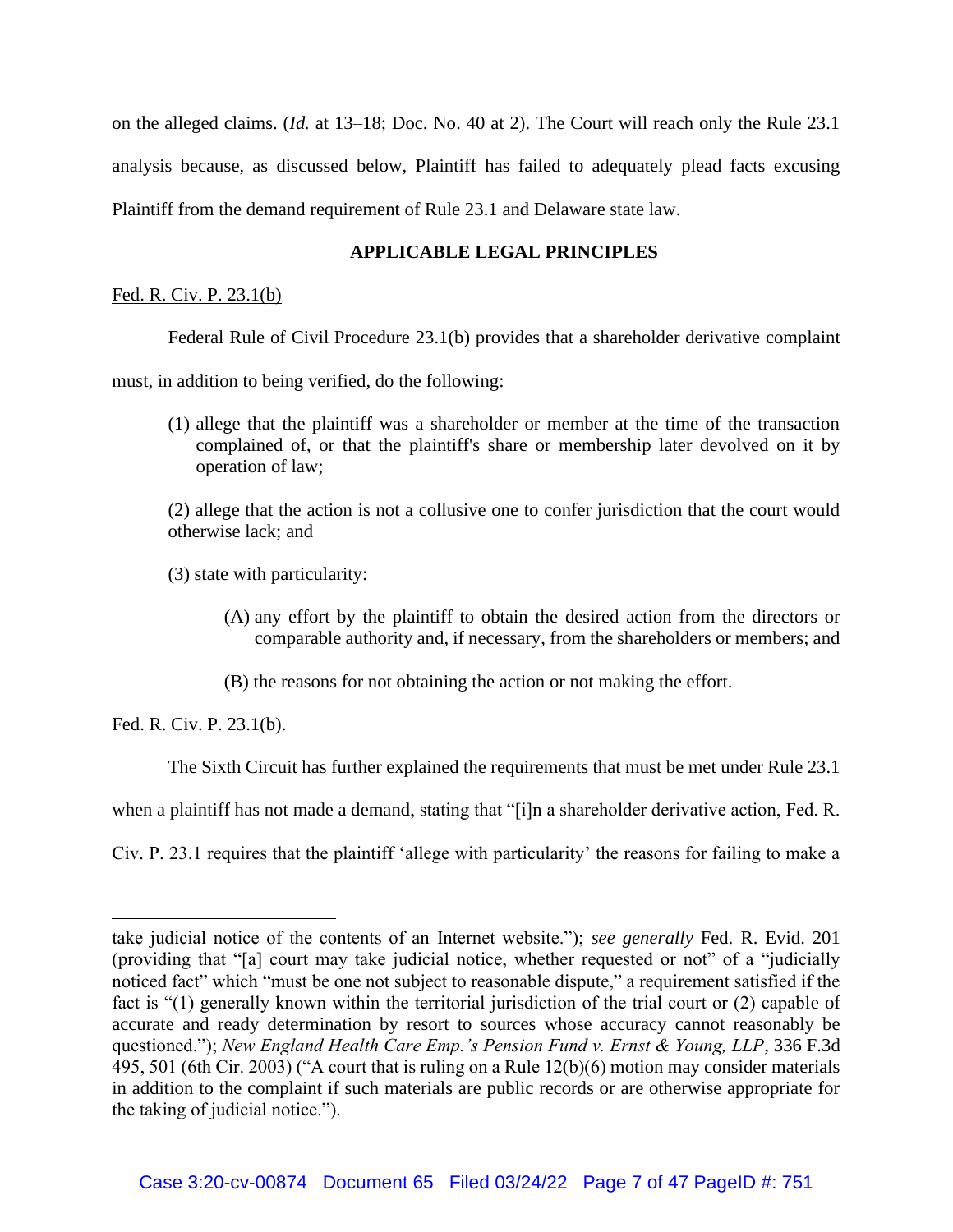pre-suit demand." *McCall v. Scott*, 239 F.3d 808, 815 (6th Cir.), *amended on denial of reh'g*, 250 F.3d 997 (6th Cir. 2001). The same pleading requirement, adopted in Delaware Chancery Rule 23.1, was succinctly described as follows:

'Pleadings in derivative suits are governed by Chancery Rule 23.1, [meaning that they] . . . must comply with stringent requirements of factual particularity that differ substantially from the permissive notice pleadings governed solely by Chancery Rule 8(a). Rule 23.1 is not satisfied by conclusory statements or mere notice pleading. On the other hand, the pleader is not required to plead evidence. What the pleader must set forth are particularized factual statements that are essential to the claim.'

*Id*. (quoting *Brehm v. Eisner*, 746 A.2d 244, 254 (Del. 2000) (footnote omitted)). In other words, in cases where a shareholder has *not* made a pre-suit demand, "[t]he pleading requirement of Fed. R. Civ. P. 23.1 is the procedural embodiment of the substantive principle that a stockholder's right to prosecute a derivative suit is limited to situations in which demand is excused[.]" *Id.* at 816. Demand futility requirement under Delaware state law: *Rales* and *Aronson*

Plaintiff must plead with particularity "the reasons for not obtaining the action or not making the effort." Fed. R. Civ. P. 23.1(b)(3)(B). Plaintiff concedes that it did not make a pre-suit demand. That is to say, Plaintiff did not "mak[e] the effort" (via a pre-suit demand) to obtain the action within the meaning of Rule  $23.1(b)(3)(B)$ , and therefore under that rule must "state with particularity" the reasons for not doing so.

In *Kamen v. Kemper Financial Services, Inc*., 500 U.S. 90, 108–09 (1991), the Supreme Court articulated the prevailing rule that whether the failure to make a demand will be excused is determined under the substantive law of the state of incorporation. The parties agree that Tractor Supply is incorporated in the state of Delaware and that therefore Delaware state law governs the particulars of the present "demand futility" claim. (Doc. No. 1 at 10 ¶ 23, Doc. No. 41 at 11). *See also*, *e.g.*, *In re Finisar Corp. Derivative Litig.*, 542 F. Supp. 2d 980, 987 (N.D. Cal. 2008) ("Finisar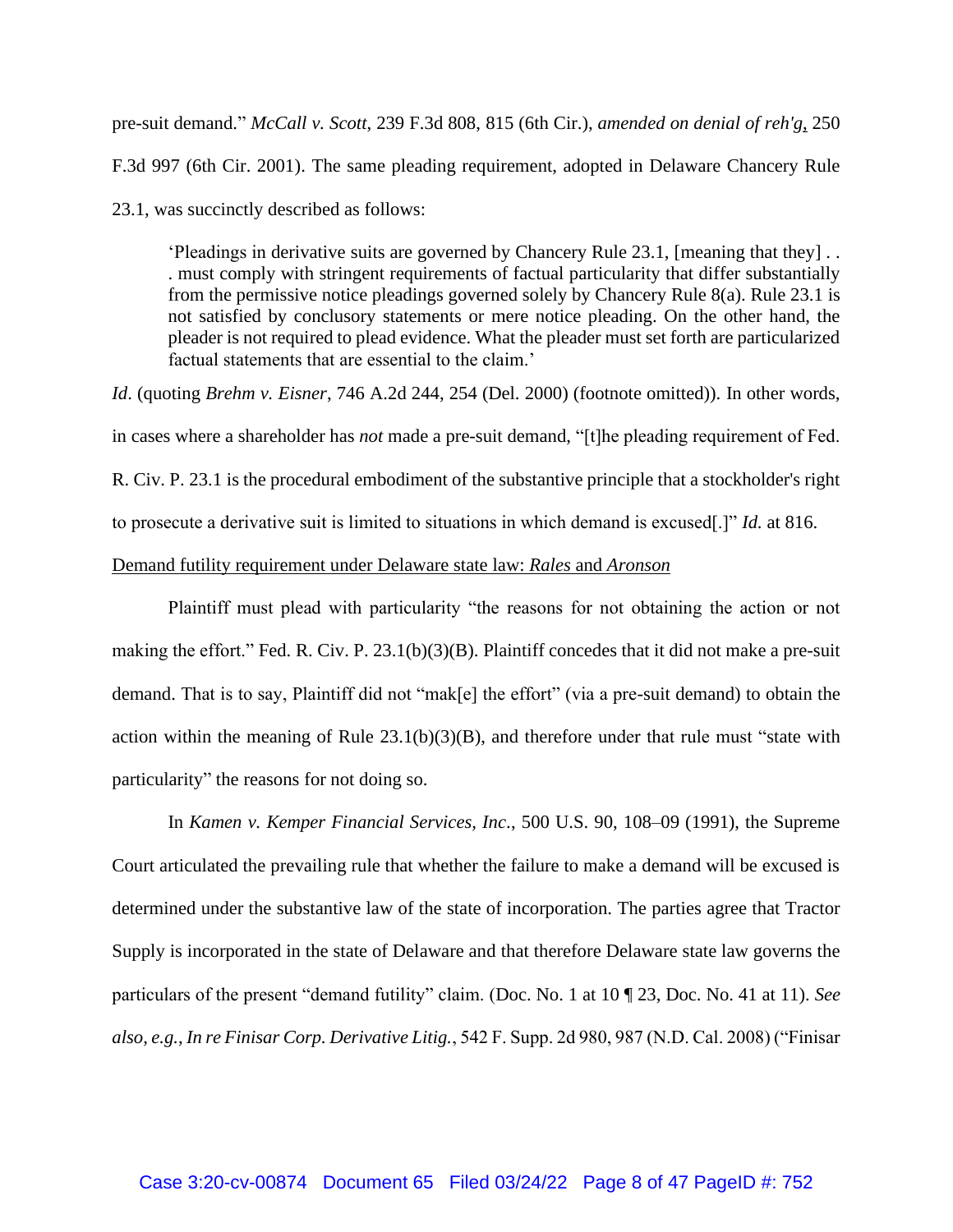is incorporated in Delaware and, as such, the court turns to Delaware law to consider whether demand is excused.").

It is worth keeping in mind that "[t]he whole premise of Chancery Court Rule 23.1 and the demand requirement is that a stockholder is permitted, under appropriate circumstances, to bring suit on behalf of the corporation where the corporation [acting through its board of directors] refuses [a demand] to assert those claims directly." *Silverzweig v. Unocal Corp.*, No. CIV.A. 9078, 1989 WL 3231, at \*4 (Del. Ch. Jan. 19, 1989), *aff'd sub nom. Silversweig v. Unocal Corp.*, 561 A.2d 993 (Del. 1989). But "[Delaware] law has established procedural imperatives to ensure that shareholders do not imping[e] on the managerial freedom of directors. [Therefore,] [t]o wrest control over the litigation asset away from the board of directors, the stockholder must demonstrate that demand on the board to pursue the claim would be futile such that the demand requirement should be excused." *Shabbouei v. Potdevin*, No. CV 2018-0847-JRS, 2020 WL 1609177, at \*6 (Del. Ch. Apr. 2, 2020) (internal quotation marks omitted).

Delaware applies one of two tests, depending on the circumstances, to determine whether a plaintiff has adequately pleaded demand futility. One test (the "*Aronson* test") originated with *Aronson v. Lewis*, 473 A.2d 805 (Del. 1984), *overruled in part by Brehm v. Eisner*, 746 A.2d 244, 255 (Del. 2000), and the other test (the "*Rales* test") originated in *Rales v. Blasband*, 634 A.2d 927 (Del. 1993). *See In re the Boeing Co. Deriv. Litig.*, No. CV 2019-0907-MTZ, 2021 WL 4059934 (Del. Ch. Sept. 7, 2021). *Rales*, which as indicated above was decided after *Aronson*, describes three scenarios in which the (default) *Aronson* test would *not* apply:<sup>10</sup> "[A] court should not apply

<sup>&</sup>lt;sup>10</sup> *Aronson* was the test originally announced by the Delaware Supreme Court in this area of the law. By virtue both of its particular language and its being the first test to occupy this area, the *Aronson* test constitutes the more general, and effectively the default, test. This understanding is consistent with *Rales*, which merely provides a list of three circumstances under which *Aronson* would *not* apply—thus leaving *Aronson* to apply generally and in all other cases.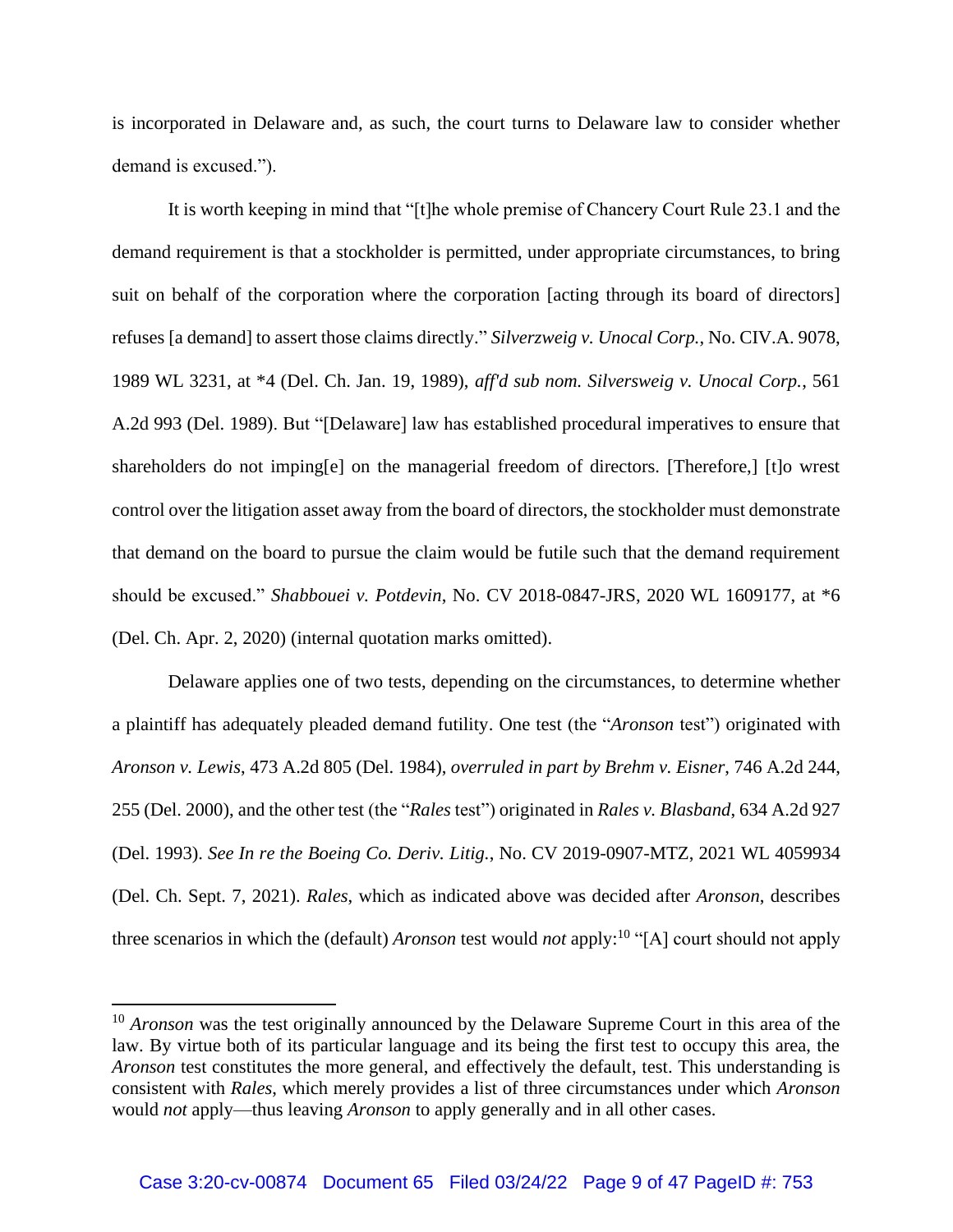the *Aronson* test for demand futility where the board that would be considering the demand did not make a business decision that is being challenged in the derivative suit. This situation would arise in three principal scenarios: (1) where a business decision was made by the board of a company, but a majority of the directors making the decision have been replaced; (2) where the subject of the derivative suit is not a business decision of the board; and (3) where, as here, the decision being challenged was made by the board of a different corporation." *Rales*, 634 A.2d at 933.

"While the continued utility of a binary approach to demand futility has been called into question, for now, Delaware still applies one of two tests when deciding whether demand upon the board would be futile. The first, established in *Aronson v. Lewis*, 'applies to claims involving a contested transaction i.e., where it is alleged that the directors made a conscious business decision in breach of their fiduciary duties.' The second, established in *Rales v. Blasband*, applies where a majority of the current members of the board 'had not participated in the challenged decision,' or 'where the subject of a derivative suit is not a business decision ... [such as when the board is alleged to have violated its] oversight duties."' *In re Boeing*, 2021 WL 4059934 at \*22. *See also Guttman v. Huang*, 823 A.2d 492, 499–500 (Del. Ch. 2003) ("[T]hese kinds of allegations do not attack a specific business judgment of the board, and, therefore, the *Rales* test, and not the twopronged demand excusal test of *Aronson v. Lewis*, is applied [to] determine whether demand is excused.").

#### **ANALYSIS**

#### Applicable test: *Aronson* or *Rales*?

The parties disagree about which of the two tests, the original *Aronson* test or the more recent *Rales* test, applies here. Defendants contend that the *Rales* test applies because "Plaintiff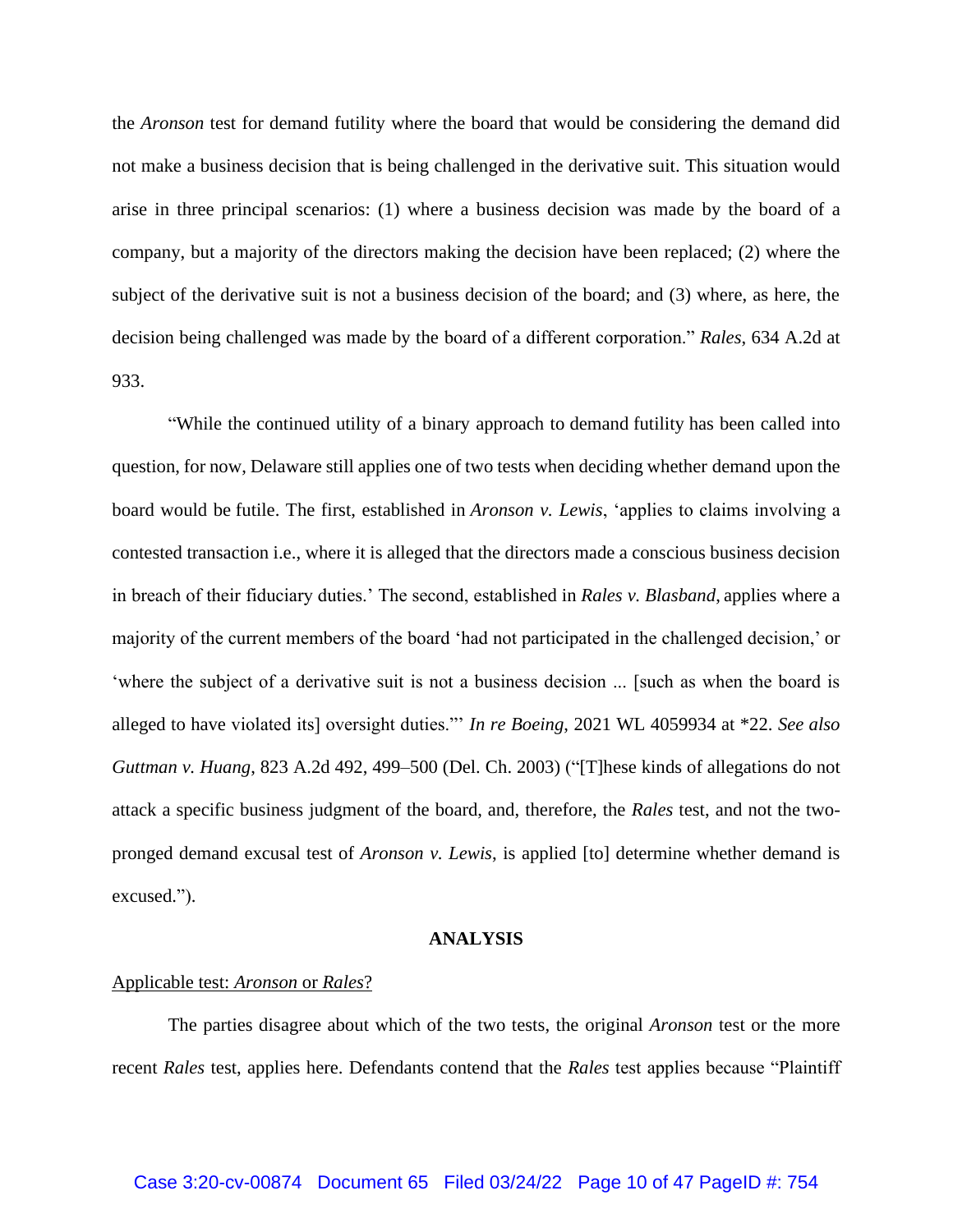does not challenge a specific transaction or decision made by the Board" and instead challenges an alleged general failure by Defendants to promote racial diversity and to speak honestly about the company's "commitment to diversity." (Doc. No. 41 at 16). Plaintiff argues that that there *is* a business decision being challenged here, and that therefore the *Aronson* test instead applies. (Doc. No. 47 at 31).<sup>11</sup> In reply, Defendants state: "Plaintiff argues that the demand futility standard is supplied by *Aronson* . . . rather than by *Rales* . . . without identifying any 'business decision' that triggers the application of *Aronson*. Both decisions [*Aronson* and *Rales*] rely on the same 'substantial likelihood' of liability pleading standard for excusing demand on the ground of director interest, and Plaintiff fails both prongs of the *Aronson* test in any event." (Doc. No. 55 at 3) (citation omitted).

The Court recognizes the challenge of determining which test applies to a relatively amorphous shareholder derivative challenge to a series of actions, or perhaps inactions, by a board of directors (as well as the difficulties that arise when attempting to apply the rigid *Aronson* test to such a scenario). *See United Food & Com. Workers Union v. Zuckerberg*, 250 A.3d 862 (Del. Ch. 2020) (providing an in-depth discussion of the shortcomings of the *Aronson* test and the inability of its "analytical framework" to accommodate more modern, less "textbook" shareholder derivative actions, even where "[p]recedent . . . calls for applying *Aronson*"). With this challenge

<sup>&</sup>lt;sup>11</sup> While asserting that the *Aronson* test should apply in this case, Plaintiff at the same time notes that the *Rales* test, "in reality, folds the two-pronged *Aronson* test into one broader examination." (Doc. No. 47 at 31 (citing *David B. Shaev Profit Sharing Acct. v. Armstrong*, No. Civ.A. 1449-N, 2006 WL 391931, at \*4 (Del. Ch. Feb. 13, 2006), aff'd, 911 A.2d 802 (Del. 2006)). Thus, Plaintiff appears to be saying that although the *Aronson* test should be followed when analyzing whether its Complaint adequately alleged demand futility, an application of the *Rales* test would encompass the substance of the *Aronson* test in any event. The Court understands that, for multiple reasons (including potentially the one indicated here by Plaintiff), it conceivably could end up not mattering which of the two tests applies, but the Court nevertheless will decide which one applies.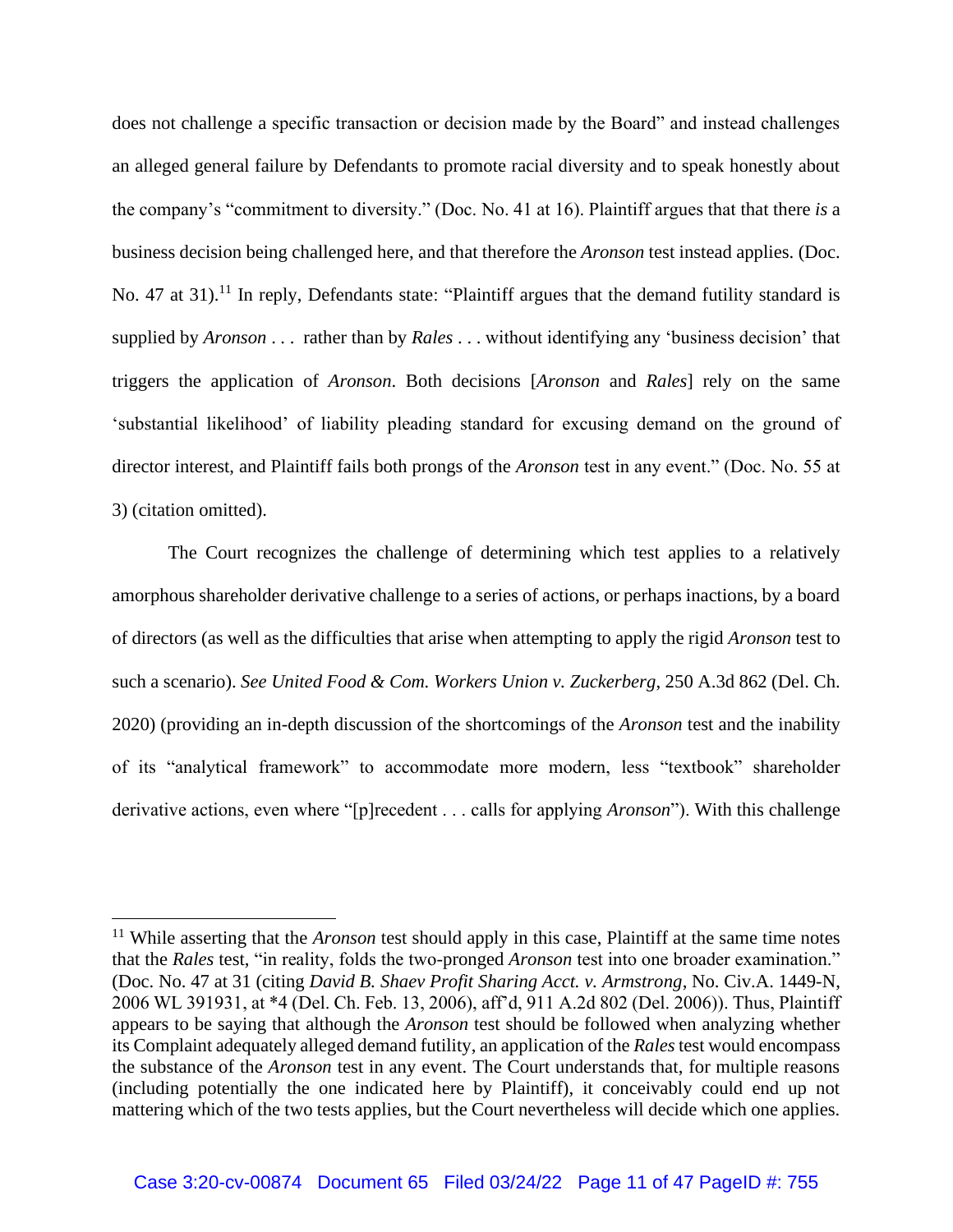in mind, and without either party stating in much detail the underlying facts which would warrant the application of one test over another, the Court undertakes its own analysis of which test applies.

The Court must consider Plaintiff's claims, count by count, to determine whether Plaintiff indeed challenges something appropriately characterized as a conscious business decision so as to warrant the application of the *Aronson* test. *In re Boeing*, 2021 WL 4059934, at \*22.

As noted above, Count I alleges violations of §14(a) of the Exchange Act and SEC Rule 14a‐9. Plaintiff alleges that the 2019 and 2020 Proxy Statements "omitted material facts, including the fact that Defendants were causing Tractor Supply to publicly feign support for diversity and inclusion at all levels of the Company, including feigning support for director candidates from minority groups to serve on the Board. Defendants were not committed to true diversity throughout Tractor Supply's ranks, including in the boardroom – facts that Defendants were aware of and participated in as set forth herein." (Doc. No. 1 at 36). Plaintiff claims that the 2019 and 2020 Proxy Statements were an "essential link" in shareholders following the company's recommendation to re-elect Defendants to the Board.

On one hand, this count involves Defendants allegedly failing to disclose certain facts regarding diversity at the company, which one could reasonably argue does not constitute a conscious business decision. On the other hand, one could argue that each preparation of a Proxy Statement constituted a conscious business decision to deceive the reader by failing to include complete and accurate facts regarding the actual extent of the Board's support for and commitment to diversity measures. But because Plaintiff explicitly states that Count I relies on *omissions*  relating to the Proxy Statements, the Court preliminarily views Count I to more closely implicate the *Rales* framework.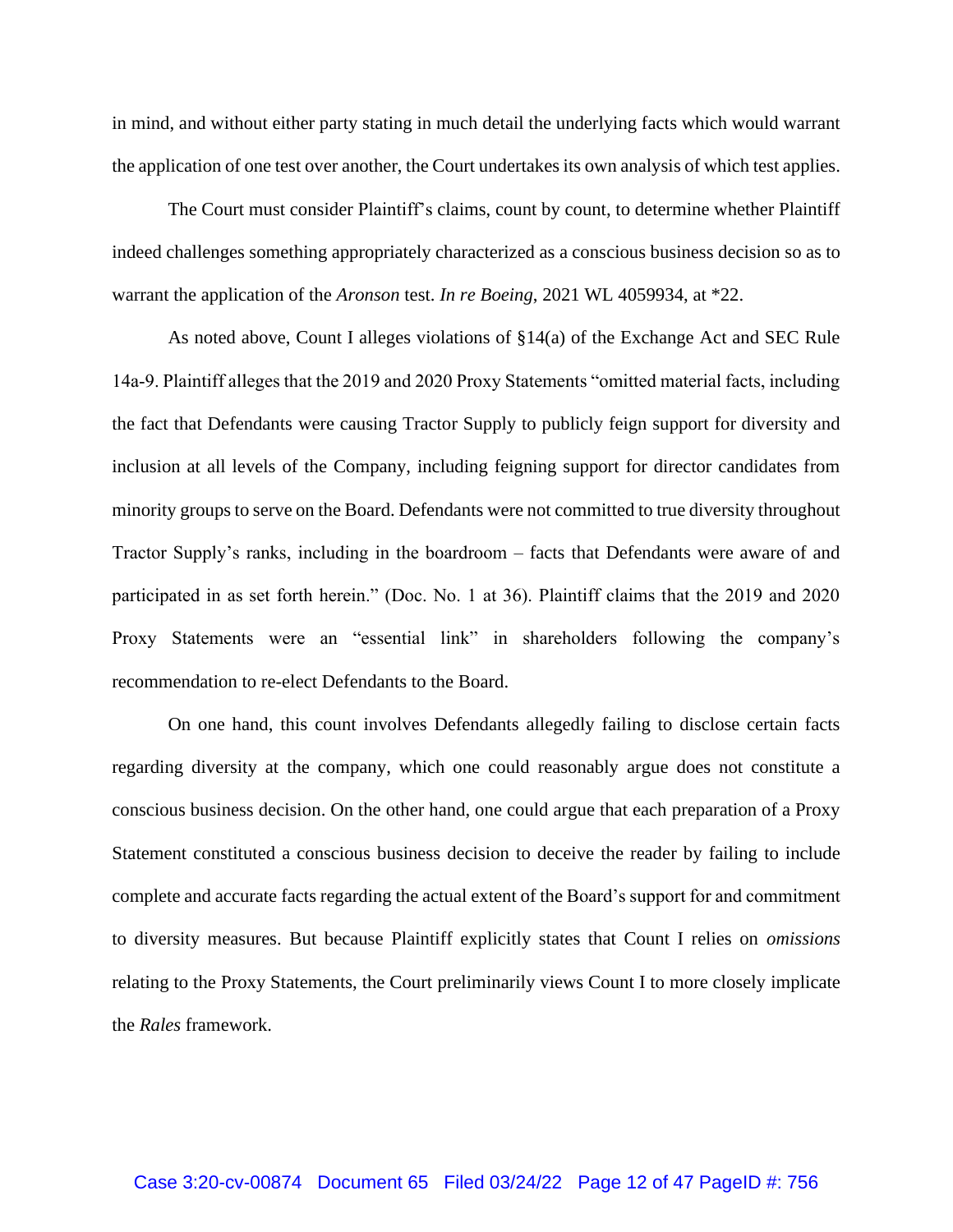Count II alleges a breach of fiduciary duty. Plaintiff alleges that "Defendants owed and owe Tractor Supply the highest obligation of loyalty, good faith, due care, oversight, and candor" which Defendants breached when they "intentionally or recklessly caused the Company to disseminate to Tractor Supply shareholders materially misleading and inaccurate information through, among other things, the SEC filings and other public statements and disclosures." (Doc. No. 1 at 37). Plaintiff claims in this count that Defendants "had actual knowledge of their misrepresentations and omissions of material fact or acted with reckless disregard for the truth in failing to ascertain and disclose such facts even though such facts were available to them." *Id*.

Further, Count II involves misrepresentations and omissions. Plaintiff claims that Defendants caused the company to disseminate certain information through filings and statements, knowing that these communications contained misrepresentations and omissions. Plaintiff does appear to be pointing to specific decisions or actions on the part of Defendants (i.e., specific SEC filings, public statements, or disclosures which omitted material information or contained misleading statements), but the bottom line seems to be that Plaintiff claims that these filings or statements *omitted* material information or were presented in a misleading way. Thus, the Court preliminarily finds that Count II also implicates more closely the *Rales* framework.

Finally, Plaintiff in Count III alleges unjust enrichment. Plaintiff claims "Defendants were unjustly enriched by their receipt of compensation while breaching fiduciary duties owed to Tractor Supply." (Doc. No. 1 at 38). Via this Count, Plaintiff does not point to any particular action by Defendants underlying the alleged unjust enrichment; Plaintiff's unjust enrichment claim focuses instead on Defendants' acceptance of compensation generally. Because this Count does not appear to challenge any particular Board action so as to implicate the *Aronson* test, it is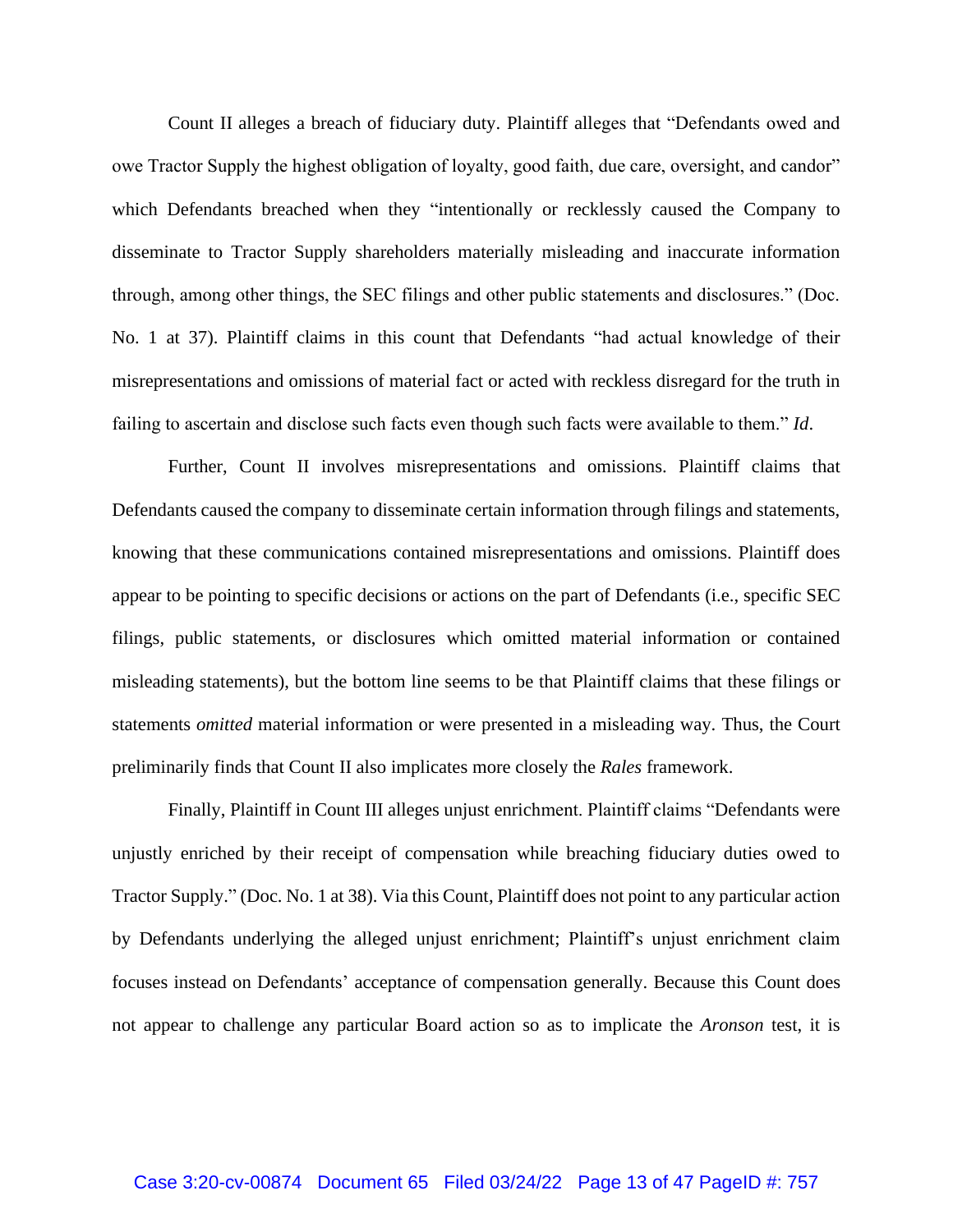reasonable to conclude, and the Court preliminarily finds, that *Rales* is appropriately applied to this count.

And yet, even though the *Rales* test is the more appropriate test when viewing each Count contained in the Complaint, a colorable argument still can be made that the *Aronson* test is applicable. Plaintiff challenges each and every alleged decision made by Defendants regarding diversity efforts (or lack thereof), and, more importantly, what could be viewed as a conscious decision by Defendants to allegedly omit key information in each communication with its shareholders regarding the Board's diversity efforts and/or commitment to diversity and to make a decision to hire a non-African American individual each time a new Director was added. Further, the *Aronson* test is the default rule, which suggests that the Court should rely on (default to) it in an uncertain situation. Moreover, the three scenarios contemplated by *Rales* are not necessarily reflected in the facts alleged by Plaintiff, because: 1) the majority of the directors undisputedly have not been replaced here, 2) the subject of the derivative suit is arguably a long series of business decisions of Defendants, and 3) the decision being challenged undisputedly was not made by the board of a different corporation.

Nevertheless, the Court's conclusion is that the *Rales* test should govern here. Plaintiff is, in essence, challenging Defendants' overall practice of creating the appearance that the Board supports diversity when in fact it does not. Plaintiff's claims rest to a large extent on particular omissions or misrepresentations by Defendants. Rather than pointing to any particular business decision, Plaintiff in essence seems more to challenge the Board (and its members) on the grounds that it generally has failed its duty towards its shareholders—a challenge that would implicate the *Rales* test more clearly than the *Aronson* test. But in the interest of completeness, and because, as the parties admit, there is quite a bit of overlap between the *Rales* and *Aronson* tests, this opinion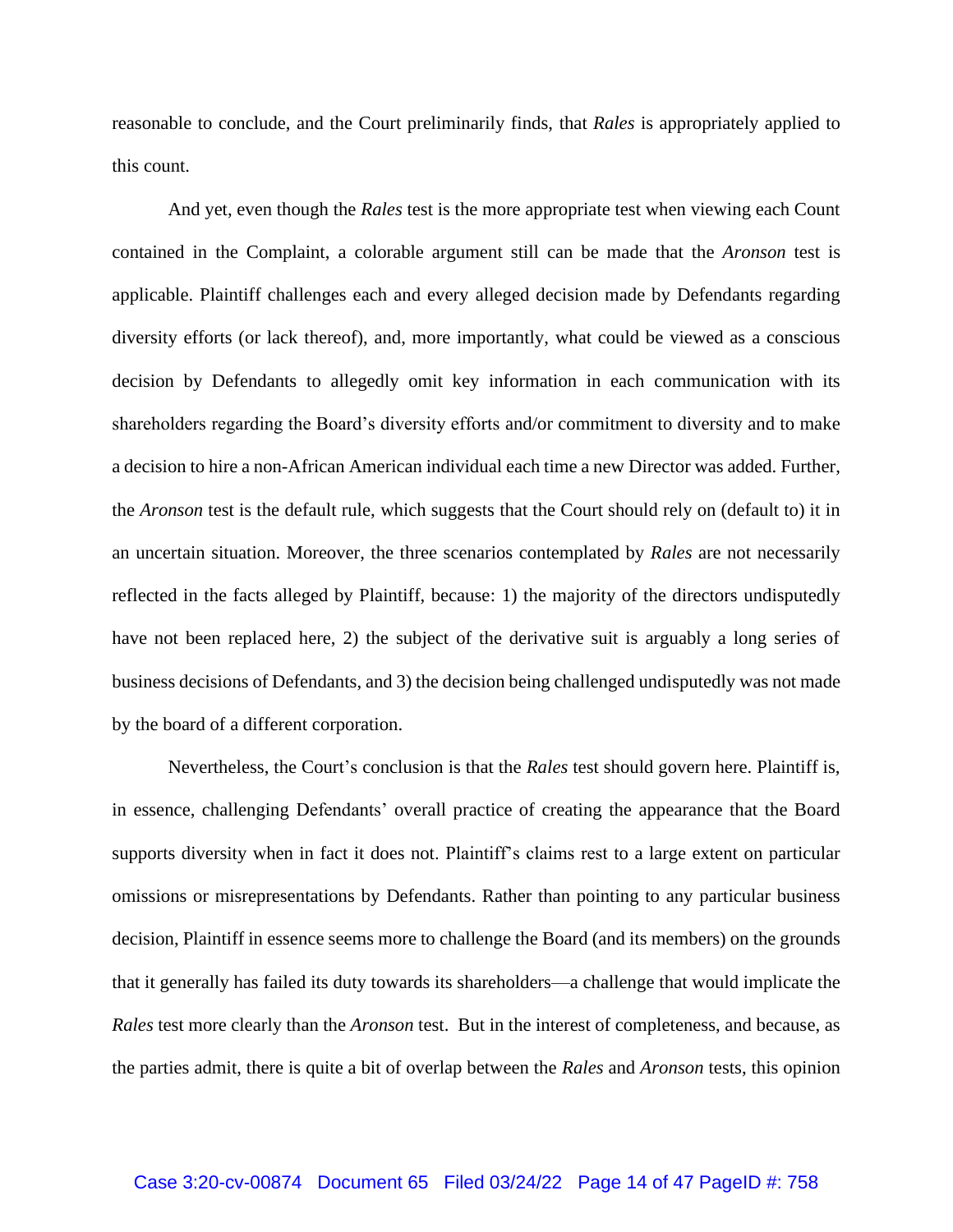will first apply the *Rales* test and then briefly discuss how the outcome would be no different under *Aronson* anyway.

#### The substance of the *Rales* test

Under *Rales*, "the appropriate inquiry is whether [the Complaint] raises a reasonable doubt regarding the ability of a majority of the Board to exercise properly its business judgment in a decision on a demand had one been made at the time [the] action was filed." *Rales*, 634 A.2d at 937. If the derivative plaintiff satisfies its burden of showing that the particularized factual allegations of the Complaint create a reasonable doubt that, at the time of its filing, the Board could have properly exercised its "independent and disinterested business judgment in responding to a demand," then demand will be excused as futile. *Id*. at 934. Whether such a reasonable doubt exists ultimately is a somewhat subjective question over which reasonable minds may differ, but it falls to this Court to answer this question by calling it like it sees it based on the allegations of the Complaint. *See Richardson v. Graves*, No. C.A. 6617, 1983 WL 21109, at \*2 (Del. Ch. June 17, 1983) ("Clearly, though, even in deciding whether sufficient interest or bias exist to make demand futile, the judgment made by the Court is a difficult one but one which must necessarily be based on an objective analysis of the well pleaded facts.").

In making this determination, the Court keeps in mind some fundamental principles. "A director is considered interested where he or she will receive a personal financial benefit from a transaction that is not equally shared by the stockholders." *Id*. at 936 (citing *Aronson*, 473 A.2d at 812). "A reasonable doubt as to disinterestedness is created when the particularized allegations in the complaint present a 'substantial likelihood' of liability on the part of a director." *Id*. (citing *Aronson*, 473 A.2d at 815).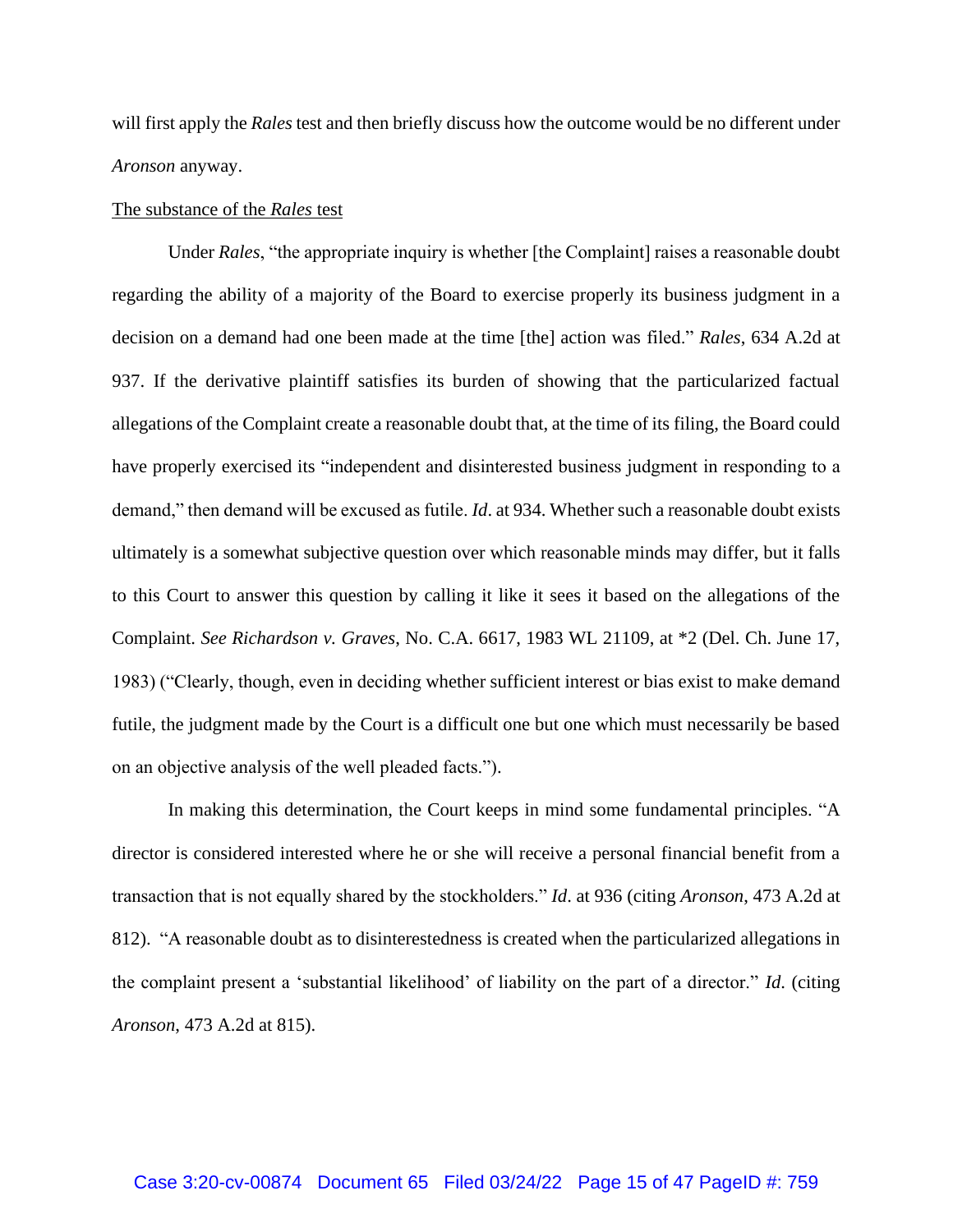The Court must assess demand futility under *Rales* (or *Aronson*, for that matter) on a director-by-director basis. Thus, to successfully invoke demand futility, the complaint must "plead facts specific to each director,<sup>12</sup> demonstrating that at least half of them could not have exercised disinterested business judgment in responding to a demand." *Desimone v. Barrows*, 924 A.2d 908, 943 (Del. Ch. 2007) (footnote added); *see also, e.g., In re Facebook, Inc. S'holder Derivative Priv. Litig.*, 367 F. Supp. 3d 1108, 1123–24 (N.D. Cal. 2019) ("[d]emand futility is assessed on a director-by-director basis"); *Hack v. Wright*, 396 F. Supp. 3d 720, 741 (S.D. Tex. 2019) ("[G]roup allegations are insufficient to excuse demand. Under Delaware law, a plaintiff must plead with particularity the reasons for excusing demand as to each director individually."). As the justreferenced, and many other, federal decisions make clear, this pleading requirement is applied in federal court; this is because, as noted above, the sufficiency of the complaint's particular allegations for excusing pre-suit demand is governed by the substantive law of the state in which the entity is incorporated—here, Delaware. *See Kamen*, 500 U.S. at 108–09. Significantly, under Delaware law (as under *Iqbal* and *Twombly*, and thus also this derivative action), "'conclusory allegations are not considered as expressly pleaded facts or factual inferences.'" *City of Cambridge* 

 $12$  This aspect of the legal rule regarding demand futility calls to mind a separate, but related, federal pleading requirement that the Court raises *sua sponte* as an additional possible grounds for dismissal. A complaint must contain factual matter sufficient to identify which allegations pertain to which defendant (rather than lumping all defendants together without identifying the individual defendant or specifying the combination of defendants to which a particular claim or allegation relates). See *Davis v. Staramba Corp.*, No. 8:15-CV-1936-T-36MAP, 2015 WL 12838807, at \*2 (M.D. Fla. Nov. 6, 2015) (dismissing complaint because it "contain[ed] a number of allegations that refer[red] to 'Defendant' or 'Defendants' without identifying the individual defendant or specifying the combination of defendants to which the allegation pertain[ed]."). Here, Plaintiff names each member of the Board as a defendant, yet makes no reference to any particular Director in the Complaint. Though the Court does not rest its decision solely on its view that Plaintiff's pleading is improper due to its lumping together of all Defendants, this failure does factor into the Court's analysis.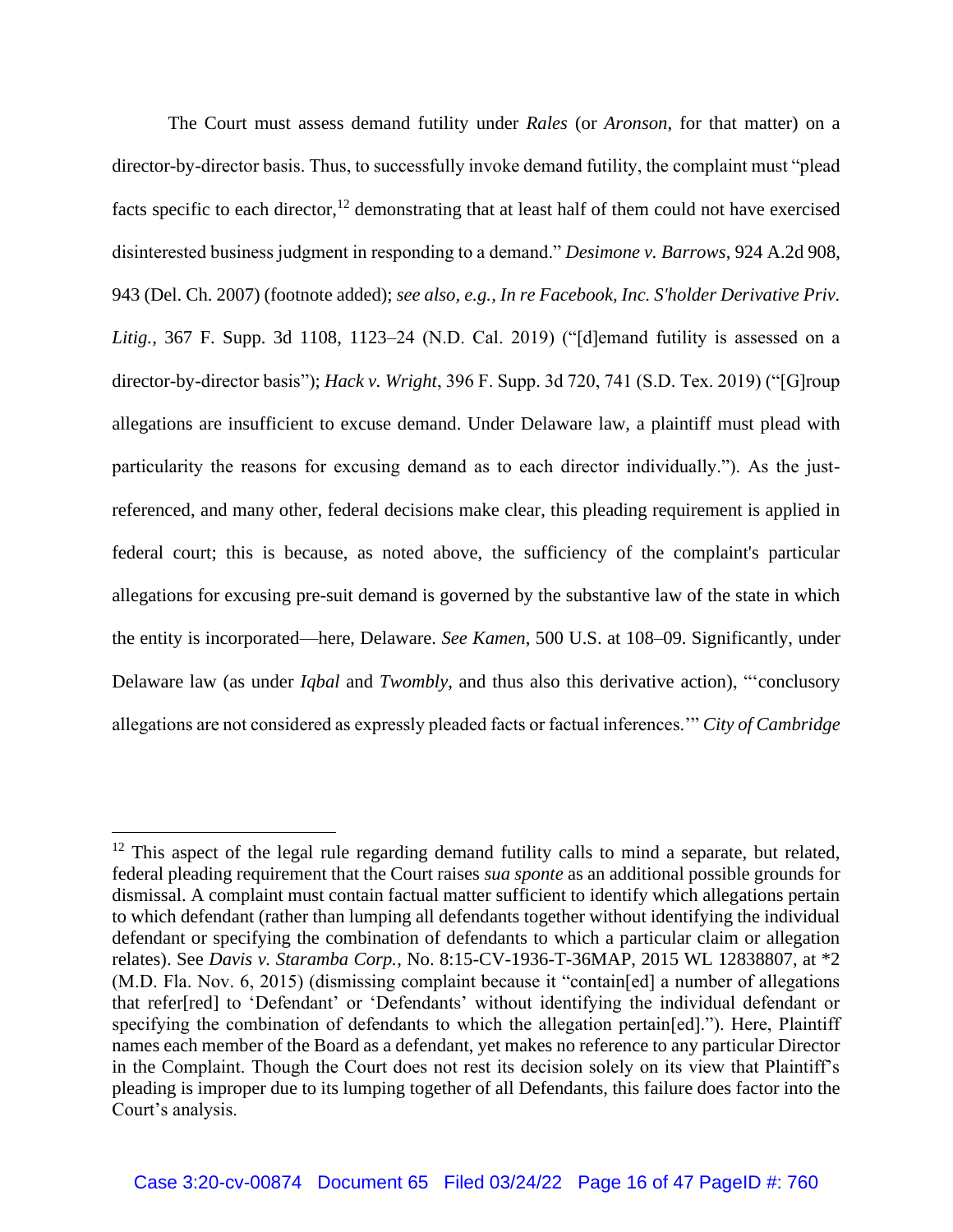*Ret. Sys. v. Ersek*, 921 F.3d 912, 918 (10th Cir. 2019) (quoting *White v. Panic*, 783 A.2d 543, 549 (Del. 2001) (citation omitted)).

Importantly, demand futility "is a very onerous standard for a plaintiff to meet." *Richelson v. Yost,* 738 F. Supp. 2d 589, 597 (E.D. Pa. 2010); *accord In re Chemed Corp., S'holder Derivative Litig.*, No. CV 13-1854-LPS-CJB, 2015 WL 9460118, at \*7 (D. Del. Dec. 23, 2015), *report and recommendation adopted sub nom. KBC Asset Mgmt. NV v. McNamara*, No. CV 13-1854-LPS-CJB, 2016 WL 2758256 (D. Del. May 12, 2016).

#### Plaintiff's pleading of demand futility

Seeking to satisfy this onerous standard, Plaintiff includes in the Complaint allegations of pre-suit demand futility. The Court notes that the Complaint's asserted reasons as to why making a demand on the Board would have been futile (which the Court hereinafter will refer to as Plaintiff's "futility allegations") consist: (i) primarily of what the Court will refer to generally as the "social-stigma allegations" (which posit that demand would have been futile, for some reason, in light of the social stigma implicated by Plaintiff's allegations of Defendants' wrongdoing)<sup>13</sup>;

 $13$  The following quotations from the Complaint capture Plaintiff's pleaded "social-stigma" allegations":

<sup>[</sup>A] director implicated in making allegedly false or misleading statements about efforts to achieve a racially diverse board is left in a quandary. Especially after publicly expressing support for seeking "individuals from minority groups to include in the pool from which Board nominees are selected" for nomination to Tractor Supply's Board without success, as is alleged here. 2020 Proxy Statement at 18; 2019 Proxy Statement at 16. The cultural, legal and sociological risk calculus is dramatic. None of these risks is easily reconciled by a director enveloped in them without exposure to potential injury, measured not just in money, but in social and reputational capital as well. [. . .] A person of reasonable capacity and skill is not disinterested or otherwise detached from the outcome of such an inquiry. The stakes are too high; and the risk of "cancellation" to a director for actual or perceived hostility towards people of color is all too real. (Doc. No. 1 at 8).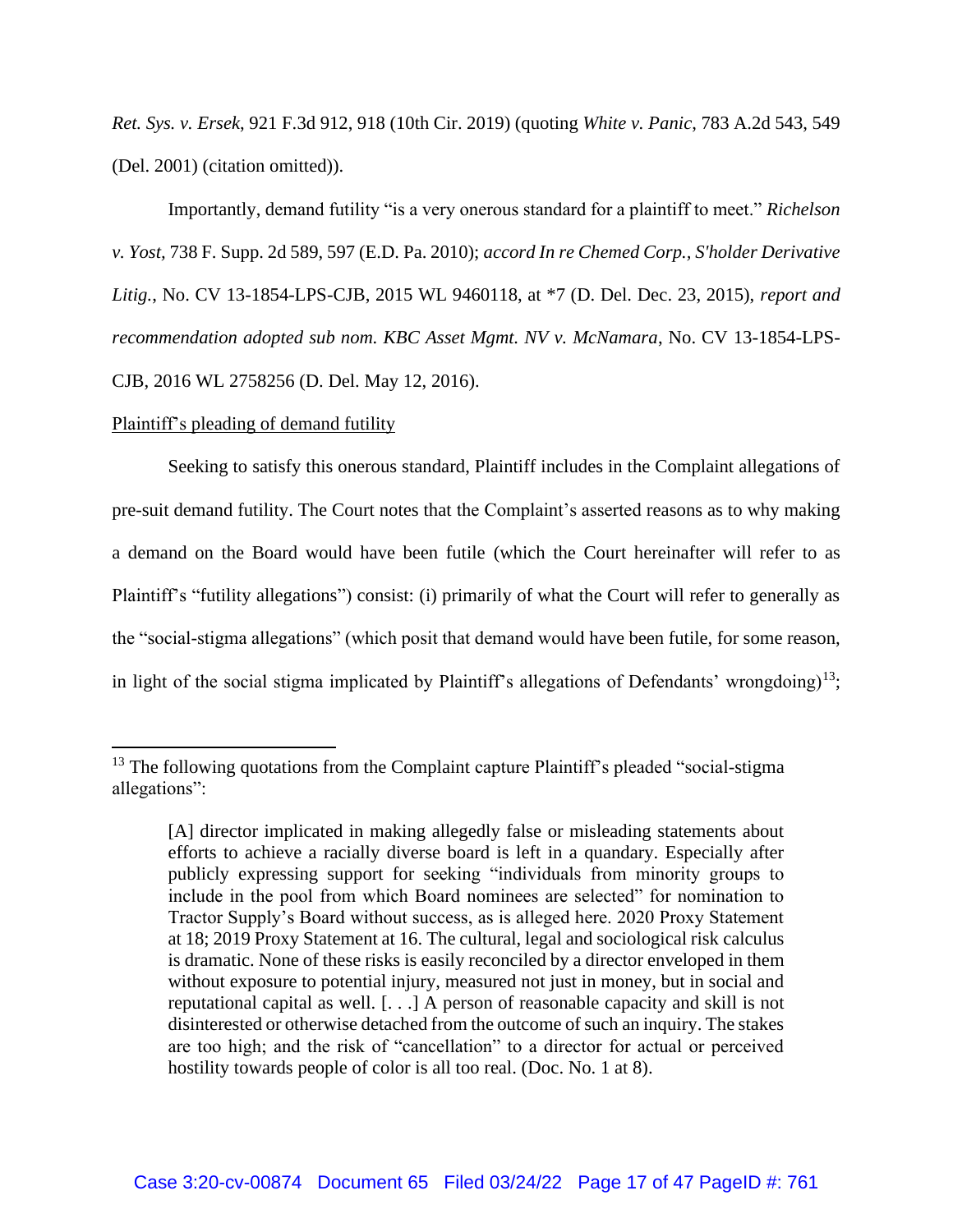and (ii) secondarily of what the Court will call the "personal-liability allegations" (which posit that a demand would be futile due to Defendants' inability to act disinterestedly and impartially in light of their potential liability on the claims reflected in the putative demand). The Court discerns multiple problems with Plaintiff's futility allegations that reveal themselves even before the Court reaches the *Rales* test*.*

First, Plaintiff makes no allegations regarding demand futility on a director-by-director basis; nor does Plaintiff do the equivalent, *i.e.*, make allegations regarding demand futility on a director-class basis, then explain why those allegations should apply to each specific director

Defendants' serialized inability to nominate any African American men or women to Tractor Supply's Board, despite up to 45 opportunities to achieve this key diversity objective, is antithetical to their fiduciary duty to act in the best interests of the Company and its shareholders. Given this, there is ample reason to doubt Defendants' capacity to distance themselves from the allegations enough to perform a disinterested, impartial and objective evaluation of a pre-suit demand. Therefore, a pre-suit demand on the Tractor Supply Board to commence this action is excused as futile. (Doc. No. 1 at 31).

Given the gravity of the claims, there is ample reason to doubt that Defendants can adequately detach themselves from not just the facts alleged, but also from the financial, social and reputational dynamics at play, to fairly consider a pre-suit demand. Without full confidence in Defendants' ability, individually and collectively, to evaluate a pre-suit demand with disinterest, impartiality and objectivity, and without concern for any personal considerations, financial or otherwise, a pre-suit demand on the Tractor Supply Board to commence this action is excused as futile. (Doc. No. 1 at 35).

A decision to act upon a pre-suit demand commences a potentially stigmatizing inquiry into a director, one that could expose the falsity of the director's publicly stated diversity objectives or question the director's fair treatment of African American director candidates. A decision to reject a pre-suit demand could result in equally dire consequences for a director. At one end of the spectrum, the public could view the director's previous statements supporting diversity as disingenuous and, therefore, false. Or worse yet, that director could be perceived by the public as hostile to African Americans, and, in the future, could be socially shunned. Hence, a pre-suit demand on the Tractor Supply Board is excused as futile. (Doc. No. 1 at 9).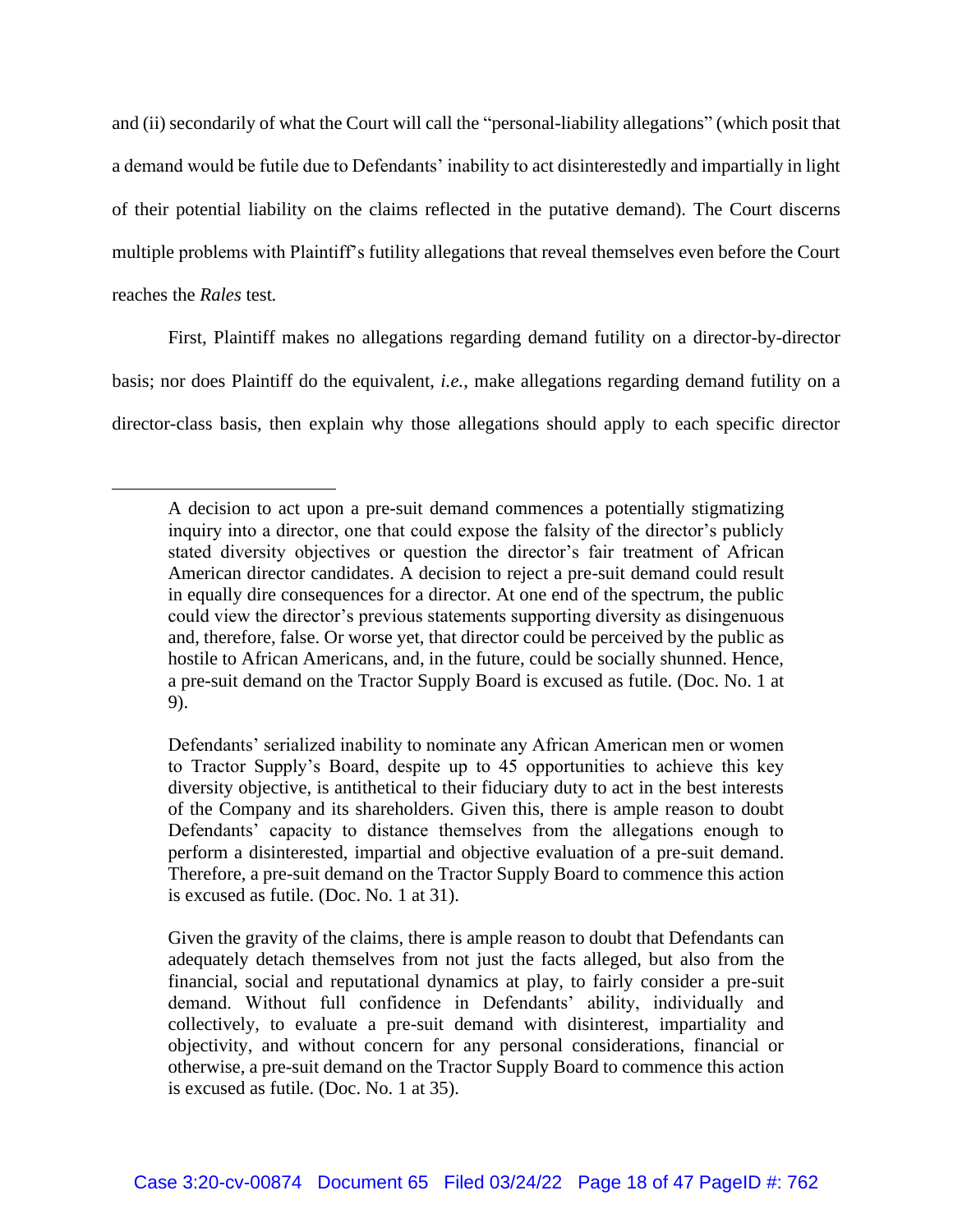named as a Defendant.<sup>14</sup> True, the social-stigma allegations are made essentially on a directorwide basis, but Plaintiff does nothing to plausibly allege that the social-stigma allegations apply to any of the particular Defendants; instead, essentially Plaintiff merely implies tacitly that because (according Plaintiff) the social-stigma allegations show that demand naturally would be futile with respect to the Board as a whole, the social-stigma allegations show that demand naturally would be futile with respect to each of the instant Defendants in particular. But were the Court to find the existence of adequate director-by-director allegations of demand futility based on such unspoken implications, it would run afoul of the established principle of Delaware law that pleading demand futility is very onerous. And so the Court finds that Plaintiff's futility allegations are inadequate due to their lack of director-specific allegations. This alone is enough to compel the Court to dismiss the Complaint for failure to make a pre-suit demand, although the Court below will address alternative bases for dismissal for failure to make a pre-suit demand.

Second, the Court simply cannot ascertain from the Complaint a single theory, or multiple theories that make sense vis-à-vis one another, as to why the social-stigma allegations (if accepted as true and applicable to each Defendant) suggest that demand would have been futile. In one place in the Complaint, the theory seems to be that a "[director] of reasonable capacity and skill is not disinterested or otherwise detached from the outcome of such an inquiry[,] [because] [t]he stakes are too high; and the risk of 'cancellation' to a director for actual or perceived hostility towards

<sup>&</sup>lt;sup>14</sup> "While cases often conduct the inquiry one director at a time, it is not clear that is always required. In theory, at least, a plaintiff might be able to rely on sufficiently detailed factual allegations that apply to every member of the board, without expressly repeating those allegations for each member. That said, plainly there must be a showing that the relevant facts apply to each of the board members (up to the requisite number for a majority)—therefore, the 'director-bydirector' analysis ensures both that is [sic] satisfied, and that no director is counted as interested merely because he or she is a member of the board." *Elliemaria Toronto Esa v. Nortonlifelock Inc.*, No. 20-CV-05410-RS, 2021 WL 3861434, at \*4 (N.D. Cal. Aug. 30, 2021).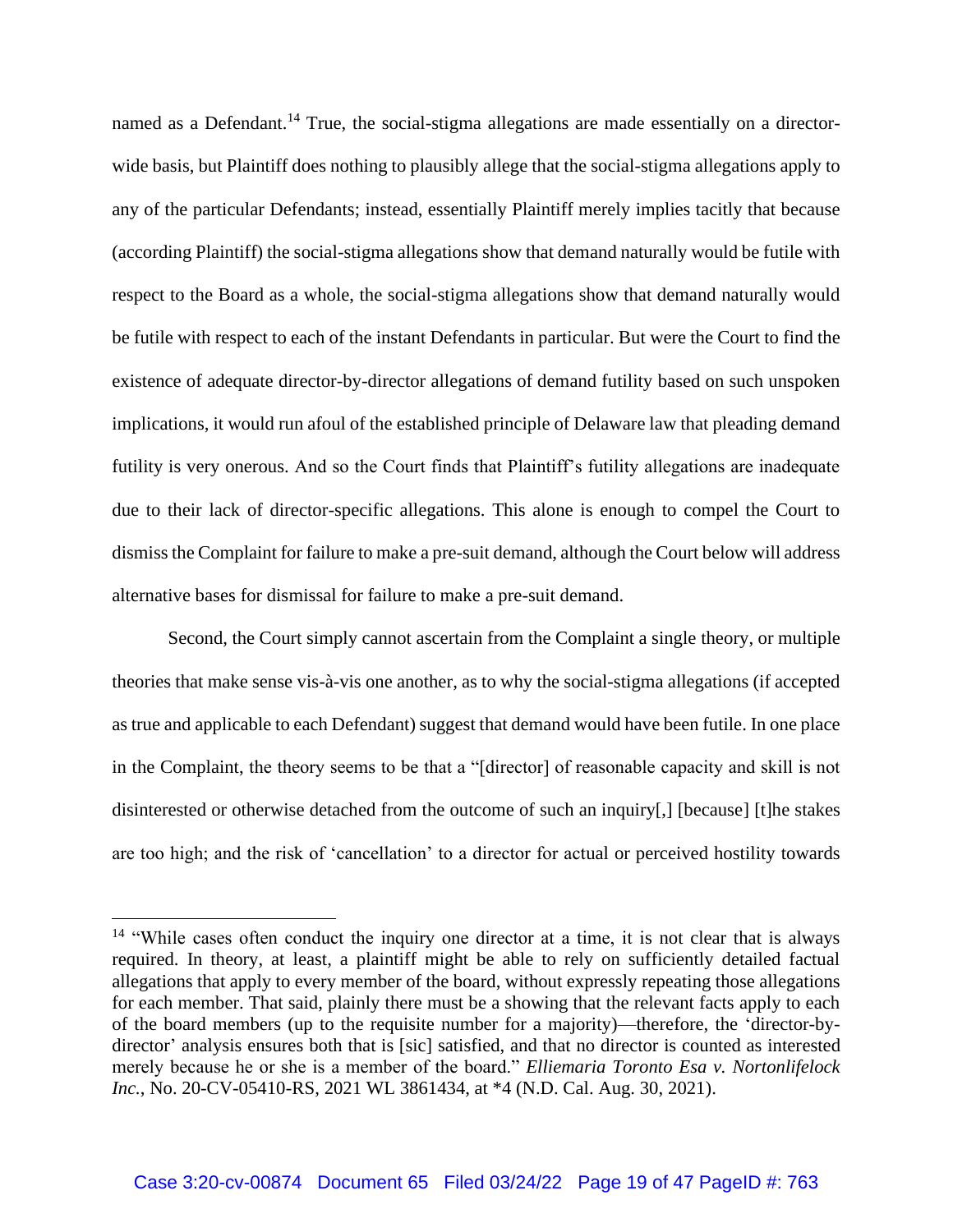people of color is all too real." (Doc. No. 1 at 8). In other words, a director cannot be detached from the "outcome of such an inquiry"—presumably meaning the outcome of an inquiry leading to the decision as to how to respond to the demand—because the stakes are too high given the unique social stigma attached to actual or perceived white racism on the part of the director. But elsewhere, the theory is not that the director would be unable to be detached from the *outcome* of such an inquiry, but rather that *whatever* the outcome (whether to take action on the demand or to reject the demand), it is likely to be a bad one for the director. (Doc. No. 1 at 9). If so, that would suggest an *enhanced* ability of a director to be disinterested and independent, since the director is not choosing (on behalf of the company) between an option that is good for the director and an option that is bad for the director. In other words, in one place Plaintiff suggests that the director cannot be independent and disinterested in making a decision on the demand, because he or she has a vested interest in what the decision will be—while in another place Plaintiff suggests incongruously that the director cannot be independent and disinterested because it will be bad for the director either way, which would tend to reduce the extent to which the director is vested in what the decision will be. If a demand is such that the director realizes that he or she will be in bad shape either way the decision on it goes, then the director will not be motivated by a desire to make the choice that will avoid placing the director in a bad spot even if such choice is not in the company's best interests.

And elsewhere Plaintiff seems to advance a theory that is somewhat more general, *i.e.*, that because harsh allegations are made against each Defendant, and because unique "financial, social and reputational dynamics [are] at play" considering the particular nature of those allegations, Defendants cannot independently and impartially consider a pre-suit demand. (Doc. No. 31, 35).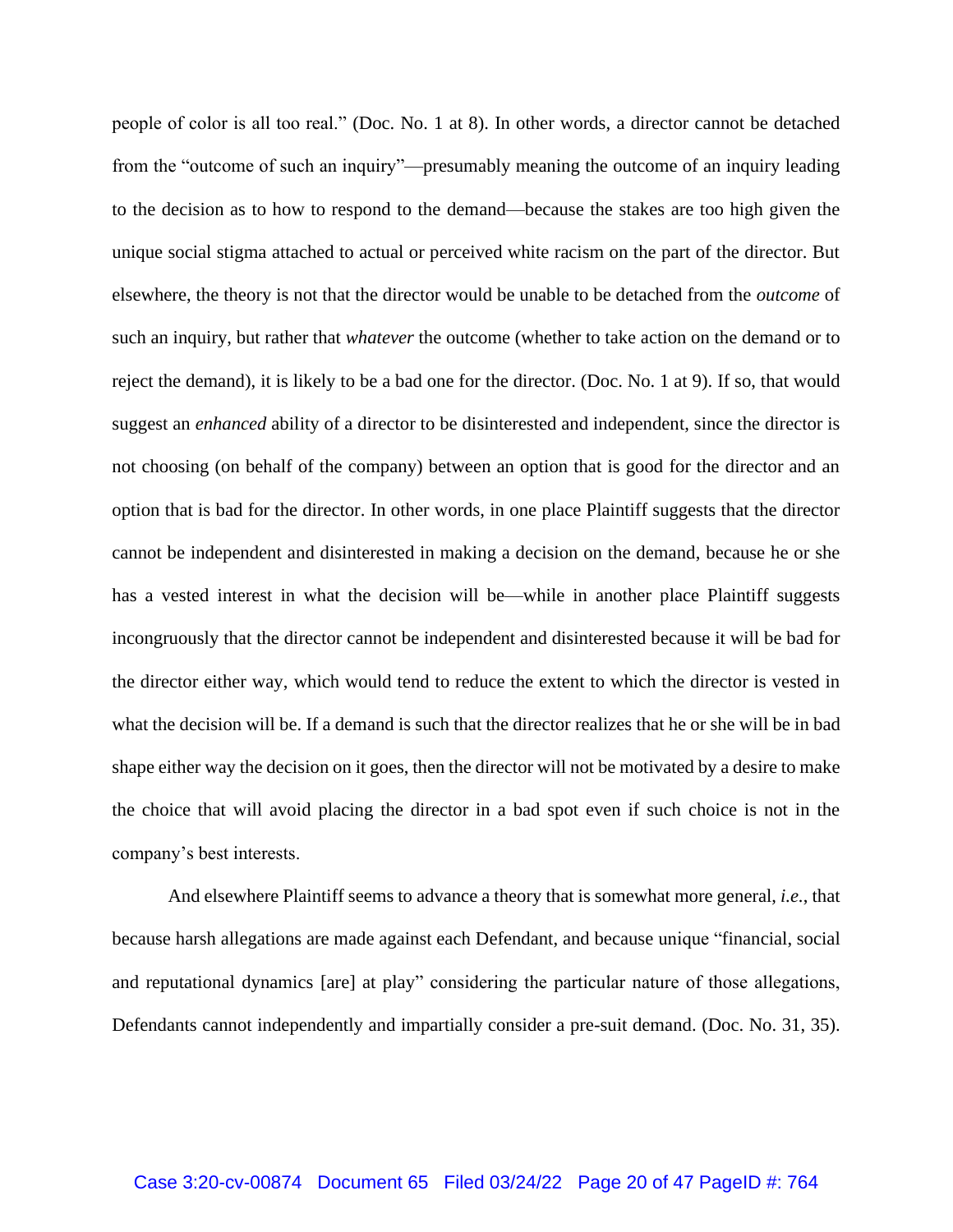The idea here seems to be that Defendants—whether or not vested in a particular<sup>15</sup> outcome from the Board's decision on the demand—cannot make an independent and impartial decision, given that the allegations (and the potential effects of such allegations) are especially serious.

In its brief in opposition to the Motion, Plaintiff does not invoke any of the three aboveidentified theories. Instead, Plaintiff writes in terms only of the inability of certain directors (namely, those on the current Board who were not on any of the prior Boards on which the Complaint is focused) to independently and impartially consider demands made based solely upon the conduct of *other* directors (those who were on some of those prior Boards, though perhaps also on the current Board). Plaintiff, referring to the social-stigma allegations, suggests that those allegations are so consequential that those directors ("unaccused directors") would feel a unique sense of empathy towards the other directors ("accused directors") that would cripple the unaccused directors' ability to decide independently and impartially on such a demand.

This argument is so different from anything suggested in the Complaint that Defendants assert that Plaintiff has waived any argument of demand futility based on the social-stigma allegations. The Court does not go so far, but it does note that the theory of demand futility based on the social-stigma allegations set forth in Plaintiff's brief is not even raised in the Complaint, let alone supported by factual matter asserted in the Complaint. And because the Court must decide this issue based on the allegations in the Complaint, the brief's new theory of demand futility is a

<sup>&</sup>lt;sup>15</sup> In these parts of the Complaint, Plaintiff is not very clear about what *specifically* about the seriousness of the allegations, and the potential effects on Defendants in light of those allegations, cripples Defendants' independence and impartiality. As noted, Plaintiff elsewhere suggests that such seriousness means that Defendants are more vested in the decision on the demand. But in these parts of the Complaint, the Court is left to guess what else (if anything) about the sheer seriousness of the allegations impairs Defendants' independence and impartiality; the Court does not know, for example, whether Plaintiff is suggesting that the sheer stress of personally facing dire consequences, based on the seriousness of the allegations renders individual Defendants unable to make a fair decision on the demand.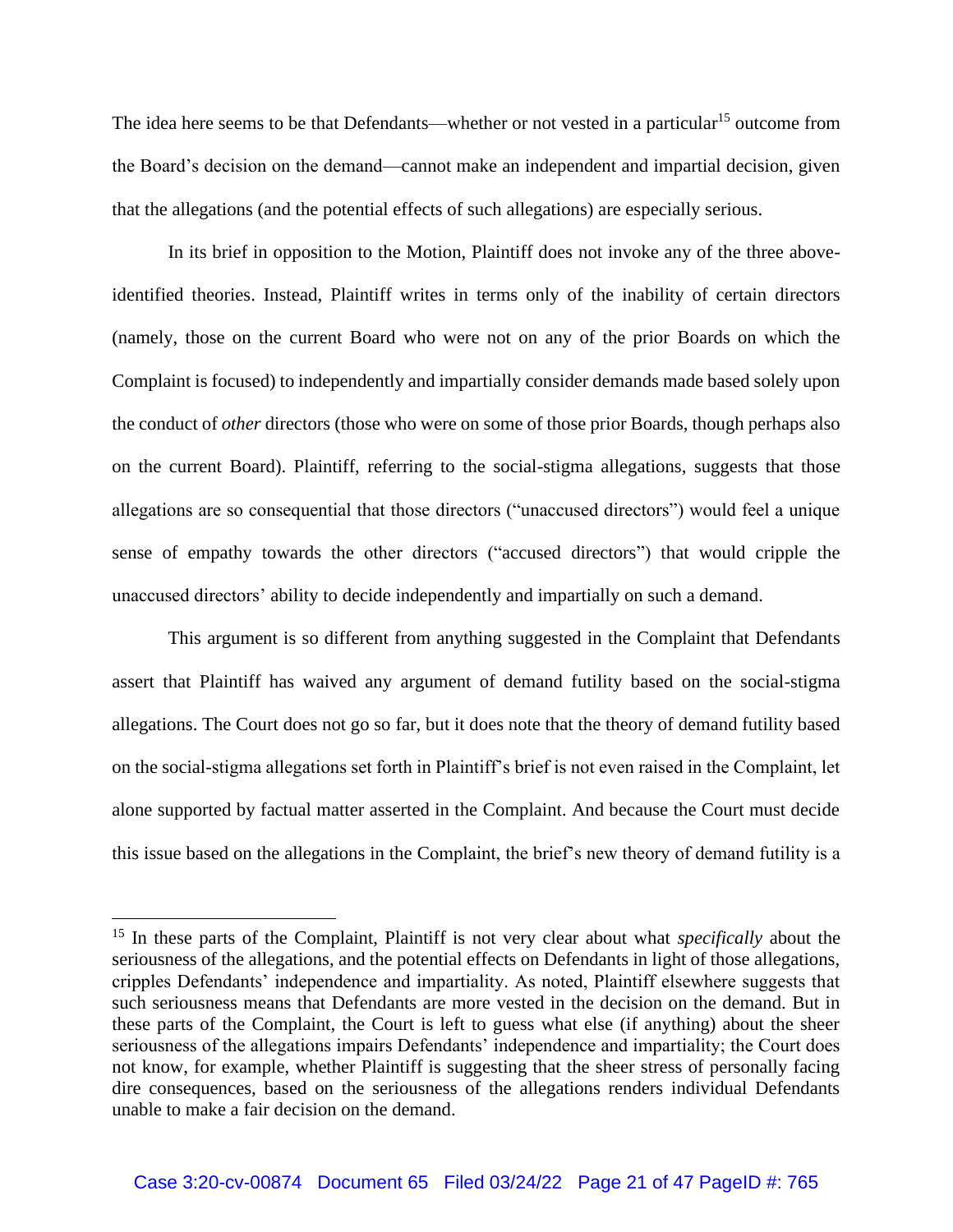non-starter, even if it was not technically waived (or forfeited). Moreover, the Complaint alleges that the Board has nine members, (Doc. No. 1, ¶ 76), and also alleges that nine of the 11 individual Defendants are on the current Board (by which the Court means, as indicated in a footnote above, the Board as of the time the Complaint was filed); from this, the Court gleans from Plaintiff's own Complaint that the current Board has no unaccused members, as every current Board Member is a Defendant accused of the wrongs that would be the subject of a demand. So the demand futility argument asserted in the brief, even if accepted in theory, would not apply to *any* of the current Directors—let alone to a majority of the members of the current Board as required to establish demand futility.

Setting aside the flawed argument in Plaintiff's brief in opposition to the Motion, the Court returns to the social-stigma allegations in the Complaint (and the three different theories of demand futility based thereon). Ultimately, given that the social-stigma allegations are general, rather terse, and to a substantial extent conclusory and internally inconsistent—and not specific as to individual directors and not persuasively supported by argument in briefing, as noted above—the Court cannot find that Plaintiff has met what is an "onerous" burden to plausibly allege demand futility based on the social-stigma allegations. This is true regardless of the applicable test, be it *Rales* or otherwise; the problem initially is with the necessary factual allegations themselves—and Plaintiff's failure to explain in briefing why they support the result it seeks— and not with how they fare under whatever test is applicable

Having said that, it is possible that application of the *Rales* suggests still further that the social-stigma allegations would be insufficient to plausibly allege demand futility even they were sufficiently fulsome to merit plenary consideration by the Court (which they are not). The Court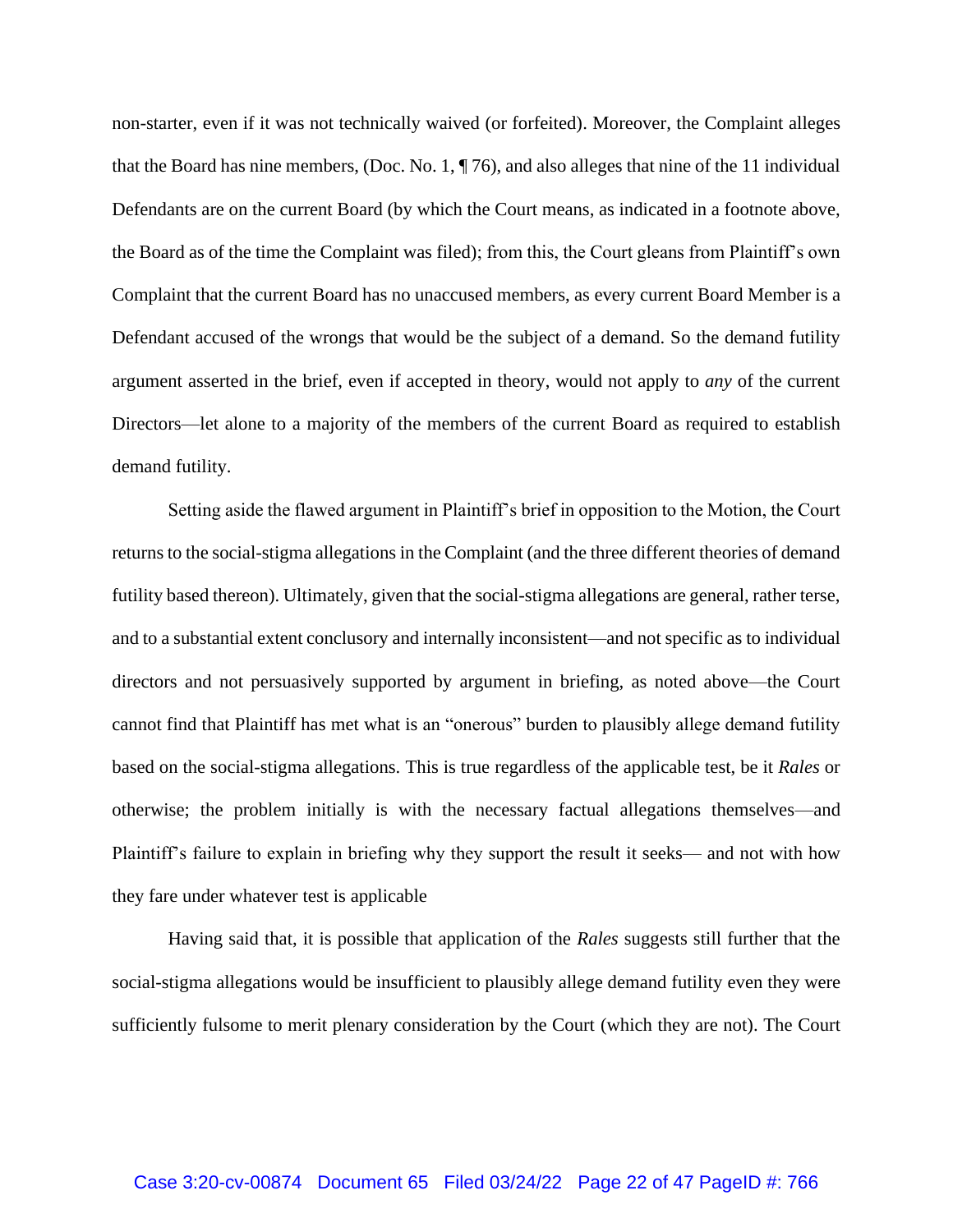next addresses that issue, and then the question of whether the personal-liability allegations are, alternatively, sufficient to allege demand futility.

#### Analysis under *Rales* and more general applicable principles of Delaware law

As discussed above, under the *Rales* test demand is futile when the plaintiff has alleged facts creating a reasonable doubt that a board could have exercised its "independent" and "disinterested" business judgment in response to a demand. *Rales*, 634 A.2d at 934. The parties do not dispute whether the "independent" part of the *Rales* test has been met<sup>16</sup>; thus, the Court need only determine whether Defendants could have exercised their "disinterested" business judgment in response to a demand. As to why the question should be answered in the negative, Plaintiff appears to (1) assert (in the Complaint although, crucially, not in briefing, as discussed above) the above-referenced three theories based on the social-stigma allegations; and (2) assert (very cursorily in the Complaint, and then in briefing) that Defendants are subject to a substantial likelihood of personal liability with respect to Plaintiff's claims.

And even if the Court entertains Plaintiff's three theories, each theory fails under the *Rales* test. Plaintiff's first concern falls short of what the *Rales* test requires. Under *Rales*, a board member is not considered "interested" simply because the demand would implicate some sensitive topic which might be uncomfortable for the board member to discuss or decide upon. *Rales* contemplates the notion of an "interested" board member including not only *Aronson's* notion (which refers to a board member having a personal financial stake, which is not present here)<sup>17</sup>,

<sup>16</sup> *See* Doc. No. 41 at 16–17 ("Plaintiff does not claim that any of the Demand Directors lacked "independence."). Plaintiff does not appear to dispute this statement.

 $17$  Plaintiff makes one argument that could possibly be construed as saying that Defendants had a personal financial stake in the diversity (or lack thereof) of the Board. In the section of the Complaint titled "Defendants Have Enriched Themselves at the Expense of Tractor Supply's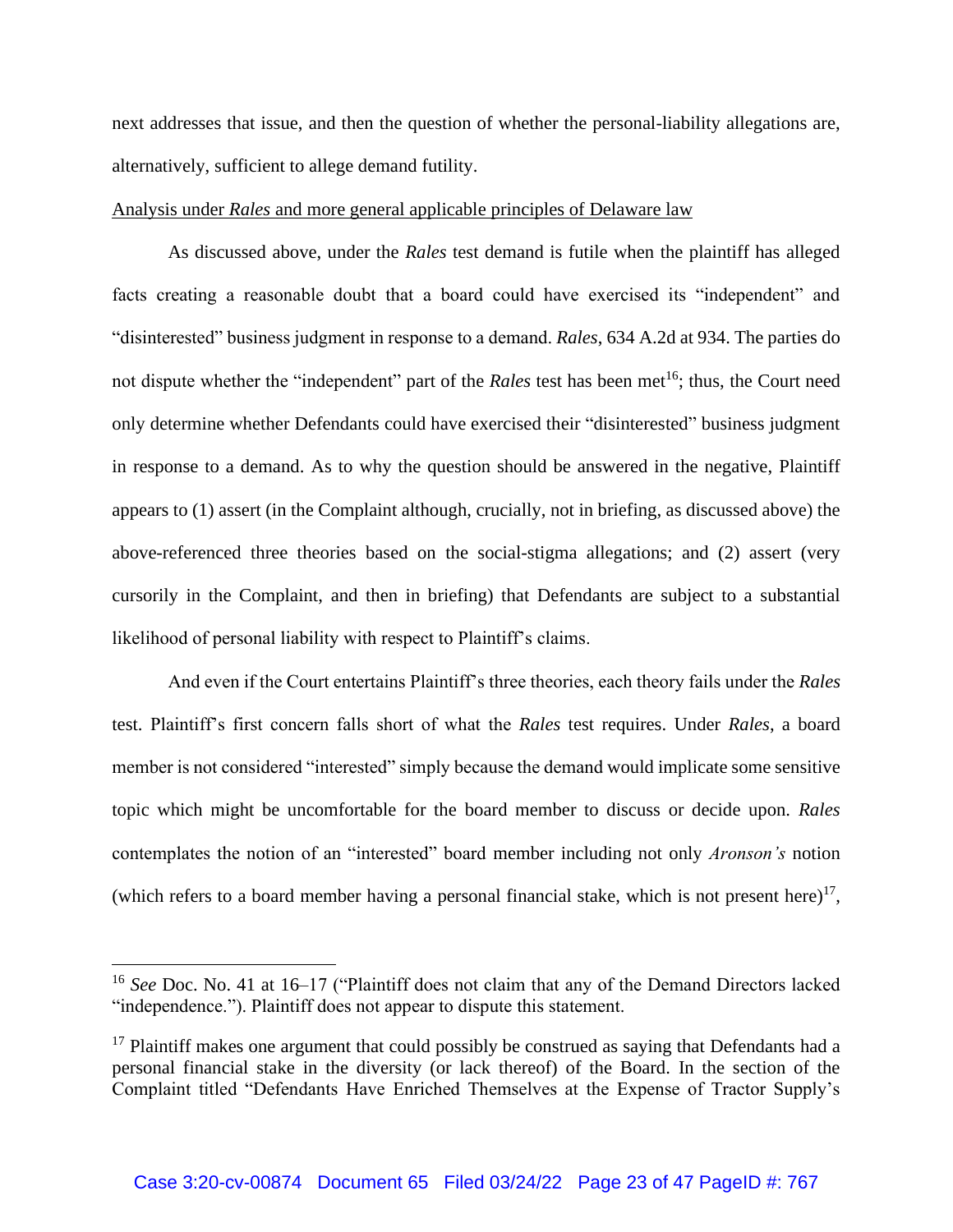but also a board member facing potentially adverse personal consequence as a result of the board member making a decision regarding the demand. But Plaintiff points to no specific facts that would illustrate why making the requisite demand would have a "a materially detrimental impact on a director" here. *See In re Trados Inc. Shareholder Litig.*, C.A. No. 1512–CC, 2009 WL 2225958, at \*6 (Del. Ch. July 24, 2009) ("A director is interested in a transaction if 'he or she will receive a personal financial benefit from a transaction that is not equally shared by the stockholders' or if 'a corporate decision will have a materially detrimental impact on a director,

(Doc. No. 1 at ¶¶ 66–68). The Court fails to see the logic here. Plaintiff has alleged no factual matter that would plausibly suggest that by failing to hire diverse candidates, Defendants would benefit financially—Plaintiff has established no legitimate relationship between the Directors' compensation and Defendants selecting (or not selecting) African Americans as directors.

If anything, Plaintiff's argument here actually suggests that Defendants would be financially incentivized to hire a more diverse Board. Accepting as true Plaintiff's suggestion that companies with diverse boards experience higher profits, if Defendants were to diversify the Board, then Tractor Supply would enjoy higher profits—thus making it easier for Defendants to arrange for (and justify) Tractor Supply providing them higher compensation and greater stock awards.

Shareholders by Making Misleading Statements About Tractor Supply's Commitment to Racial Diversity at the Top," Plaintiff states:

In addition to denying Tractor Supply the substantial increases in shareholder value enjoyed by companies with greater board diversity, by entrenching themselves on Tractor Supply's Board, Defendants have benefited financially by paying themselves millions of dollars in cash and stock awards each year. *See Delivering through Diversity* at 13 ("We found that companies with the most ethnically/culturally diverse Boards worldwide are 43% more likely to experience higher profits.").

 $\left[ \ldots \right]$ 

But rather than uphold Tractor Supply's commitment to diversity at all levels of the Company, Defendants chose instead to perpetuate Tractor Supply's practice of excluding African American directors. Consequently, many qualified African American candidates who would have allowed Tractor Supply and its shareholders to benefit from racial diversity on the Tractor Supply Board have been excluded. Conversely, by retaining their seats on the Tractor Supply Board, Defendants have profited handsomely, collectively pocketing over \$2.2 million in fees, stock awards and other compensation in 2019 alone[.]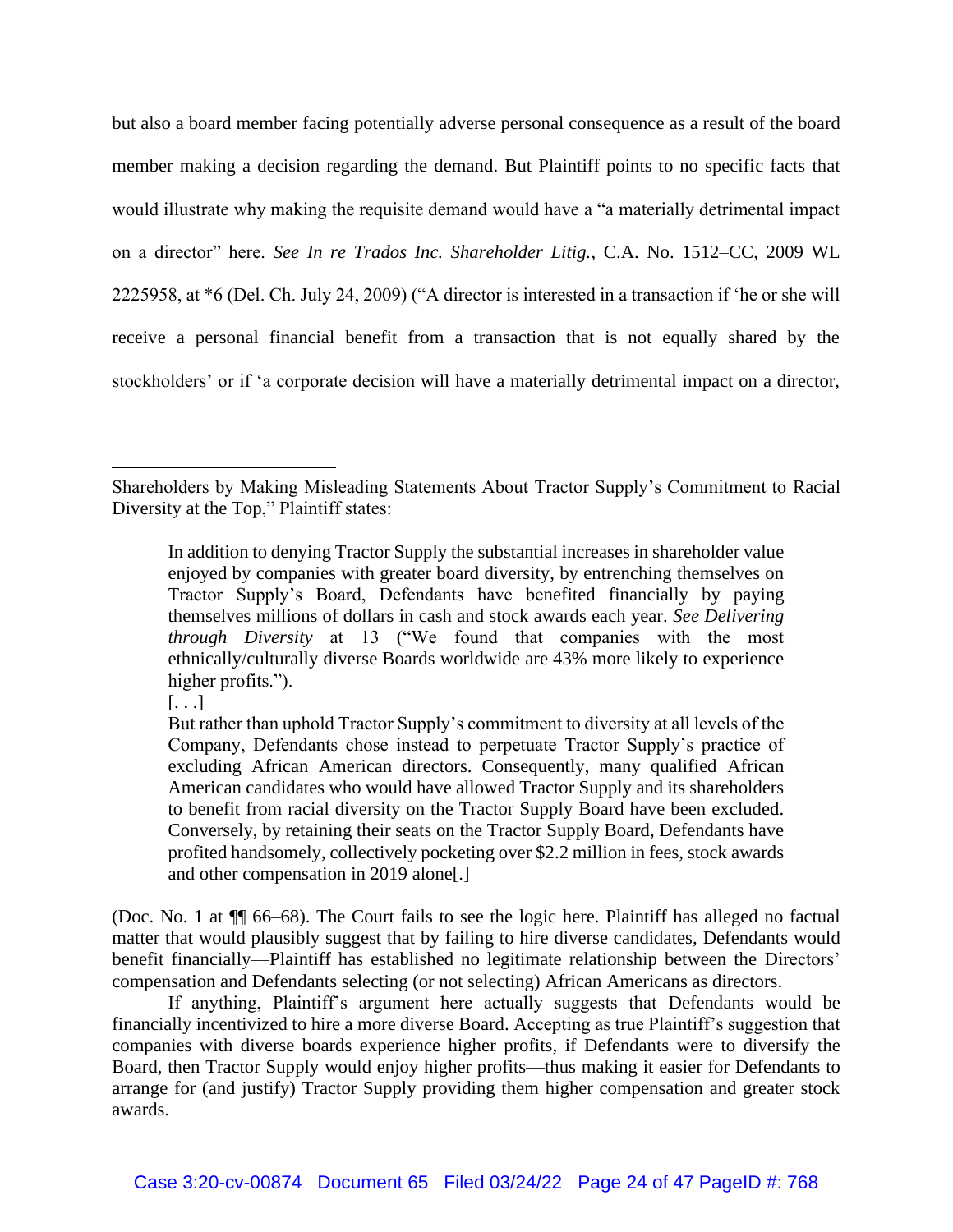but not on the corporation and the stockholders.'") (citing *Rales*, 634 A.2d at 936; *In re Gen. Motors Class H S'holders Litig.*, 734 A.2d 611, 617 (Del. Ch. 1999)).

There is another overarching initial problem with Plaintiff's argument. To a large extent it amounts to an invitation for the Court to infer that Defendants are likely incapable of exercising sound judgment in response to a demand merely because Plaintiff has alleged directorial impropriety. The Court believes that this inference is unwarranted and should not be drawn. *Lewis v. Daum*, No. 6733, 1984 WL 8223, at \*2 (Del. Ch. May 24, 1984) ("If, by plaintiff's merely alleging directorial impropriety the directors are to be presumed incapable of exercising sound judgment, Rule 23.1 would become virtually meaningless. Thus, merely alleging that the transaction approved by the directors constituted a wrong to the corporation does not rise to a charge of breach of fiduciary duty such as would demonstrate the futility of making a demand on the Board." (citing *In re Kauffman Mutual Fund Actions*, 1st Cir. 479 F.2d 257, 265 (1973))). Plaintiff suggests that the particular alleged impropriety in this case is such that, in the current socio-political environment, Defendants would be especially unlikely to exercise sound business judgment in response to a demand from Plaintiff. But the Court simply cannot draw from the Complaint an inference that the seriousness of the social-stigma allegations (and the consequences to Defendants from their response to a demand based on the social-stigma allegations)<sup>18</sup> is of such a degree that this overcomes the presumption Plaintiff must overcome. The above-stated principle from *Richardson* seems applicable even where the allegations are of especial seriousness.

 $18$  The Court does not doubt the seriousness, and the unique nature, of these allegations and these consequences. But the Court is unwilling to conclude that such seriousness by itself places the social-stigma allegations in the unique position of automatically overcoming the applicable presumption in favor of Defendants.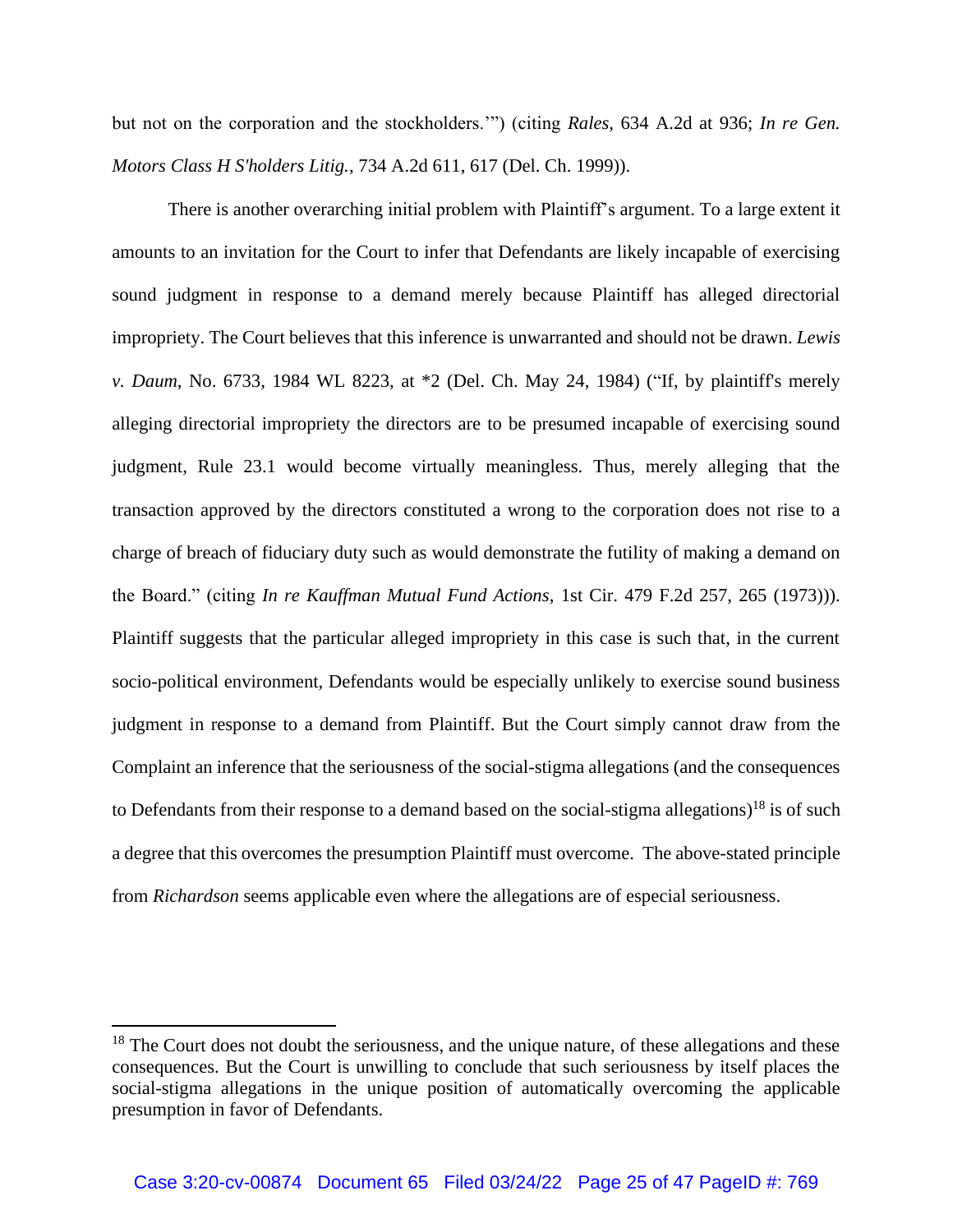Moreover, Plaintiff has not otherwise pleaded enough facts to overcome this presumption and to create a reasonable doubt that a majority of the Directors could not have exercised their disinterested business judgment in the face of such demand.

In addition to making its social-stigma allegations, Plaintiff generally alleges in the Complaint that Defendants may be held liable for a breach of fiduciary duty towards Tractor Supply's shareholders. (*E.g.*, Doc. No. 1 at  $\P$  41, 102). In the Response, Plaintiff elaborates on this alleged liability, and more clearly articulates the argument that "[b]ecause defendants each face a substantial likelihood of liability, and together constitute a majority of Tractor Supply's Board, the Complaint establishes futility of demand." (Doc. No. 47 at 10). The *Rales* test for demand futility requires that a majority of the Board is subject to a substantial likelihood of personal liability with respect to Plaintiff's claims—an analysis that is performed count by count, and director by director. *Melbourne Mun. Firefighters' Pension Tr. Fund ex rel. of Qualcomm, Inc. v. Jacobs*, 2016 WL 4076369, at \*6 (Del. Ch. Aug. 1, 2016) (quoting *Teamsters Union Health Servs. & Ins. Plan v. Baiera*, 119 A.3d 44, 58 n.71 (Del. Ch. 2015)), aff'd 158 A.3d 449 (Del. 2017). And yet, with one exception,  $19$  Plaintiff does not make even a single assertion specific to any particular Director; Plaintiff does not attribute any particular statement to any particular Director, nor does Plaintiff suggest that any particular Director is specifically subject to a substantial likelihood of personal liability with respect to Plaintiff's claims. Plaintiff simply argues, in the Response, that "defendants face a substantial likelihood of liability to Tractor Supply

<sup>19</sup> The Complaint does quote Defendant Harry Lawton III as saying, in Tractor Supply's *Diversity and Inclusion Statement*, "We are committed to providing a diverse and inclusive culture where we foster different perspectives, ideas and innovative thinking. One of our values is respect –the starting point for our diversity and inclusion efforts." (Doc. No. 1 at ¶ 4). Even if a single claim like this otherwise could support a securities fraud claim (against Defendant Lawton), the Court concludes that it is not actionable based on reasons set forth herein with respect to Defendants' alleged misrepresentations as a whole.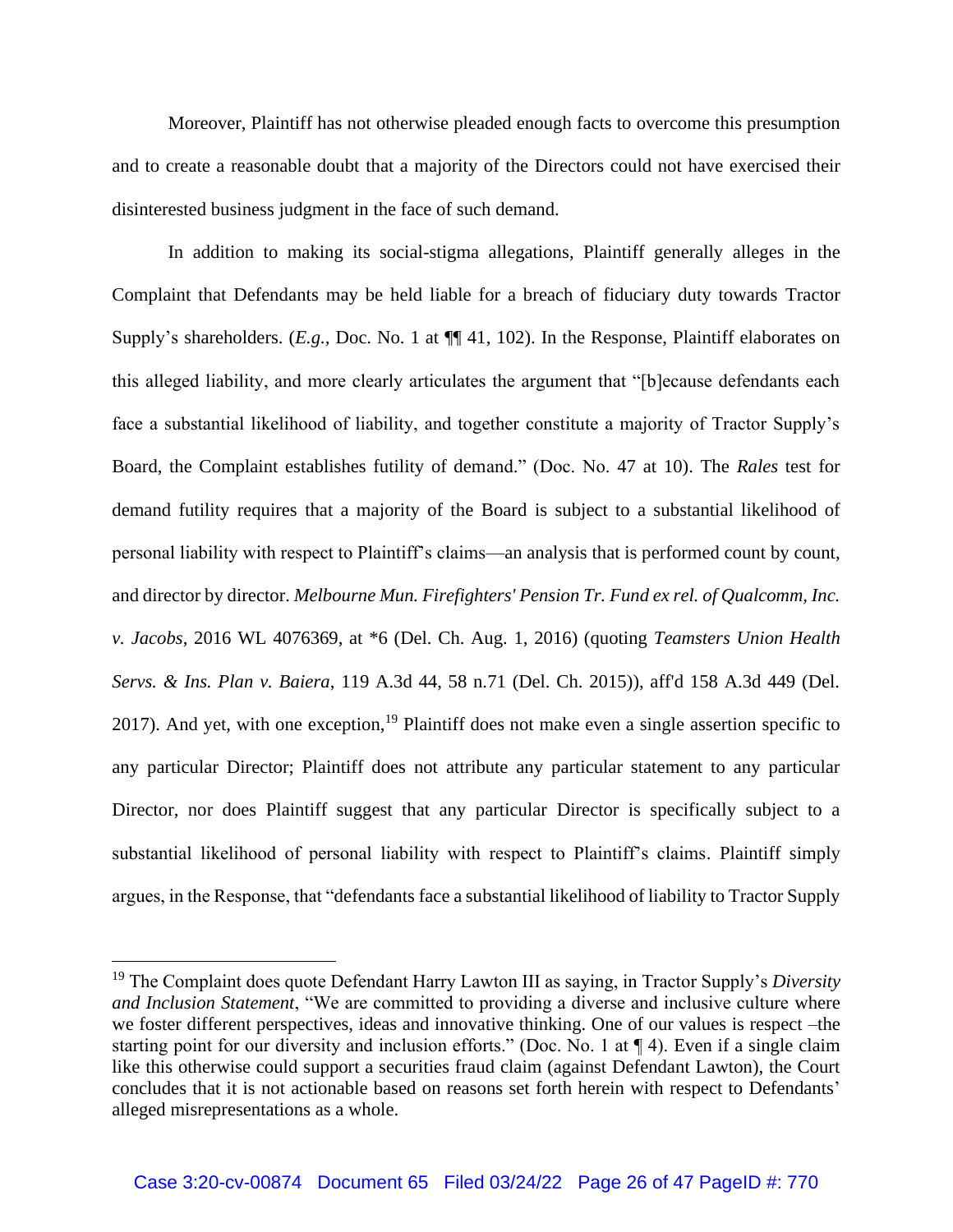for breach of loyalty, violations of  $\S14(a)$  of the Exchange Act and unjust enrichment |" and "Defendants constitute a majority of Tractor Supply's Board [. . .] therefore, a demand on the Board is excused as futile." (Doc. No. 47 at 13). As noted above, theoretically Plaintiff's more general allegations about the Board as a whole could be taken to apply to each Director individually, provided that the Complaint indicates why they should be so taken with respect to each individual Director. But because the Complaint fails to indicate why and how Plaintiff's general allegations apply to each individual Director, the Court cannot view the Complaint as adequately alleging personal liability on a director-by-director basis (as the *Rales* test for demand futility would require).

Count I alleges a Violation of Section 14(a) of the Exchange Act. A Section 14(a) claim requires showing that: "(1) a proxy statement contained a material misrepresentation which (2) caused the plaintiff injury and (3) that the proxy statement itself, rather than the particular defect in the solicitation materials, was an essential link in the accomplishment of the transaction." *Gen. Elec. Co. v. Cathcart*, 980 F.2d 927, 932 (3d Cir. 1992). Plaintiff fails to show a substantial likelihood of personal responsibility as to each Director regarding the Section 14(a) claim.

Plaintiff points to a number of statements made by the Board regarding its commitment to diversity, which Plaintiff claims are false or misleading. But Plaintiff does not plausibly suggest that these statements are *actually* false or misrepresentations. One primary reason that Plaintiff cannot prove that these statements are actually misrepresentations is that, according to Defendants, "[t]he Corporate Governance Committee also considers diversity, such as diversity of gender, race and national origin, [age,] education, professional experience, and differences in viewpoints and skills." (Doc. No. 1 at para. 55). And from the Court's review of the Complaint, only a single alleged misrepresentation actually alludes to racial diversity in particular, namely the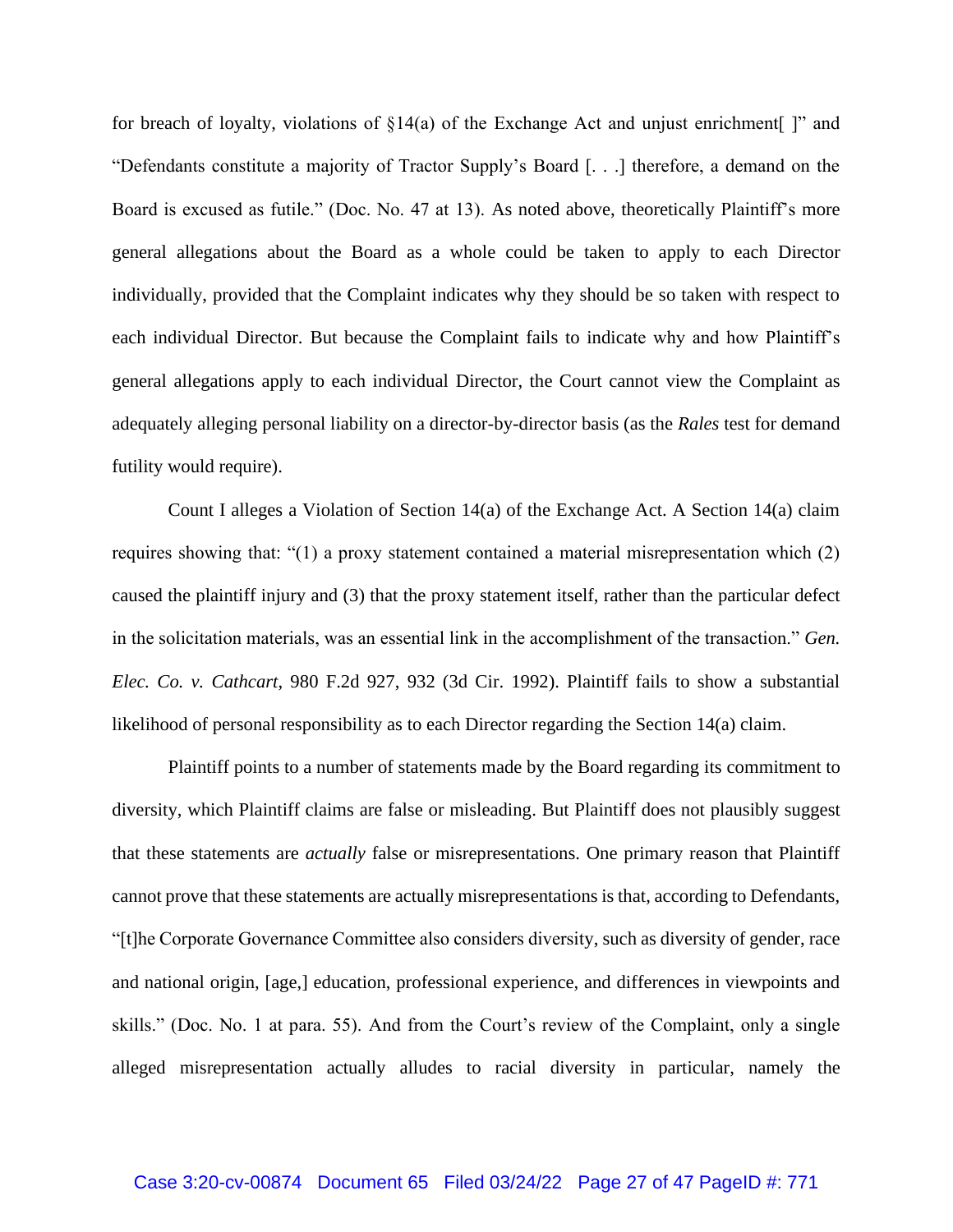representation (unattributed by Plaintiff to anyone, including any of the Defendants) in the 2020 proxy statement that "the Corporate Governance Committee is committed to actively seeking highly qualified women and individuals from minority groups to include in the pool from which Board nominees are selected." (*Id.* at ¶ 3). Even if this statement by itself otherwise could support a claim on Count I against one or more Defendants (which it cannot, for the reasons set forth herein with respect to defendants' alleged misrepresentations as a whole), Plaintiff does not set forth factual matter plausibly suggesting that this statement is false. True, the Complaint plausibly alleges that Defendants have "*declin[ed] to nominate* a single African American to the Tractor Supply Board over the past several years, despite up [sic] 45 opportunities for certain Defendants to do so[.]" (Doc. No. 1 at ¶ 13). But the Complaint contains no factual matter suggesting that Defendants (or anyone else at Tractor Supply, for that matter) have declined (or failed) to actively "*seek*[ ] highly qualified women and individuals from minority groups *to include in the pool from which Board nominees are selected*." It is one thing to decline to nominate any African Americans;<sup>20</sup> it quite another to decline (or fail) even to seek African American individuals to include in the pool from which candidates for the Board are nominated, and the Complaint does not provide any facts (and certainly no non-conclusory facts) suggesting such a declination or failure. *See Klein v. Ellison*, Case No. 20-cv-04439-JSC, 2021 WL 2075591, at \*4 (N.D. Cal. May 24, 2021) ("Plaintiffs have not alleged particularized facts that support an inference that the 2019 Proxy's representation that Oracle 'actively seek[s] women and minority candidates from the pool from which director candidates are chosen' was false or misleading. First, that 'no Black individuals currently serve on the Board' does not support an inference of the statement's falsity.

<sup>20</sup> And the Court understands why Plaintiff maintains that this is a *bad* thing.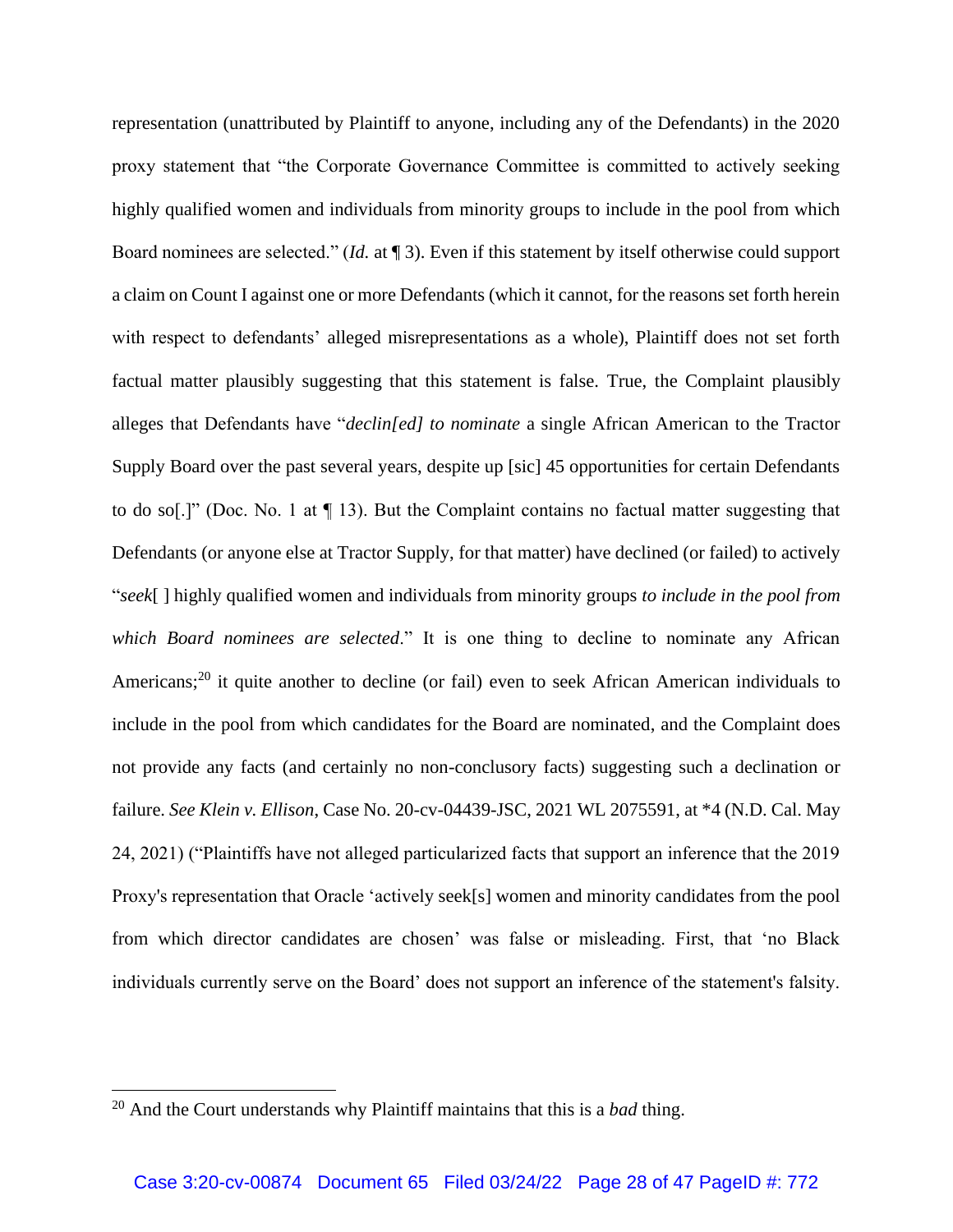Second, the Complaint's allegation 'that the Board has never in good faith actively sought minority candidates' is a conclusion unsupported by particularized facts." (citations omitted)).

As to the other statements regarding the Board's commitment to diversity, none has plausibly been alleged to be a misrepresentation, inasmuch as Defendants explicitly define diversity to encompass a wider range of experiences and attributes than just race.

As highlighted by Defendants in their Motion and in the aforementioned cases, statements regarding diversity are often viewed by the Courts to be mere statements of corporate aspiration that are immaterial to a reasonable investor. *See Ocegueda on behalf of Facebook v. Zuckerberg*, No. 20-CV-04444-LB, 2021 WL 1056611, at \*9 (N.D. Cal. Mar. 19, 2021) (finding that plaintiff did not plausibly plead statements that Facebook is committed to diversity to be "an actionable false statement" because courts hold that similar statements are "non-actionable puffery or aspirational (and hence immaterial)") (collecting cases). Defendants cite *In re Ford Motor Co. Sec.*  Litig., 381 F.3d 563, 570—571 (6th Cir. 2004) for this proposition, which, while it does not expressly involve statements regarding a company's commitment to diversity, nonetheless emphasizes that "[c]ourts everywhere 'have demonstrated a willingness to find immaterial as a matter of law a certain kind of rosy affirmation commonly heard from corporate managers and numbingly familiar to the marketplace—loosely optimistic statements that are so vague, so lacking in specificity, or so clearly constituting the opinions of the speaker, that no reasonable investor could find them important to the total mix of information available.'" *Id.* (quoting *Shaw v. Digital Equip. Corp.*, 82 F.3d 1194, 1217 (1st Cir.1996)). Examples of statements challenged by Plaintiff here that constitute mere "puffery" on which no reasonable investor would rely include: "[d]iversity and inclusion play a key role in moving our business forward," "[t]he Board of Directors of [Tractor Supply] is committed to the principles of diversity and inclusion,"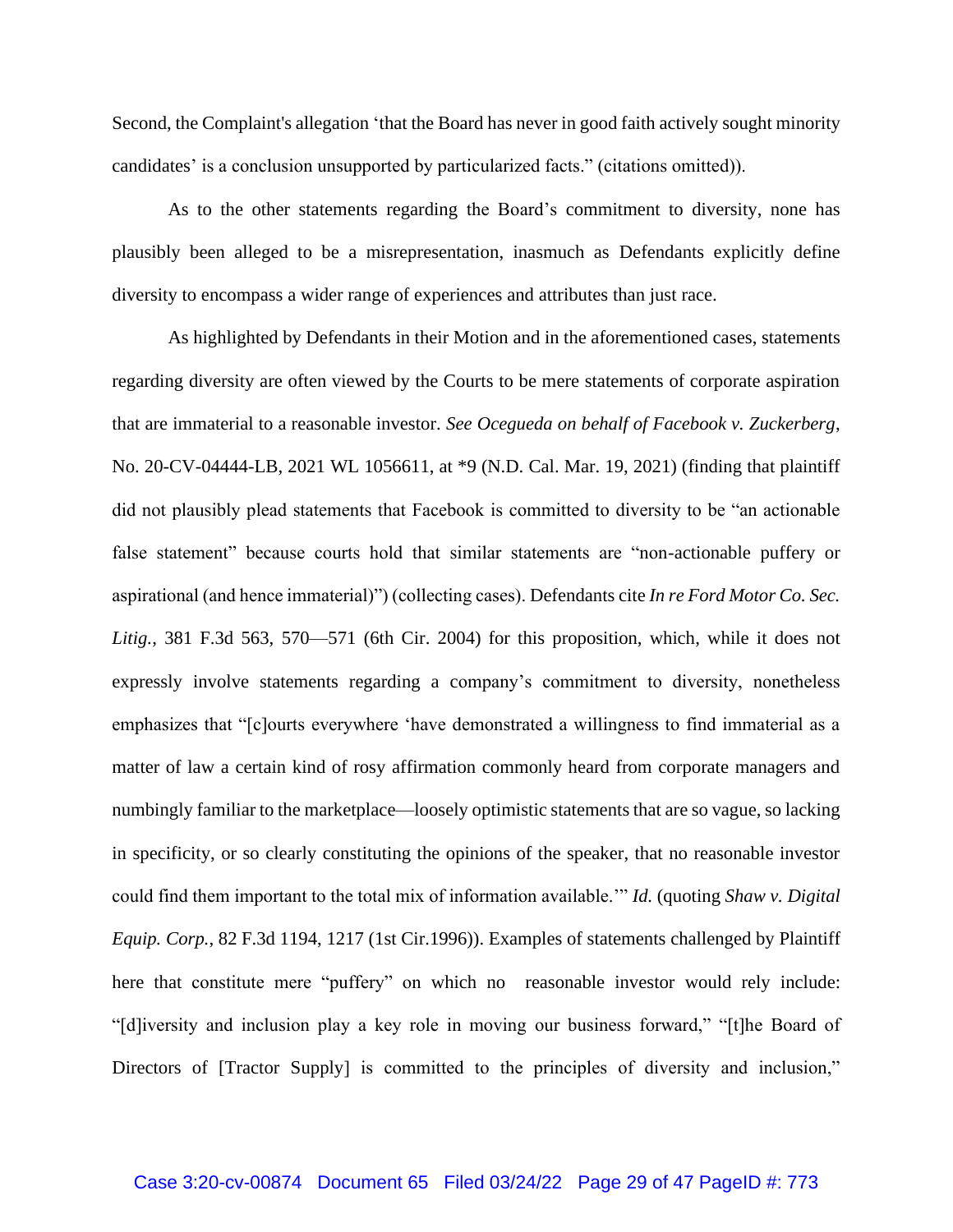"[d]iversity and inclusion are values ingrained in our culture and essential to our business," and "[t]he Board and the Corporate Governance Committee believe that it is important that directors represent diverse viewpoints and individual perspectives." (Doc. No. 1 at 5-6).

Plaintiff disagrees and points to "[t]he United States Securities and Exchange Commission's ("SEC") adoption of Regulation S-K Items 401(e) and 407(c)(2)(vi), requiring public companies to disclose diversity data, including board of director demographics" to show that reasonable investors do rely on statements about diversity. (Doc. No. 47 at 23). But diversity data and demographics are much different than general statements from the Board about their "commitment" to diversity; a reasonable investor is much more likely to rely on actual facts and data regarding the diversity of a company (which here, the racial make-up of the Board is fully disclosed and available information to shareholders) rather than statements about the company's views on diversity efforts.

Plaintiff also fails to adequately allege causation, making personal liability for this claim unlikely. Plaintiff simply claims that because of the alleged misrepresentations and false proxy statements, the Board was re-elected. (Doc. No. 1 at ¶ 96 ("The 2020 and 2019 Proxy Statements were an essential link in Tractor Supply shareholders following the Company's recommendation to re-elect the Defendants to the Tractor Supply Board and approve the executive pay packages, as revelations of the truth would have immediately thwarted a continuation of the shareholders' endorsement of the directors' positions and the executive officers' compensation."). Plaintiff provides no factual support for this conclusory allegation; while the Court must at this stage take all of the factual allegations in the Complaint as true, mere conclusory statements do not suffice. *Ashcroft v. Iqbal*, 556 U.S. 662, 678 (2009). Here, Plaintiff has pleaded no facts that would allow the Court to draw a reasonable inference that there was a causal relationship between the allegedly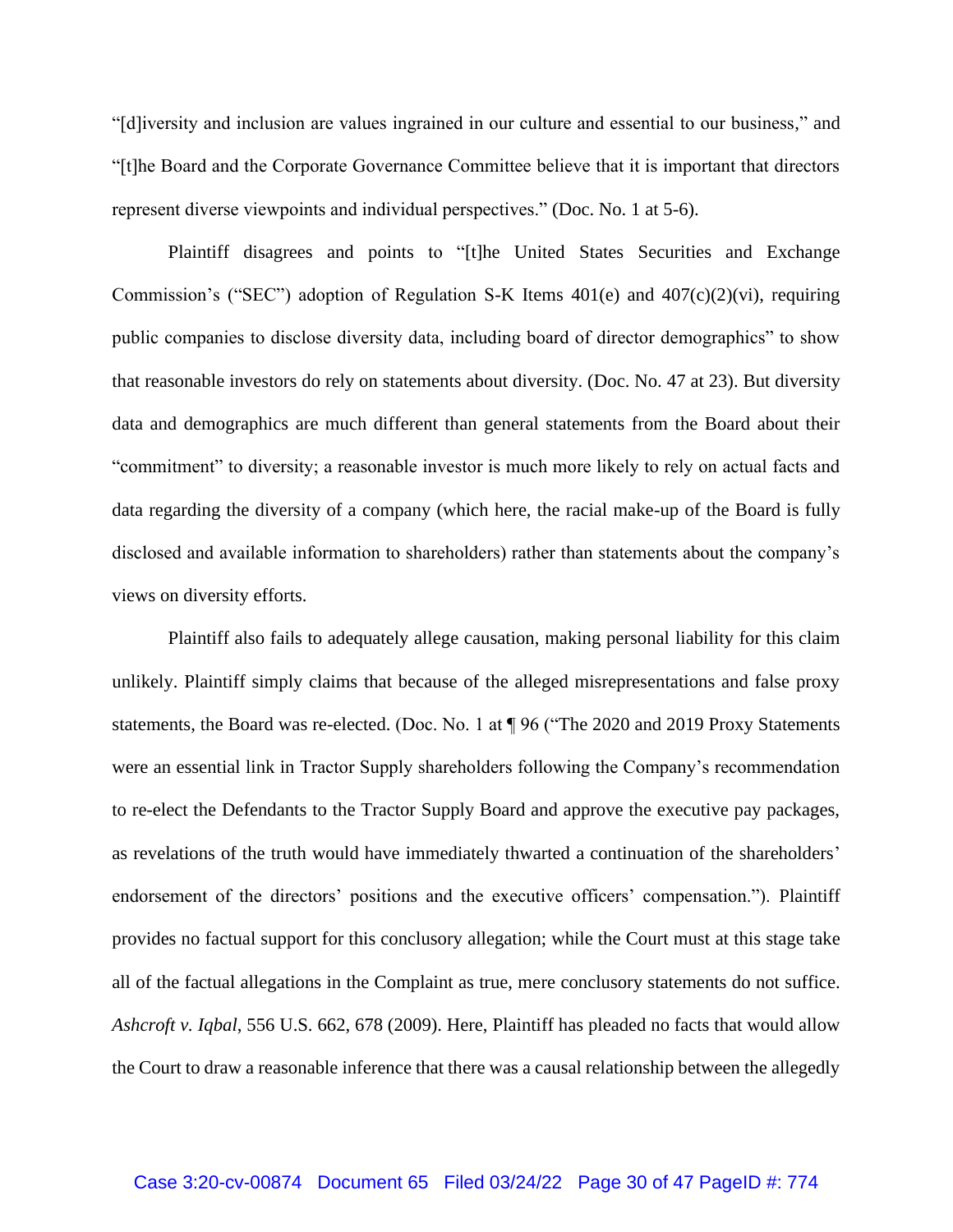misleading statements in the 2019 and 2020 Proxy Statements regarding the Board's commitment to "diversity" and the Board's re-election. Therefore, the Court cannot treat this conclusory allegation as true.

Further, the Board's re-election seems to be the only "transaction" allegedly caused by the false and misleading proxy statements, and Plaintiff fails to tie that to any alleged economic harm. See *Murray v. Hosp. Corp. of Am.*, 682 F. Supp. 343, 348 (M.D. Tenn. 1988) (citation omitted), *aff'd*, 873 F.2d 972 (6th Cir. 1989) ("This requisite causal connection or 'transaction causation' is established where the 'harm to the plaintiffs ... [results] from the corporate transaction they authorized as a result of the false or misleading proxy solicitation.' . . . In other words, '[i]n order to recover damages under [section] 14(a) the proxy violation must have caused the economic harm alleged.'") Without Plaintiff adequately alleging any facts that would establish that the alleged proxy violation actually caused harm to the Plaintiff, personal liability on the part of Defendants for Plaintiff's Section 14(a) claim is highly unlikely.

Moreover, except to the extent that Defendant Harry Lawton III is identified as the one making a particular alleged misrepresentation, the Complaint essentially lumps all Defendants together. That is, it fails to "distinguish among those whom [Plaintiff] sue[s], [or to] enlighten each defendant as to that person's particular part in the alleged fraud." *Fener v. Belo Corp.*, 425 F. Supp. 2d 788, 811 (N.D. Tex. 2006). This is fatal to Count I, because it means that the Complaint fails to provide "the defendant-specific allegations that the PSLRA [Private Securities Litigation Reform Act of 1995, 15 U.S.C. § 78u-4, *et seq.*] requires."<sup>21</sup> *Id.*

<sup>21</sup> As Defendants imply, the PSLRA is applicable to Count I. (Doc. No. 41 at 20). But *Iqbal* and *Twombly* also are applicable to all counts, of course, and as noted above likewise require defendant-specific allegations.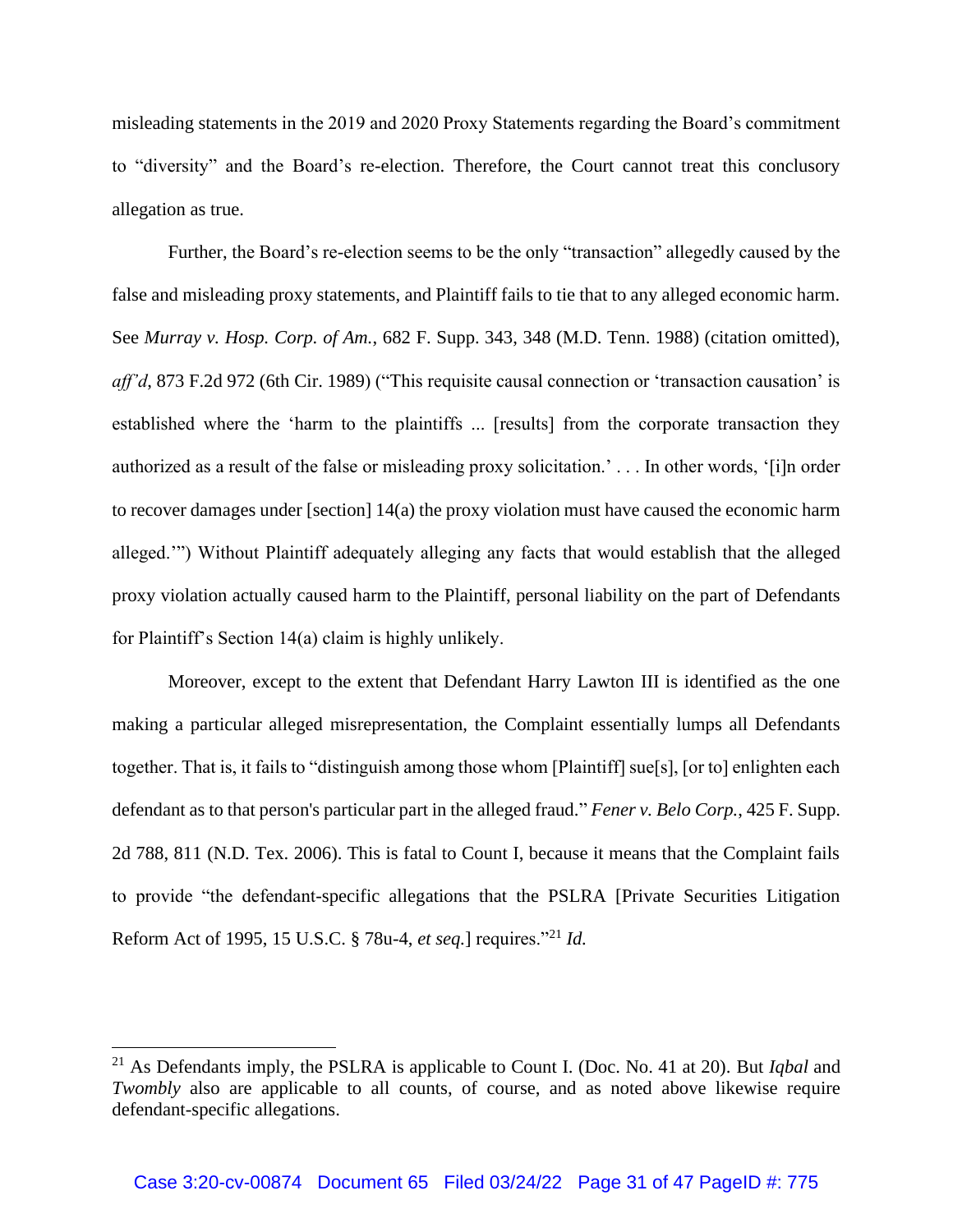Count II alleges a breach of fiduciary duty. Plaintiff fails to show a substantial likelihood of personal responsibility as to each Director on the breach of fiduciary duty claim. As a preliminary matter, the parties agree that Delaware law applies but disagree as to whether Plaintiff's breach of fiduciary claim falls under the framework set out in *In re Caremark Int'l Derivative Litigation*, 698 A.2d 959 (Del. Ch. 1996). According to Plaintiff, this Count does not assert a "failure of oversight" claim; rather, the allegation focuses on the Board's conscious failure to act in the fact of a "known legal duty to act—here, a fiduciary duty of loyalty to speak the entire truth." (Doc. No. 47 at 31). According to Plaintiff, the alleged breach of fiduciary duty occurred when the Board "made knowingly false statements and omitted material facts regarding Tractor Supply's commitment to diversity." (*Id.*). But Defendants characterize the claim more so in terms of Plaintiff's allegation that the Defendants "recklessly caused the Company to disseminate . . . materially misleading and inaccurate information." (Doc. No. 41 at 31).

Here, the Court finds it necessary to note a significant factual omission (or, perhaps confusion) that prevents the Court from concluding not only that *Caremark* is inapplicable as Plaintiff suggests, but also that Plaintiff has plausibly alleged personal liability on the part of each Director (for the breach of fiduciary claim, as well as the other claims). Plaintiff does not articulate how Defendants themselves are actually responsible for any claimed false statements, omissions, or misrepresentations. Plaintiff does not make factual allegations stating that the Board prepares its proxy statements—the Court cannot simply assume (and, in fact, the Court finds it unlikely) that it is Defendants who actually prepare these statements. It is just as plausible to the Court that some other entity or individual within the company is the one responsible for writing proxy statements. Thus, without Plaintiff having alleged otherwise, if the Board has only a supervisory role in relation to these proxy statements (i.e., the Board simply "confirms" statements which are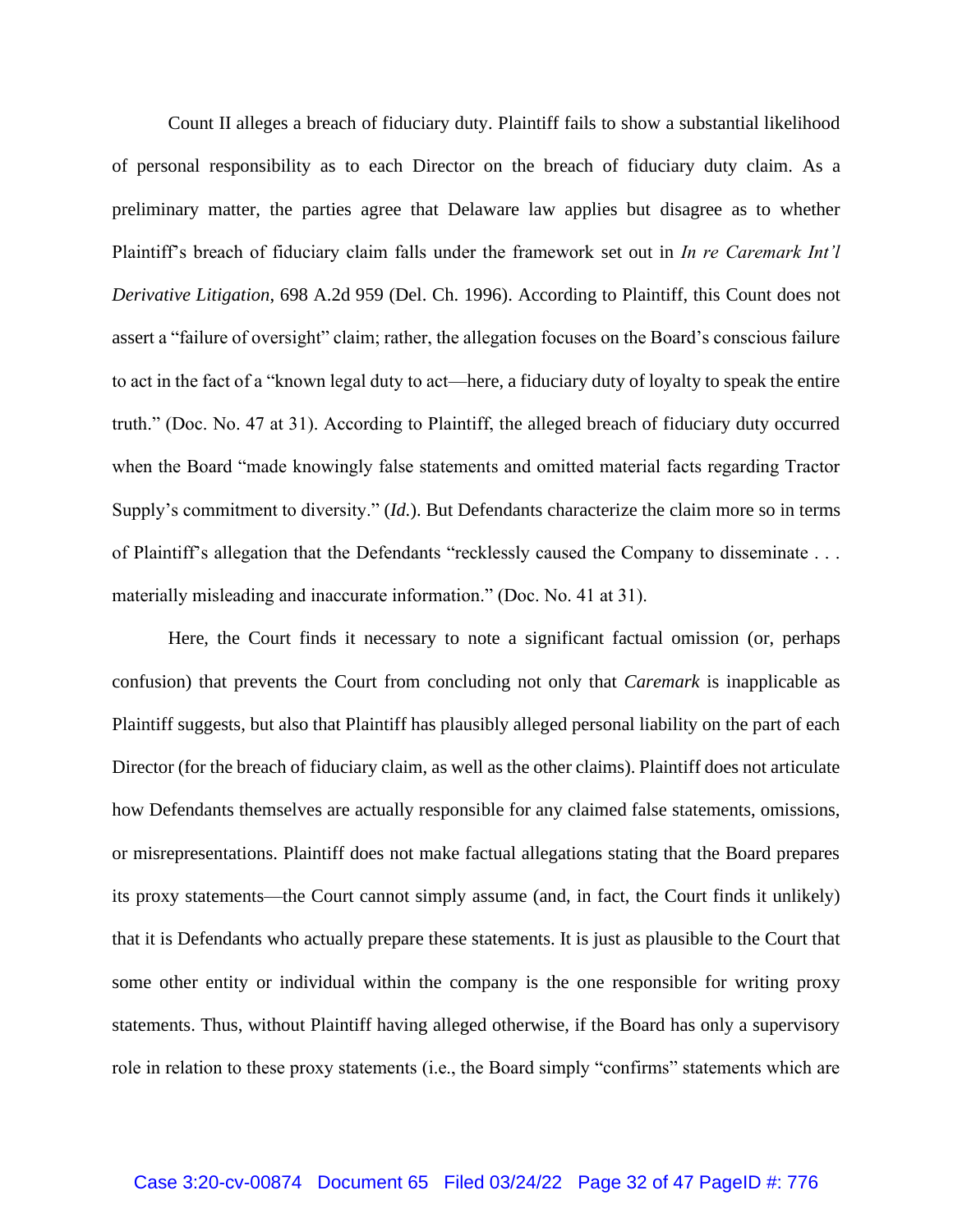prepared by some other entity), the Court is more persuaded by Defendants' view that a *Caremark*  framework of a "failure of oversight" applies because, as far as the Complaint suggests, the Board would not in fact be making conscious false statements (as opposed to failing in its oversight duties to ensure that the proxy statements issued are accurate).

Assuming that *Caremark* does apply, Plaintiff has fallen short in its pleading. *Caremark* requires a showing that: "(a) the directors utterly failed to implement any reporting or information systems or controls, or (b) having implemented such systems or controls, consciously failed to monitor or oversee its operations thus disabling themselves from being informed of risks or problems requiring their attention." *Stone v. Ritter*, 911 A.2d 362, 370 (Del. 2006). Plaintiff did not allege either of these things, nor do any of the facts suggest as much. Thus it would be unlikely that personal liability would fall upon any Defendant under a *Caremark* approach to Plaintiff's breach of fiduciary duty claim.

And even if *Caremark* does not apply, and Plaintiff is correct that the theory at issue is *intentional* breach of fiduciary duty, Plaintiff fails to plead facts suggesting that each individual Director acted with the requisite intent. Plaintiff makes conclusory statements that Defendants made "knowingly false" statements (Doc. No. 1 at ¶ 58) and, with respect to each Defendant, makes the rote and conclusory allegation that the Defendant "publicly misrepresented Tractor Supply as a company that effectively promotes diversity throughout its ranks, including in the boardroom, when, in fact, it does not." (*Id.* at ¶¶ 24-34). But these broad and conclusory allegations as to all Defendants do not suffice to plausibly allege (with factual matter and defendant-by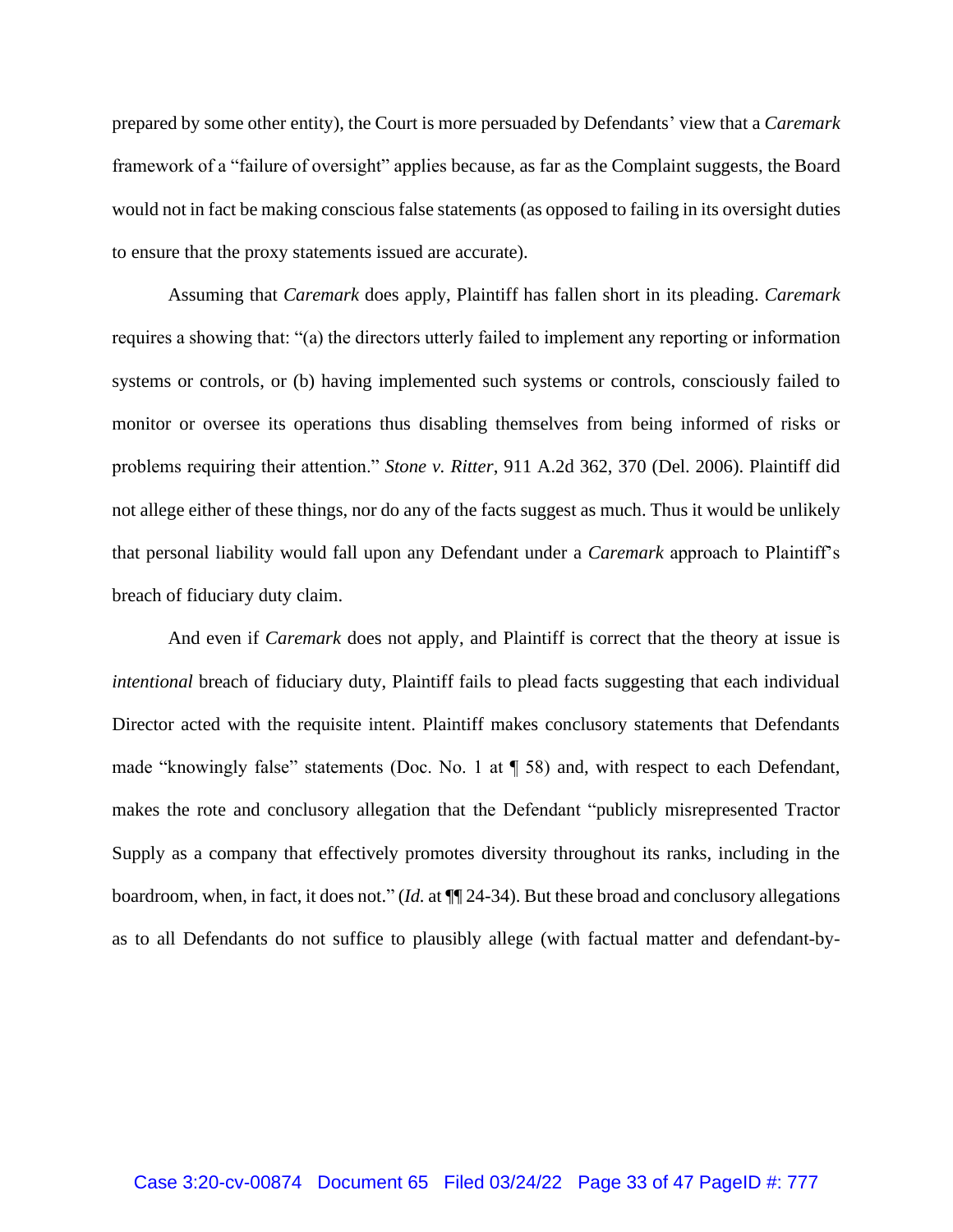defendant, as required by *Iqbal* and *Twombly*) that any one particular Director intentionally made any false statement. 22

Plaintiff's final claim alleges unjust enrichment. Plaintiff claims that Defendants were unjustly enriched by receiving compensation while breaching their fiduciary duty owed to Tractor Supply as Directors. (Doc. No. 1 at 38). But Plaintiff does not plausibly allege a claim of unjust enrichment, because it fails to plead a connection between the enrichment (compensation) and the conduct (making false or misleading statements). *MCG Capital Corp. v. Maginn, C.A. No. 4521*, 2010 WL 1782271, at \*25 (Del. Ch. May 5, 2010). And as before, Plaintiff fails to allege facts suggesting that each individual Director (as opposed to "Defendants" as a group) face a substantial likelihood of personal liability for this unjust enrichment claim. Plaintiff thus again falls short of pleading facts sufficient to show a substantial likelihood of personal liability on the claim of unjust enrichment.

## Analysis under *Aronson*

Even if Plaintiff's failure to make a pre-suit demand on the Board is viewed under the *Aronson* test, Plaintiff still fails to make the requisite showing of demand futility. The above analysis under *Rales* takes care of the first prong of the *Aronson* test (Plaintiff failed to allege a reasonable doubt as to whether a majority of the Board was "disinterested and independent").

<sup>&</sup>lt;sup>22</sup> The Court notes also that Plaintiff oddly asserts that Defendants fail to seek dismissal of Plaintiff's "duty of loyalty" claim and that therefore their motion to dismiss this claim is "waived." (Doc. No. 47 at 23). Defendants devote several pages of their Motion to Plaintiff's Claim II (which Plaintiff itself actually states is a "breach of fiduciary duty" claim rather than a "breach of loyalty claim," which likely is why Defendants referred to it the same way and not as a breach of duty of loyalty claim). Plaintiff is misguided in stating that Defendants do not seek dismissal of this claim. Defendants simply view this claim under the *Caremark* framework (which Plaintiff itself includes as relevant in the Legal Standard section of its briefing)—and doing so surely does not waive Defendants' motion to dismiss this claim.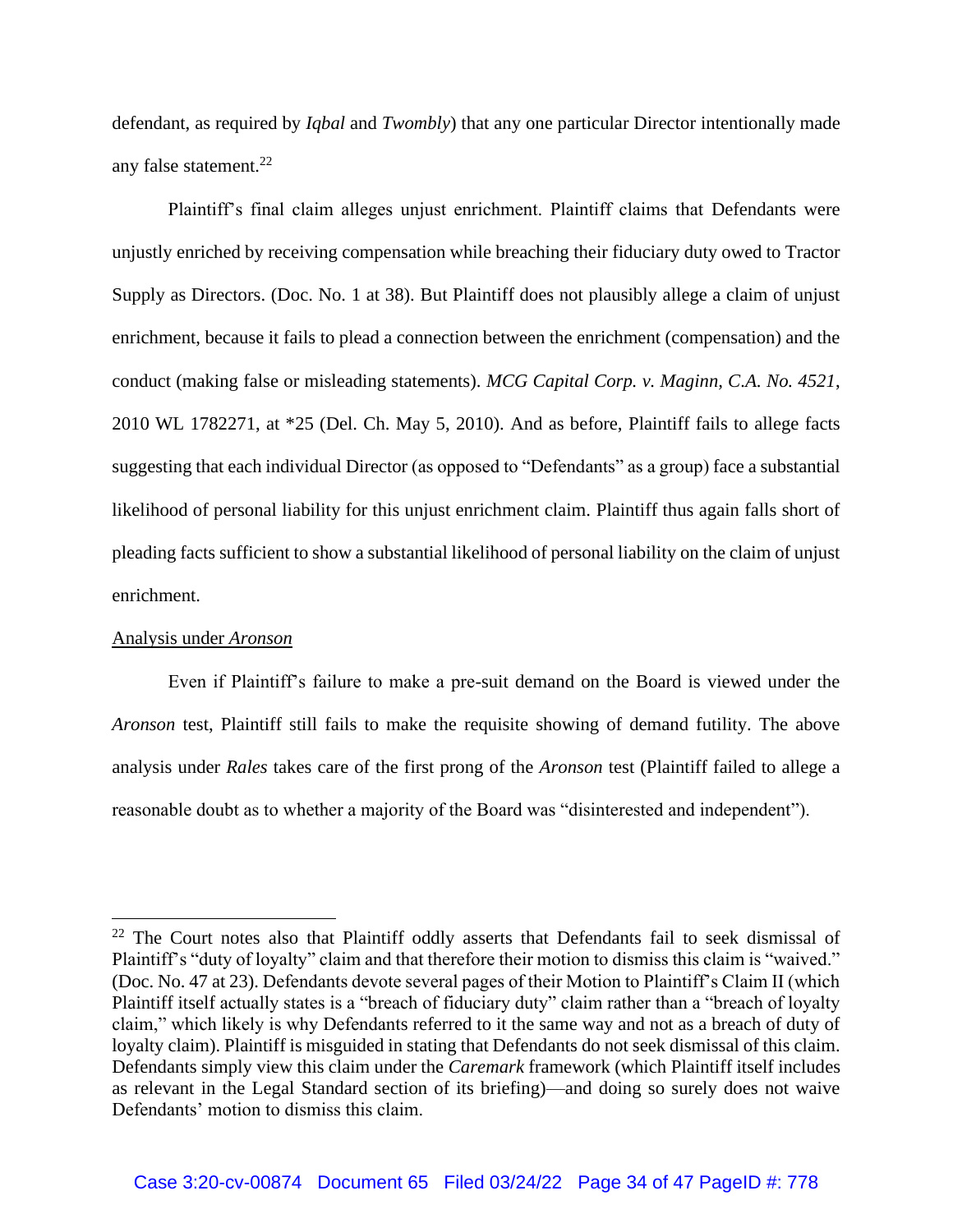The second prong of the *Aronson* test is whether the pleading creates a reasonable doubt that "the challenged transaction was otherwise the product of a valid exercise of business judgment." *Aronson*, 473 A.2d at 814. The question here is thus whether each false or misleading statement alleged by Plaintiff and each hiring of a non-African American Director was the product of a valid exercise of business judgment. As discussed above, the Court again struggles to characterize these generalized allegations of feigned support for diversity (or even specific prepared proxy statements) as "business transactions" that are attributable to the Board. But even assuming *arguendo* that Defendants indeed consciously made each challenged statement, Plaintiff has still failed to plausibly allege that these statements, and these hirings,  $2<sup>3</sup>$  were not made as a valid exercise of business judgment. As previously stated, "[t]he key principle upon which this area of our jurisprudence is based is that the directors are entitled to a presumption that they were faithful to their fiduciary duties. In the context of presuit demand, the burden is upon the plaintiff in a derivative action to overcome that presumption." *Beam*, 845 A.2d 1040, 1048 (Del. 2004).

Plaintiff gives the Court no reason to find that any proxy statements prepared or ratified by Defendants or the Board, or their election of persons who in each case were not African American, was anything other than the product of a valid exercise of business judgment, particularly where

<sup>&</sup>lt;sup>23</sup> The Court does not doubt that there were African American individuals available to serve on the Board who would have been excellent choices, such that their selection would have been a very sound exercise of business judgment. Indeed, the Court does not doubt that an argument could be made that the selection of some of these individuals would have been a subjectively sounder business decision than some of the selections that were made. But the Court here focuses on the decisions that *were* made—rather than the decision that *weren't* made—and asks whether Plaintiff's allegations sufficiently cast doubts on whether those decisions were the product of a valid exercise of business judgment. In answering that question, the Court keeps in mind that a decision does not have to be the "best" decision to be a decision based on the valid exercise of business judgment. The Court also notes that the Complaint does not allege that any particular African American potential candidate for a director position was passed over due to racial discrimination.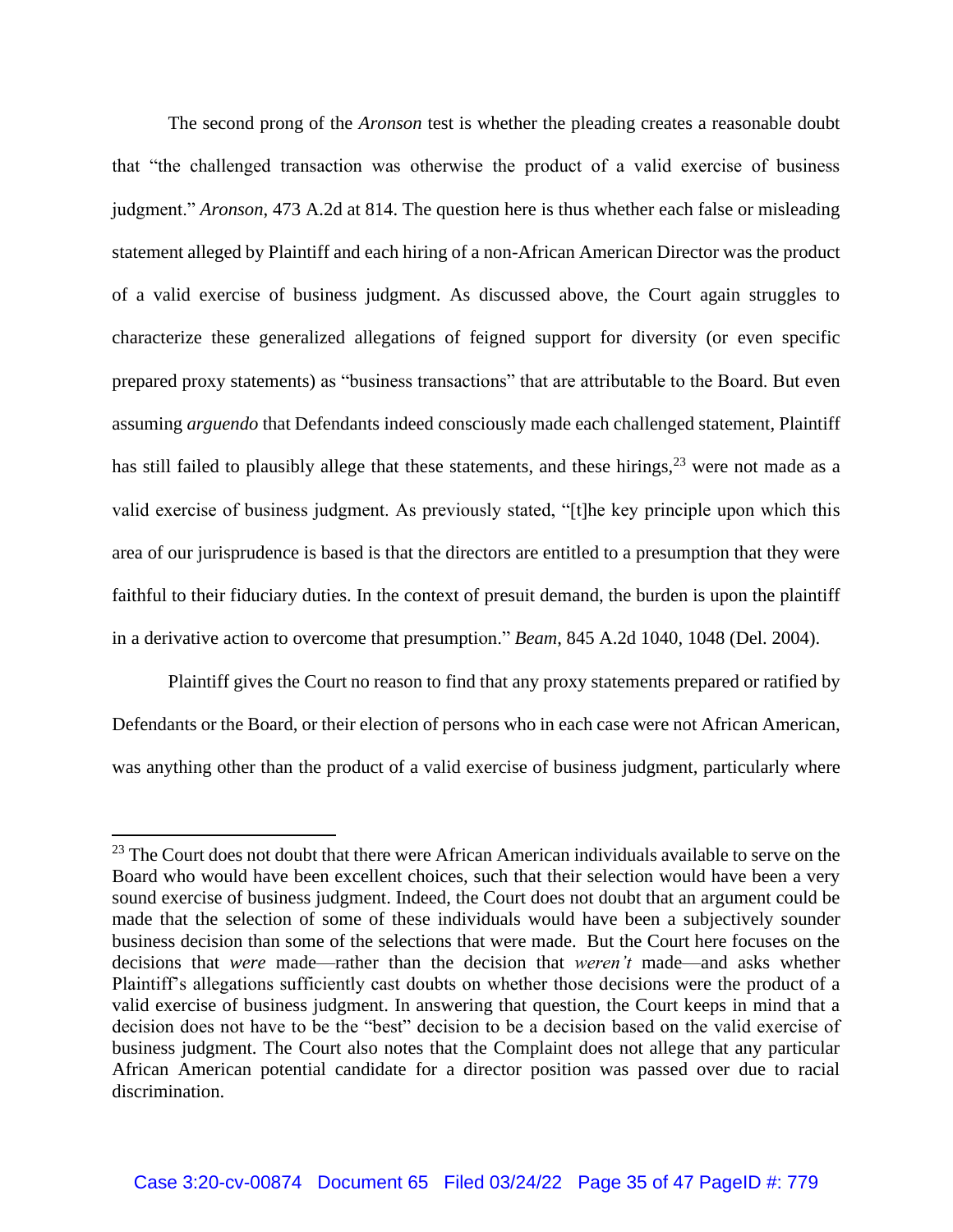Plaintiff has alleged no facts establishing just how the Board is involved in the preparation or

approval of proxy statements or in the Board election process.

## Persuasive non-binding authority

The Court is further persuaded of the soundness of its reasoning when looking to the supplementary authority cited by Defendants.<sup>24</sup>

First, as Plaintiff will recognize by this Court's above analysis, it is unnecessary to reach whether proof of scienter is required for Plaintiff's §14(a) claim because Plaintiff fails to show a substantial likelihood of probability, irrespective of the mental state it is required to plead. Second, Plaintiff states that the court in *Jones* held causation to be adequately alleged via allegations that shareholders "would not have voted to re-elect the current directors or approve executive compensation plans if they had been told the truth about their company through truthful proxy statements." But *Jones* involved directors who had allegedly "orchestrat[ed] a large bribery, racketeering, and pay-to-play scheme with Ohio politicians." *Id.* at \*1. It is easily inferable that shareholders knowing of such conduct would not have voted to re-elect or award executive compensation plan to those responsible for such activity. It is far less inferable that shareholders likewise would not have voted to re-elect persons whose alleged wrongdoing was—instead of bribery and racketeering, which are very serious and uniquely unsavory crimes—preaching while failing to practice diversity and then concealing that failure in proxy statements. Plaintiff finally notes that *Jones* states that "[a]llegations that Board members actively participated in the illicit conduct and ordered the dissemination of misleading proxies is sufficient to plead demand futility." But even if this is true under Ohio law, it is Delaware law which is to be applied in the present matter. Moreover, Plaintiff alleged no facts suggesting that the Board actively participated in any "illicit conduct" or intentionally ordered the dissemination of misleading proxies; in fact, Plaintiff fails to articulate just how Defendants were involved in the preparation or dissemination

<sup>&</sup>lt;sup>24</sup> Plaintiff likewise submitted supplementary authority in an attempt to bolster its response to the Motion. Plaintiff's citation to *Employees Retirement System of the City of St. Louis v. Jones, et al.*, No. 2:20-cv-04813, 2021 WL 1890490 (S.D. Ohio May 11, 2021), however, does little to help its position. In this case, the complaint alleges that Defendants paid over \$60 million in illegal contributions to public officials in exchange for favorable legislation designed to bail out Defendants' failing nuclear power plants. This case is so factually dissimilar to the present case that it merits little attention, particularly because Plaintiff makes very little effort to describe why and how this decision is favorable to them. Plaintiff simply states that the court in *Jones* rejected three arguments: 1) that pleading a §14(a) claim requires allegations of mere negligence, not scienter; 2) that causation is adequately stated with allegations that shareholders "would not have voted to re-elect the current directors or approve executive compensation plans if they had been told the truth about their company through truthful proxy statements"; and 3) allegations that Board members actively participated in the illicit conduct and ordered the dissemination of misleading proxies is sufficient to plead demand futility. (Doc. No. 56 at 1–2). (As an initial matter, the Court notes that Plaintiff mischaracterizes these three statements as arguments made by the defendant that were rejected by the court in *Jones* when actually these are the court's holdings).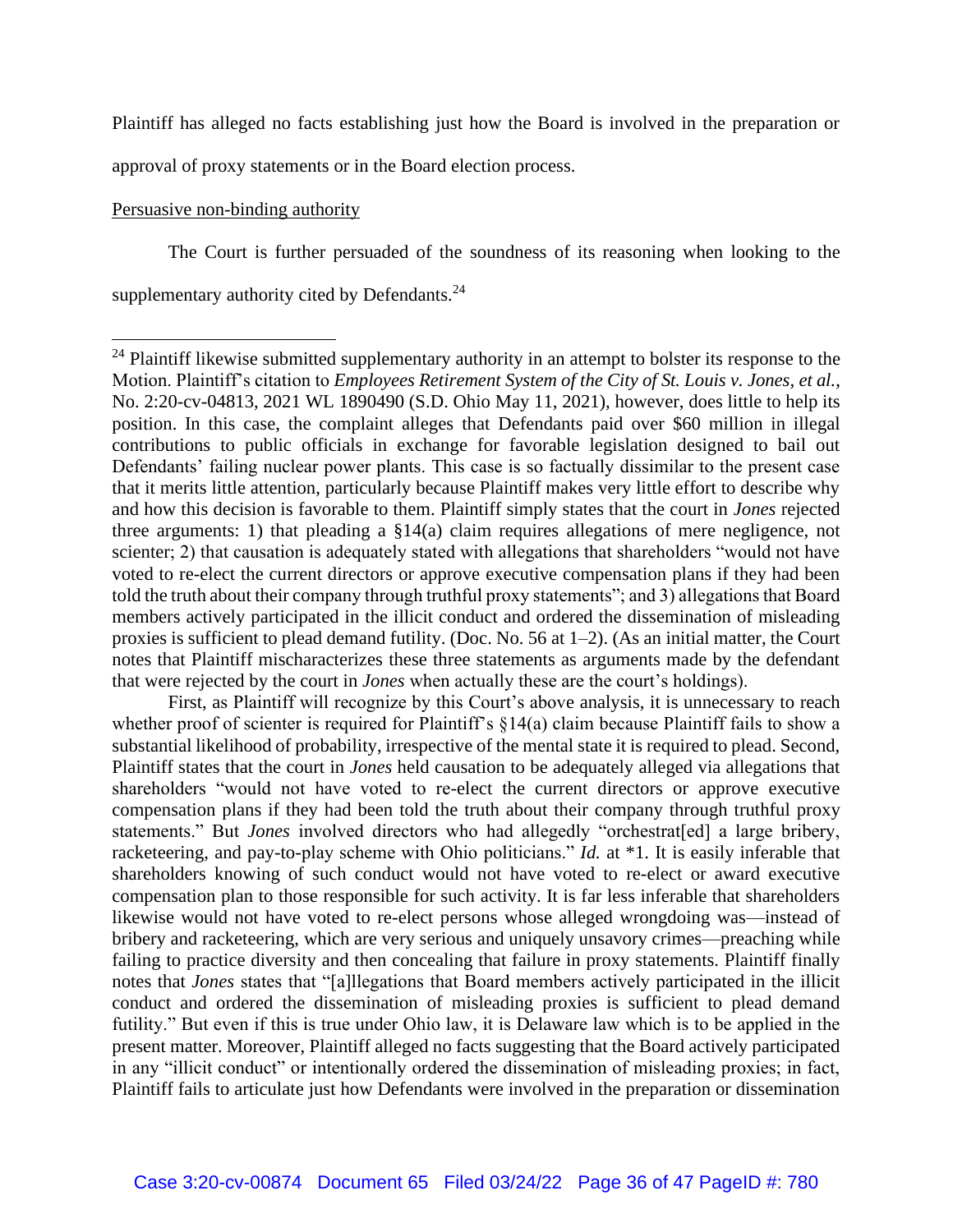In *Klein v. Ellison*, Case No. 20-cv-04439-JSC, 2021 WL 2075591 (N.D. Cal. May 24, 2021), Judge Corley granted defendants' motion to dismiss based on a failure to adequately plead demand futility. The facts in *Klein* are extremely similar to those in the present case: like here, the plaintiffs claimed demand was futile because the majority of the directors faced a substantial likelihood of liability on claims that the board issued false statements regarding the company's commitment to (gender) diversity. As noted above, Judge Corley held that statements that the defendants "actively sought" female/minority candidates, while no such individuals actually served on the board, did not support an inference of such statements' falsity. *Id*. at \*4. Judge Corley also held that the plaintiffs "fail[ed] to plead any facts regarding the 'state of affairs' concerning Oracle's efforts to seek and promote minority candidates to its Board that the Proxies materially misrepresent." *Id*. This Court agrees with Defendants that the same is true here: the fact that no African American individuals were nominated to serve on the Tractor Supply board over a fiveyear period does not support an inference that the Board's statements regarding their commitment to diversity are false, especially given that many of the statements challenged by Plaintiff are merely aspirational in nature or related to diversity as a whole and not narrowly to racial diversity. Judge Corley's reasoning thus provides persuasive authority to this Court.

In *Falat v. Sacks*, Case No. SACV 20-1782 JVS (KESx), 2021 WL 1558940 (C.D. Cal. Apr. 8, 2021), Judge Selna granted defendants' motion to dismiss in another factually similar case involving allegedly false statements regarding the company's commitment to diversity. Judge Selna found that such statements "are mere puffery and do not constitute objectively verifiable statements of fact." (Doc. No 59 at 3). This Court agrees—a substantial likelihood of personal

of proxy statements at all. The Court is thus not convinced that *Jones* should be afforded any persuasive weight when considering Defendants' Motion.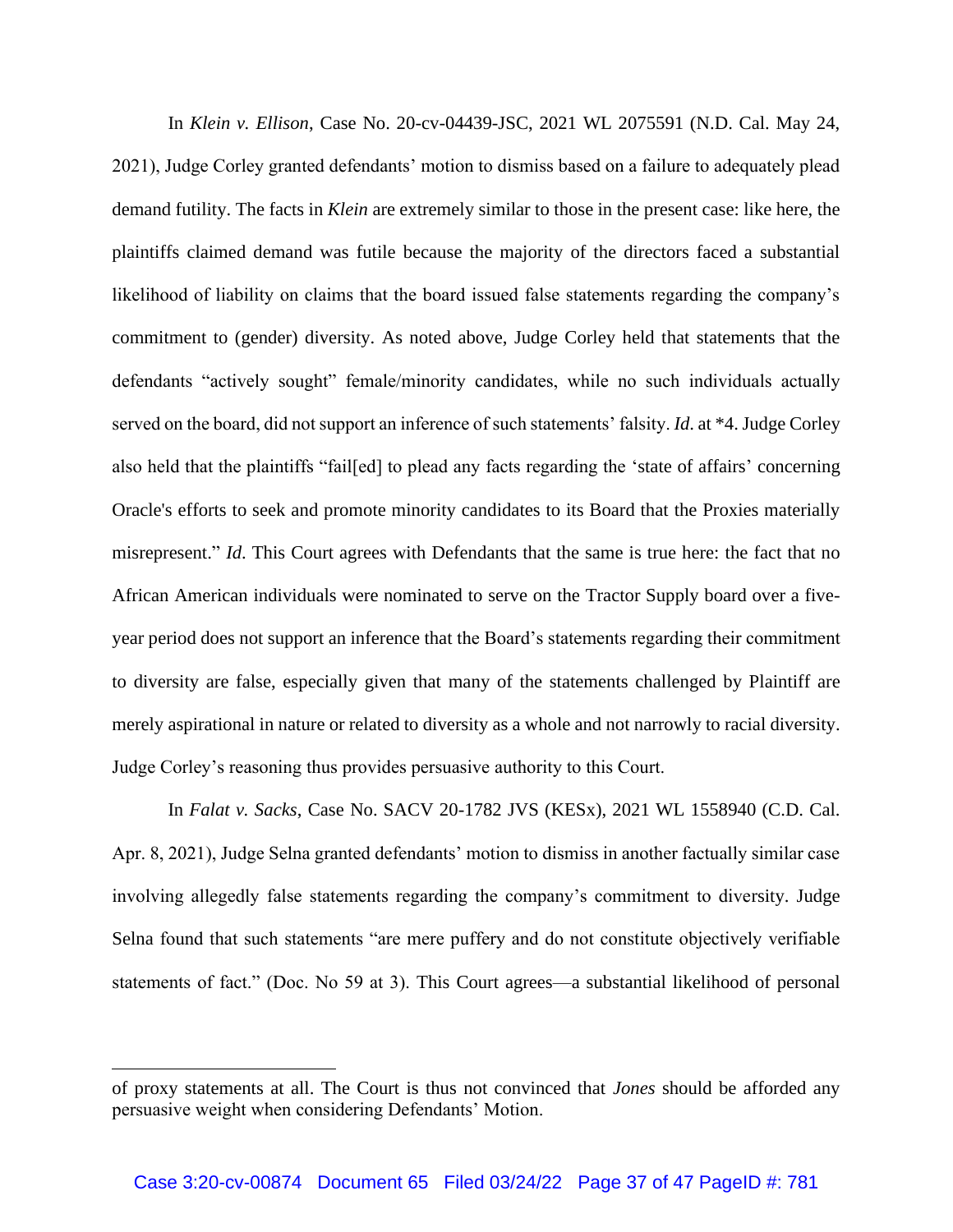liability as to a majority of the Board cannot be found where such liability rests on the alleged falsity of statements regarding the Tractor Supply board's commitment to diversity. Like Judge Selna, this Court does not view such statements to be statements of fact which could be verified as true or false.

In *In re Danaher Corp. S'holder Derivative Litig.*, No. 1:20-cv-02445-TNM, 2021 WL 2652367 (D.D.C. June 28, 2021), Judge McFadden granted the defendants' motion to dismiss in a similar diversity derivative suit on demand futility grounds. The complaint in that case is nearly identical to the Complaint in the present case, and involves the lack of African American diversity at Danaher. Applying the *Rales* test, the Court held: "[t]he Shareholders have not alleged demand futility with particularity. They have not shown that the Directors are interested—that is, face a substantial likelihood of personal liability—as to any of their three claims. The Shareholders were thus required to make demand on Danaher's Board, but they did not." *Id*. The *Danaher* Court emphasized that most of the statements challenged by the plaintiff did not really apply to the Board or imply that the Board (as opposed to the company or its workforce more generally) was actually diverse; thus, the plaintiff did not properly allege that these statements were actually "false." The same is true here: the above-quoted statements challenged by Plaintiff here include statements such as "[d]iversity and inclusion play a key role in moving our business forward," "[w]e believe that a diverse and inclusive workplace will enhance our ability to attract and retain the best talent to better serve our customers," and "[w]e are committed to providing a diverse and inclusive culture where we foster different perspectives, ideas and innovative thinking." (Doc. No. 1 at 2- 3). As in *Danaher*, these statements do not represent that *the Board* itself in particular actually is racially diverse. The fact that there were no African Americans on the Tractor Supply Board is not inconsistent with the Board supporting a diverse and inclusive business and workplace—even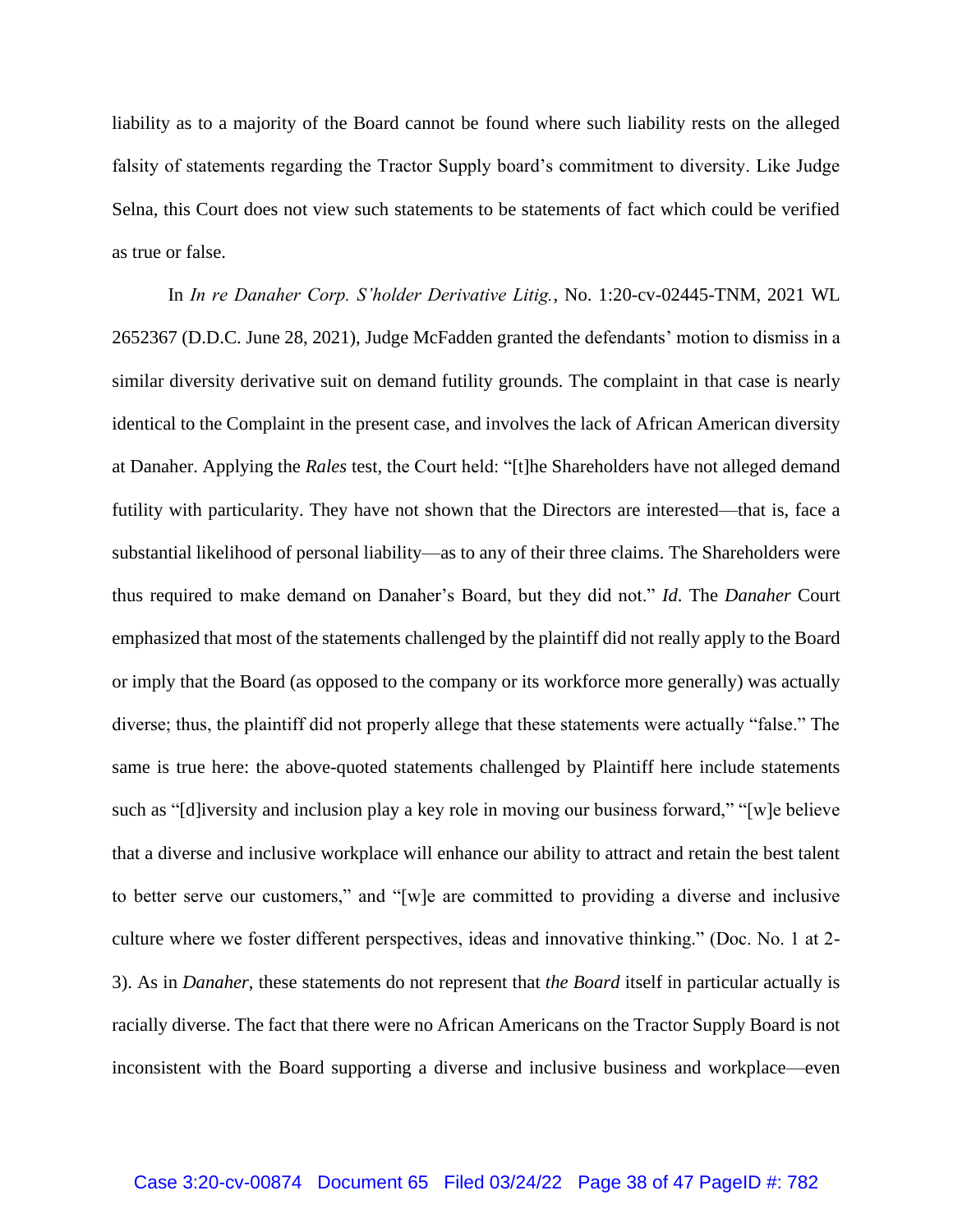though the Board's commitment to one kind of diversity (racial diversity) naturally might be better demonstrated by having African American directors. This Court thus follows the same reasoning as the *Danaher* Court in reaching its conclusion to grant Defendants' Motion.

In *City of Pontiac Police and Fire Ret. Sys. v. Caldwell*, No. 20-cv-06794-LHK, 2021 WL 2711750 (N.D. Cal. July 1, 2021), Judge Koh granted defendants' motion to dismiss in another nearly identical diversity derivative suit for failure to sufficiently allege demand futility. The Court held that plaintiff failed to "clear the high bar for pleading demand futility" because it failed to "plead facts specific to each Director demonstrating that at least half of them knowingly violated a fiduciary duty." *Id*. at 6. Judge Koh's opinion rejects the notion that mere membership on a board, without specific allegations as to each individual director's role and/or conduct, is insufficient to impute knowledge or responsibility to each director for demand futility purposes. The Court reasoned that because the complaint "fails to identify any communications, meetings, or other particularized facts which show that anyone 'knowingly violated a fiduciary duty or failed to act in violation of a known duty to act,'" plaintiff failed to meet "Rule 23.1's stringent requirements of factual particularity" for demand futility. *Id*. at \*8 (citing *Towers v. Iger*, 912 F.3d 523, 529 (9th Cir. 2018) and *Horman v. Abney*, No. 12290-VCS, 2017 WL 242571, at \*12 (Del. Ch. Jan. 19, 2017)). The same is true here: with the single, ultimately immaterial, exception noted above, Plaintiff makes no particularized factual showing tying any one Director to any particular statement such that responsibility or knowledge could be imputed to that Director for that statement. Without that, as explained by Judge Koh, Plaintiff's claim that the Board made knowingly false or misleading statements regarding the company's commitment to diversity must be dismissed outright.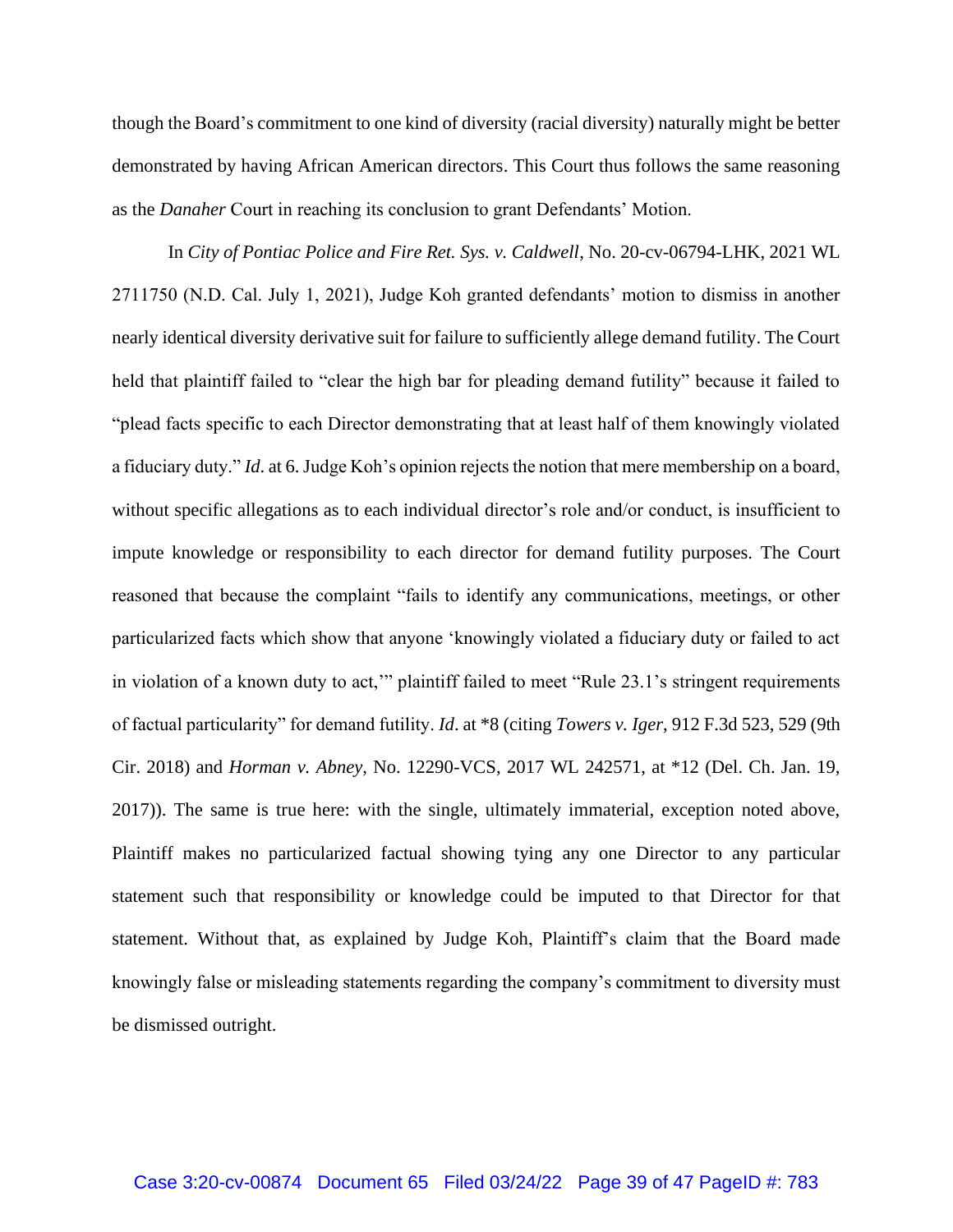In *Esa v. NortonLifeLock Inc.*, Case No. 20-cv-05410-RS, 2021 WL 3861434 (N.D. Cal. Aug. 30, 2021) (another diversity-based derivative suit), Judge Seeborg granted defendants' motion to dismiss both for failure to sufficiently plead demand futility and for failure to state a claim. On 12(b)(6) grounds, the Court held that plaintiff failed to "plead an actionable false statement" where plaintiff challenged proxy statements representing the company's commitment to diversity because "[c]ourts routinely find similar statements to be non-actionable puffery or aspirational." *Id*. at \*5. Regarding demand futility, the Court applied the *Rales* test, explaining that "plaintiff does not point to a specific decision or decisions to which an *Aronson* analysis is wellsuited," reinforcing this Court's view that *Rales* is most appropriate here. *Id.* at \*4. The *Esa* court went on to reiterate the same line of reasoning this Court employed above: plaintiff's claims rest on conclusory and unsupported assertions that all Defendants had knowledge of and were responsible for any discrepancies between statements made in the proxies and the reality of the company's "state of affairs." *Id.* Thus, like here, the Court held that the plaintiff could not show a substantial likelihood of liability as to at least a majority of the directors, as this showing "would include establishing their knowledge of illegal conduct." *Id.* at 4.

In *Lee v. Frost*, Case No. 21-20885-CIVALTONAGA/Torres, 2021 WL 3912651 (S.D. Fla. Sept. 1, 2021), Judge Altonaga granted defendants' motion to dismiss for failure to adequately plead demand futility. "First, the court determined that the plaintiff had failed to adequately allege that the directors face a substantial likelihood of liability on the plaintiff's breach of fiduciary duty claims where the plaintiff relied on "general and conclusory allegations," rather than particularized facts." *Id.* at \*\*7–11. The same is true here: Plaintiff's Complaint generally alleges that the Board publicly represented its commitment to diversity whilst failing to actively seek diverse Board members. Yet Plaintiff fails to allege specific and particularized facts as to how to 1) the Board is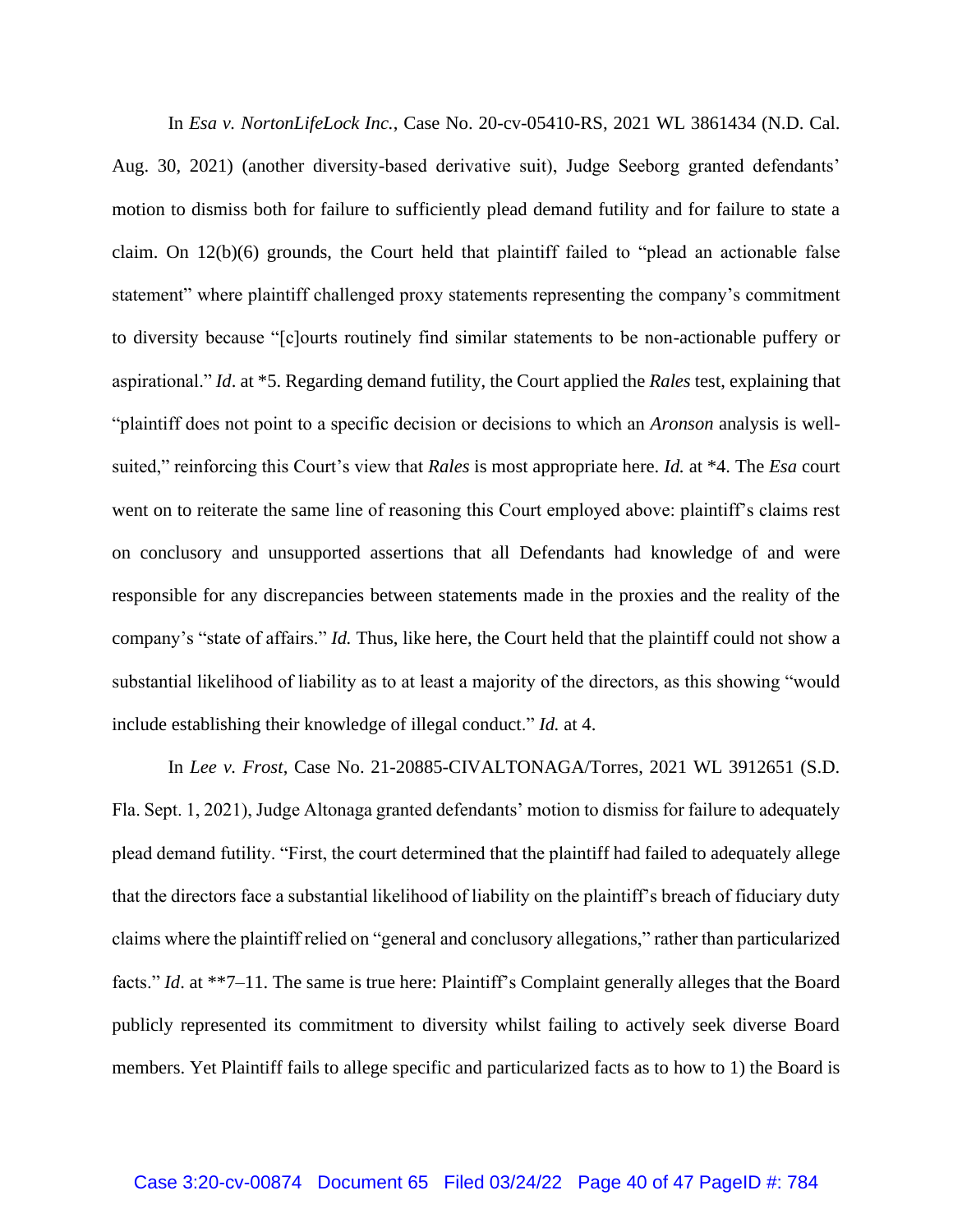actually involved in the preparation of the challenged proxy statements (or otherwise had knowledge of falsities contained therein and caused the company to issue the statements nonetheless), and 2) how the statements made in the proxies are actually false or misleading (when, as explained above, many of the statements lack the capacity to even be verified).

Judge Altonaga also determined that the plaintiff had failed to adequately allege that the directors face a substantial likelihood of liability on the plaintiff's Section 14(a) claim because, among other things, "courts have repeatedly held that statements concerning a company's commitment to diversity are unactionable puffery" and mere "aspirational statements." *Id.* at \*6– 7. This observation supports the Court's above position that the statements attributed to the Board here are similarly unactionable and aspirational.

Defendants then cite *Kiger v. Mollenkopf*, Civ. No. 21-409-RGA, 2021 WL 5299581 (D. Del. Nov. 15, 2021), where Judge Andrews granted defendants' motion to dismiss based on a failure to plead demand futility and a failure to state a claim under Rule 12(b)(6). Here, as summarized by the Court, "Plaintiffs allege that the Defendants breached their fiduciary duties and violated Section 14(a) of the Securities Exchange Act of 1934, 15 U.S.C. § 78n(a), by allowing unlawful and discriminatory practices to proliferate at the Company, thereby exposing the Company to significant risk." *Id*. at \*1. On 12(b)(6) grounds, the court held (in relevant part) that the statement that "[t]he Governance Committee's goal is to assemble a board of directors that brings to us a diversity of perspectives and skills" constitutes "inactionable puffery," thus the plaintiffs failed to state a claim under Section 14(a) (and thus dismissed this claim with prejudice). This statement resembles the challenged statements in the present matter, and reinforces this Court's ruling that such a statement is mere puffery. The court's holdings on demand futility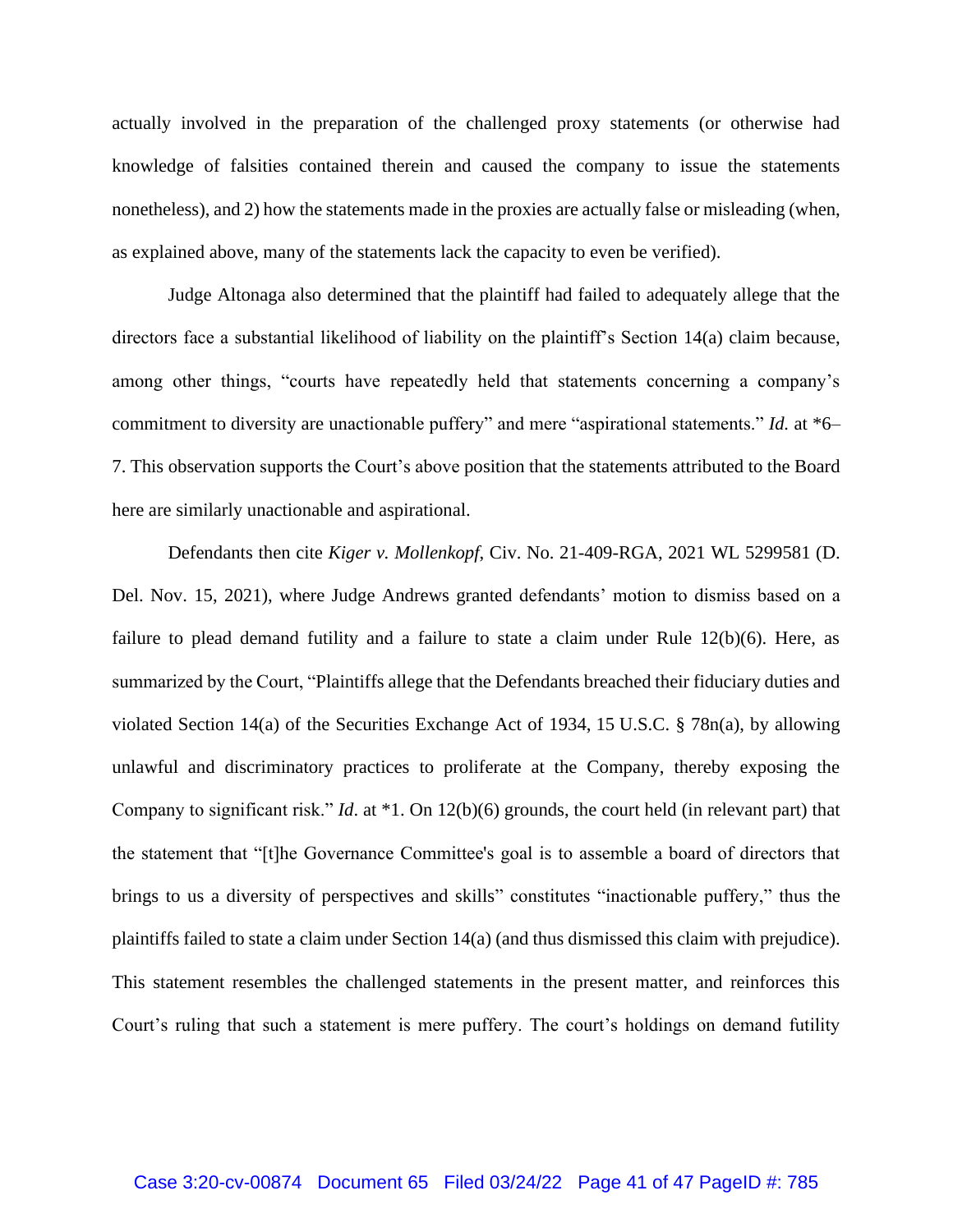grounds,<sup>25</sup> however, are not clearly applicable to the present case because the plaintiffs in *Kiger*, unlike Plaintiff here, argue that demand was futile because the defendants "face a substantial likelihood of liability for breaching their fiduciary duties by 'engaging in and tacitly endorsing illegal conduct.'" *Id*. at \*7. This futility argument is quite distinct from any theory for demand futility raised by Plaintiff in the present case; thus, the Court rejects Defendants' suggestion that *Kiger* provides persuasive authority to rule in their favor on demand futility grounds.

Finally, Defendants cite City of Pontiac General Employees' Retirement System v. Bush, No. 20-cv-06651-JST (N.D. Cal. Mar. 1, 2022), where Judge Jon S. Tigar dismissed a shareholder derivate complaint in part due to the plaintiff's failure to state a claim under Section 14(a). The court held that the company's statements regarding diversity (that they "embrace[] diversity across the spectrum at every level," that the board of directors "believes it is important to consider diversity of race . . . in evaluating board candidates," and that "[d]iversity, inclusion, collaboration, and technology are fundamental to who we are, how we create the best teams, and how we will succeed in this age of digital transformation") were not actionable because they are neither misleading nor material to investors. (Doc. No. 64-1 at 6). The court reasoned that these are "aspirational" statements that "provide a vague statement of optimism not capable of objective verification" and are immaterial because they are "quintessential, non-actionable puffery." (*Id*. (internal quotation marks and citations omitted)). The court also held that Plaintiff failed to satisfy the causation requirement of Section 14(a), stating: "The connection between proxy statements and the non-nomination of a black director by way of director election is too tenuous to bear an 'essential link.' City of Pontiac tries to avoid this by crafting a causation theory built on the

<sup>25</sup> The Court notes that rather than deciding between the applicability of the *Aronson* test or the *Rales* test, Judge Andrews applied the "universal" test for demand futility set out in *United Food & Commercial Workers Union v. Zuckerberg* (discussed above).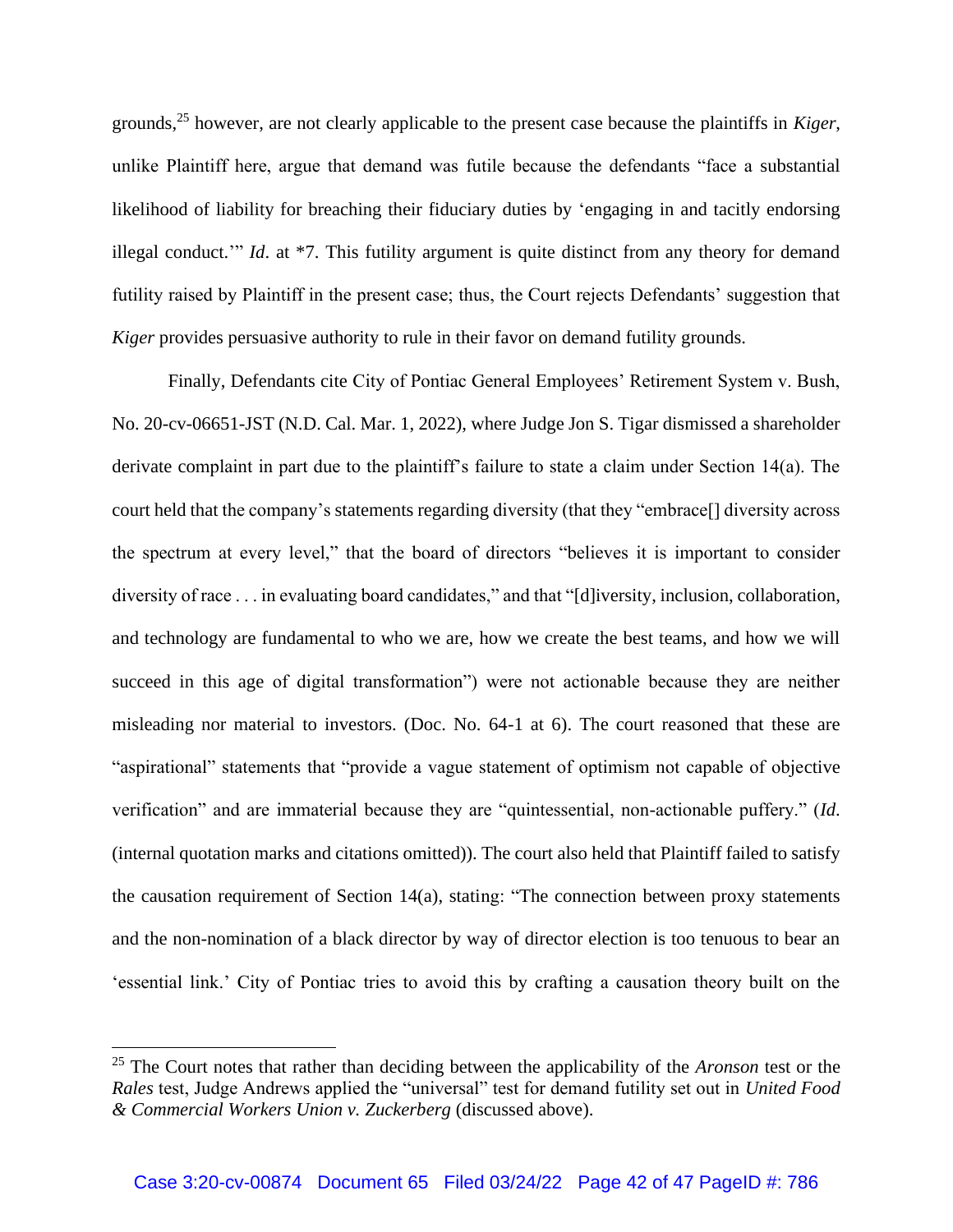deficient contention that Board director election itself somehow constitutes a loss-generating action. It is not." (*Id*. at 8). Such reasoning supports the Court's above discussion and conclusion that the statements at issue here are also "non-actionable puffery" and that Plaintiff failed to establish the relevant causation element.

These decisions all serve to reinforce the Court's conclusion that under the *Rales*  framework for analyzing demand futility, Plaintiff failed to allege a substantial likelihood of personal liability on any of the claims brought in the Complaint and thus has failed to adequately plead demand futility.

#### Nature of dismissal

Having concluded that Plaintiff failed to meet the pleading requirements of Rule 23.1, the Court must determine whether dismissal of the Complaint with or without prejudice is appropriate. Many cases seem to pay no attention to whether dismissal should be with prejudice or without prejudice, but this Court joins those courts who have dealt with the issue expressly and intentionally. Of those courts, some have dismissed a plaintiff's complaint with prejudice under these circumstances. *See e.g.*, *Johnson v. Glassman*, 401 N.J. Super. 222, 950 A.2d 215 (App. Div. 2008) (upholding dismissal with prejudice where plaintiffs did not offer a proposed amended pleading suggesting their ability to cure demand futility-related defects); *Kanter v. Barella*, Civ. No. 04–5542, 2005 WL 3088336 (D.N.J. Nov. 16, 2005) (denying motion for reconsideration of dismissal with prejudice of Rule 23.1 shareholder derivative action for failure to plead with requisite particularly where plaintiff did not demonstrate that she would be able to cure the deficiencies in her original pleading) *aff'd Kanter v. Barella*, 489 F.3d 170, 181 (3d Cir. 2007); *Shabbouei*, 2020 WL 1609177, at \*13 (dismissing complaint with prejudice where complaint failed to adequately plead demand futility); *Kenney v. Koenig*, 426 F. Supp. 2d 1175, 1188 (D.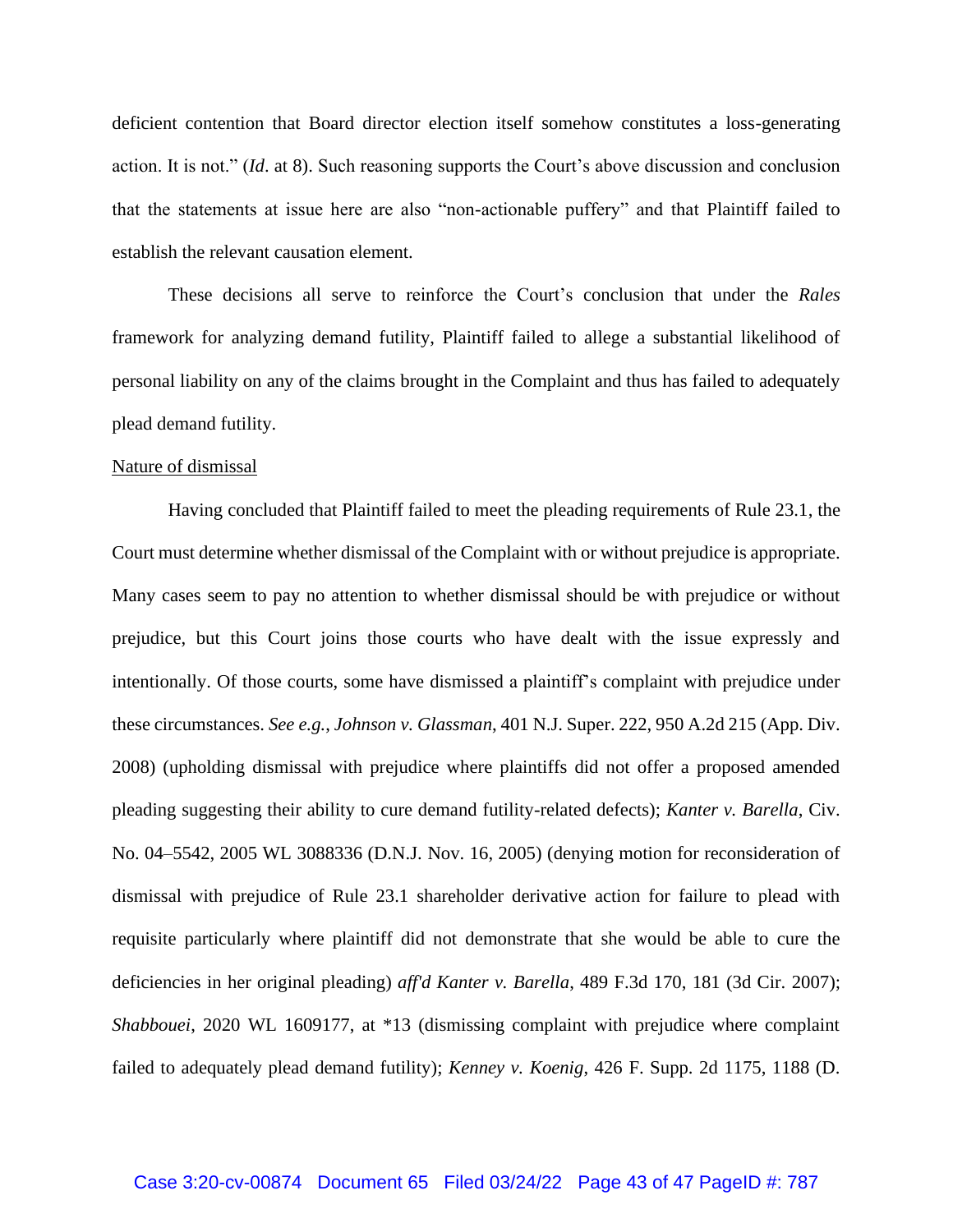Colo. 2006) (denying plaintiff's request for leave to amend complaint to cure demand futility pleading deficiencies because plaintiffs failed to provide any new factual allegations in response to the motion to dismiss that "might have cured their pleading deficiencies"); *Simmonds v. Credit Suisse Sec. (USA) LLC*, 638 F.3d 1072, 1097 (9th Cir. 2011) ("[A] complaint may be dismissed with prejudice on account of the plaintiff's failure to satisfy the demand requirement."), *vacated and remanded*, 566 U.S. 221, 132 S. Ct. 1414, 182 L. Ed. 2d 446 (2012); *Starrels v. First Nat. Bank of Chicago*, 870 F.2d 1168, 1172 (7th Cir. 1989) (upholding dismissal with prejudice for failure to make a demand or to allege with particularity why such a demand would be futile); *Gaubert v. Fed. Home Loan Bank Bd.*, 863 F.2d 59, 70 (D.C. Cir. 1988) (finding dismissal with prejudice appropriate where the plaintiff failed to meet Rule 23.1 demand futility pleading requirements).

But other courts have found that dismissal without prejudice is appropriate, particularly where the plaintiff filed a shareholder derivative action that includes demand futility allegations without having first sought corporate records via a "books and records" action (where the shareholder may, under state law, inspect a corporation's books and records). <sup>26</sup> *See, e.g.*, *King v. VeriFone Holdings, Inc.*, 12 A.3d 1140 (Del. 2011) (suggesting that dismissal without prejudice is appropriate when contemplating a post-complaint Section 220 books and records action to obtain copies of board minutes and other corporate records); *In re Johnson & Johnson Derivative Litig.*, 865 F. Supp. 2d 545, 581 (D.N.J. 2011) (dismissing complaint without prejudice and granting leave to amend, particularly in light of the possibility of a "books and records" action); *In re Ferro Corp. Derivative Litig.*, No. 1:04CV1626, 2006 WL 2038659, at \*9 (N.D. Ohio Mar. 21,

 $26$  In Delaware, the law providing that provides a plaintiff with this possible course of action is Del. Code Ann. tit. 8, § 220.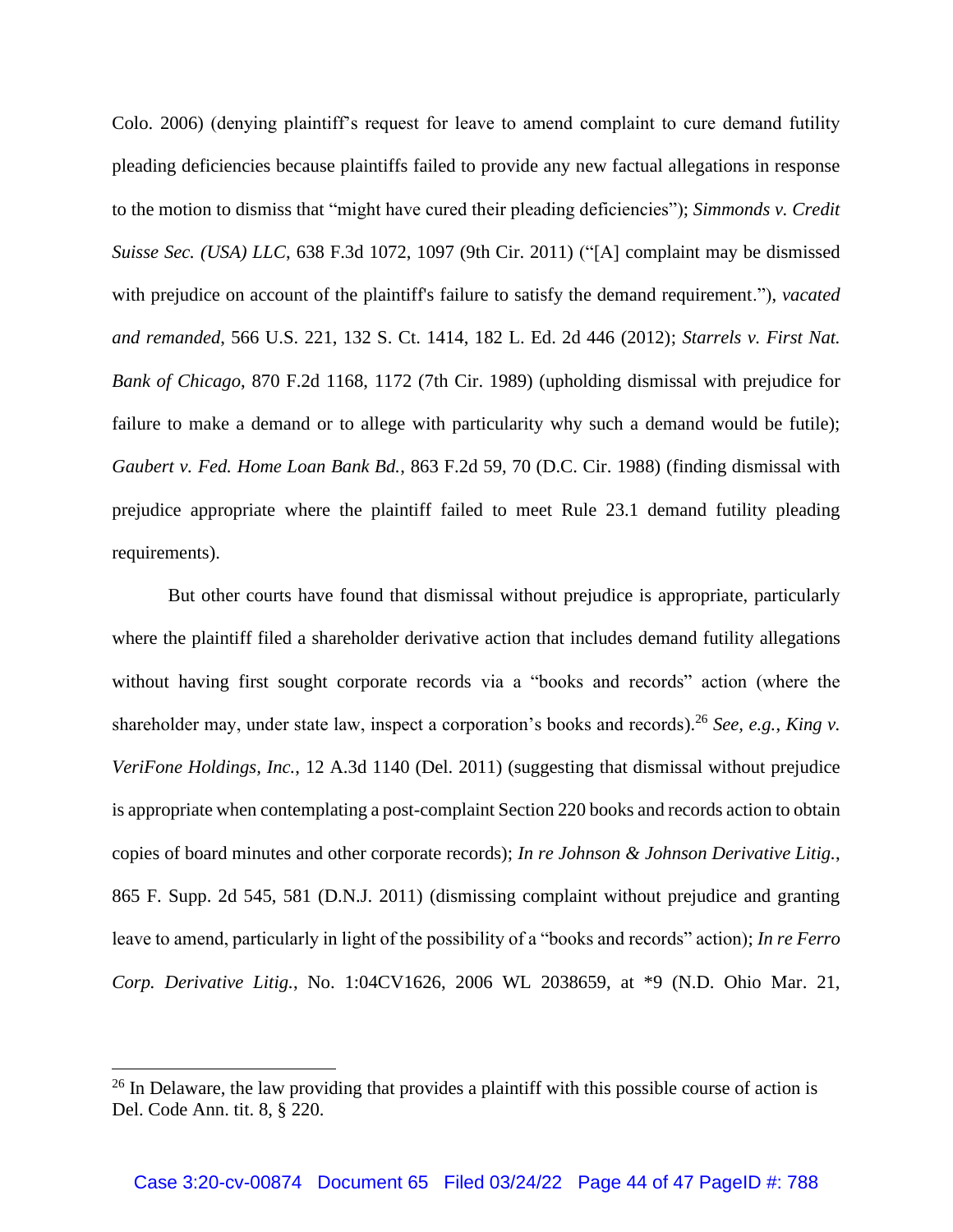2006), *aff'd*, 511 F.3d 611 (6th Cir. 2008), and *aff'd*, 511 F.3d 611 (6th Cir. 2008) (dismissing complaint without prejudice where complaint failed to adequately plead demand futility). As one district court explained, dismissing demand futility complaints with prejudice may "[go] too far" given Delaware statutes and precedent allowing "defeated plaintiffs to return to court—in the name of a derivative suit—after losing their first battle and subsequently initiating a separate-but-related books and records." *Dorfman on behalf of MGP Ingredients, Inc. v. Griffin*, No. 20-2239-DDC-JPO, 2021 WL 1209734, at \*23 (D. Kan. Mar. 31, 2021) (finding dismissal without prejudice appropriate when "erring on the side of caution" in considering whether the plaintiff first pursued a books and records action before filing a derivative action, stating that "true finality is too much").

To say the least, the case law is not uniform on this issue. It is clear, however, that the determination of whether to dismiss the complaint with prejudice lies in the Court's discretion. *See Rales*, 971 F.2d at 1040 ("[W]e review both the district court's determination of demand futility and its decision to dismiss the complaint with prejudice under an abuse of discretion standard."). The Court is convinced that dismissal with prejudice is appropriate here. Plaintiff has not explained, nor can the Court think of any good reason, why an amended complaint would survive a motion to dismiss even after Plaintiff has conducted additional discovery via a books and records action, if Plaintiff were to choose to do so.<sup>27</sup> The Court cannot conceive of any additional information contained in Defendants' corporate records that would explain why making a demand on the Board could be excused as futile based on the Court's above discussion of the relevant (and remarkably high) burden for pleading demand futility. Furthermore, any amended complaint would be based on the same statements described in the Complaint that are unlikely to be found

<sup>&</sup>lt;sup>27</sup> In Tennessee, T.C.A. § 48-26-102 provides shareholders with the ability to pursue a books and records action, and it is not clear whether Plaintiff has pursued any action under this statute.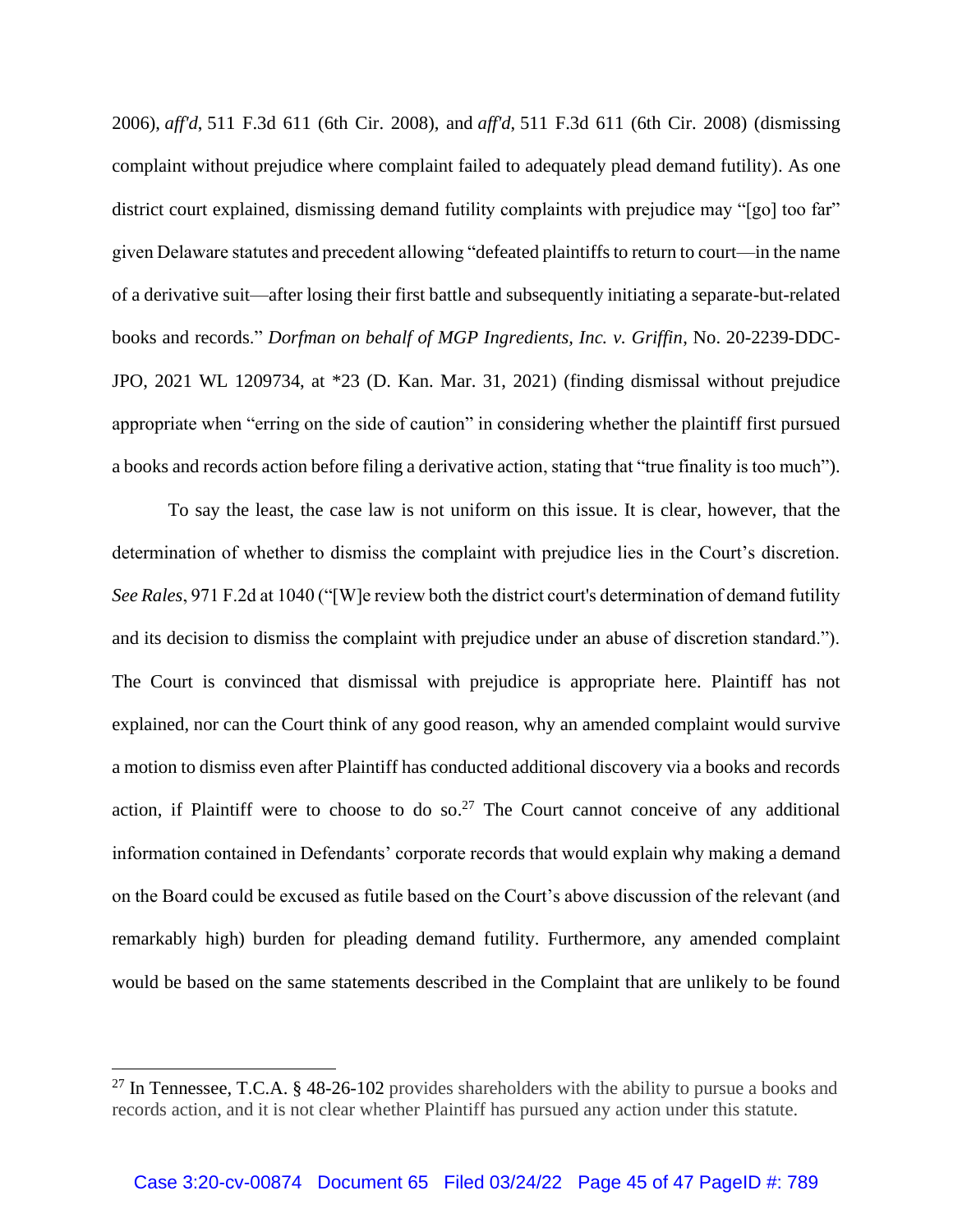actionable (as the Court has discussed in detail above and as supported by the extensive supplementary authority cited by Defendants). The Court thus doubts that Plaintiff could supplement the demand futility allegations to satisfy the requirements of Delaware law, nor has Plaintiff demonstrated that it would be able to cure demand futility-related defects via an amended complaint. Therefore, in its discretion, the Court will dismiss the Complaint with prejudice.

## Plaintiff's request for Rule 56 discovery

Plaintiff argues that Defendants' reliance in their Motion on facts which took place after the Complaint was filed (i.e. the hiring of an African American woman to the Board and as general counsel) "requires that the Motion be denied, or at least deferred until appropriate discovery can be completed regarding the uncanny timing of defendants' appointment and hiring practices." (Doc. No. 47 at 18). But under Rule 12(d), it is only if such matters outside the pleadings are "not excluded by the court" must the Court convert the motion to dismiss to a motion for summary judgment and give the parties an opportunity to present all pertinent additional materials. The Court here does not include or consider any facts asserted by Defendants which were not pleaded in the complaint (or which occurred after the complaint was filed).<sup>28</sup> For this reason, Plaintiff's request for discovery under Rule 56 is denied.

<sup>28</sup> As for the possibility of the Court *both* considering the additional facts asserted by Defendants *and also* allowing Plaintiff additional discovery before deciding the demand futility issue, the Court declines to take that approach because "[t]he general rule in demand futility cases is that discovery may not be used to supplement demand futility allegations." *In re Merck & Co., Inc. Sec., Derivative & ERISA Litig.*, 493 F.3d 393, 398 (3d Cir. 2007). This makes sense inasmuch as a plaintiff should not need discovery to make demand futility allegations, *i.e.*, allegations as to *why* the plaintiff did not make a pre-suit demand, because this would be something within the plaintiff's knowledge. On the other hand, the Court realizes that discovery perhaps could help a plaintiff establish that the plaintiff's reason was the kind of reason that would pass muster under *Rales* or *Aronson*. But in any event, the Court follows the general rule stated above.